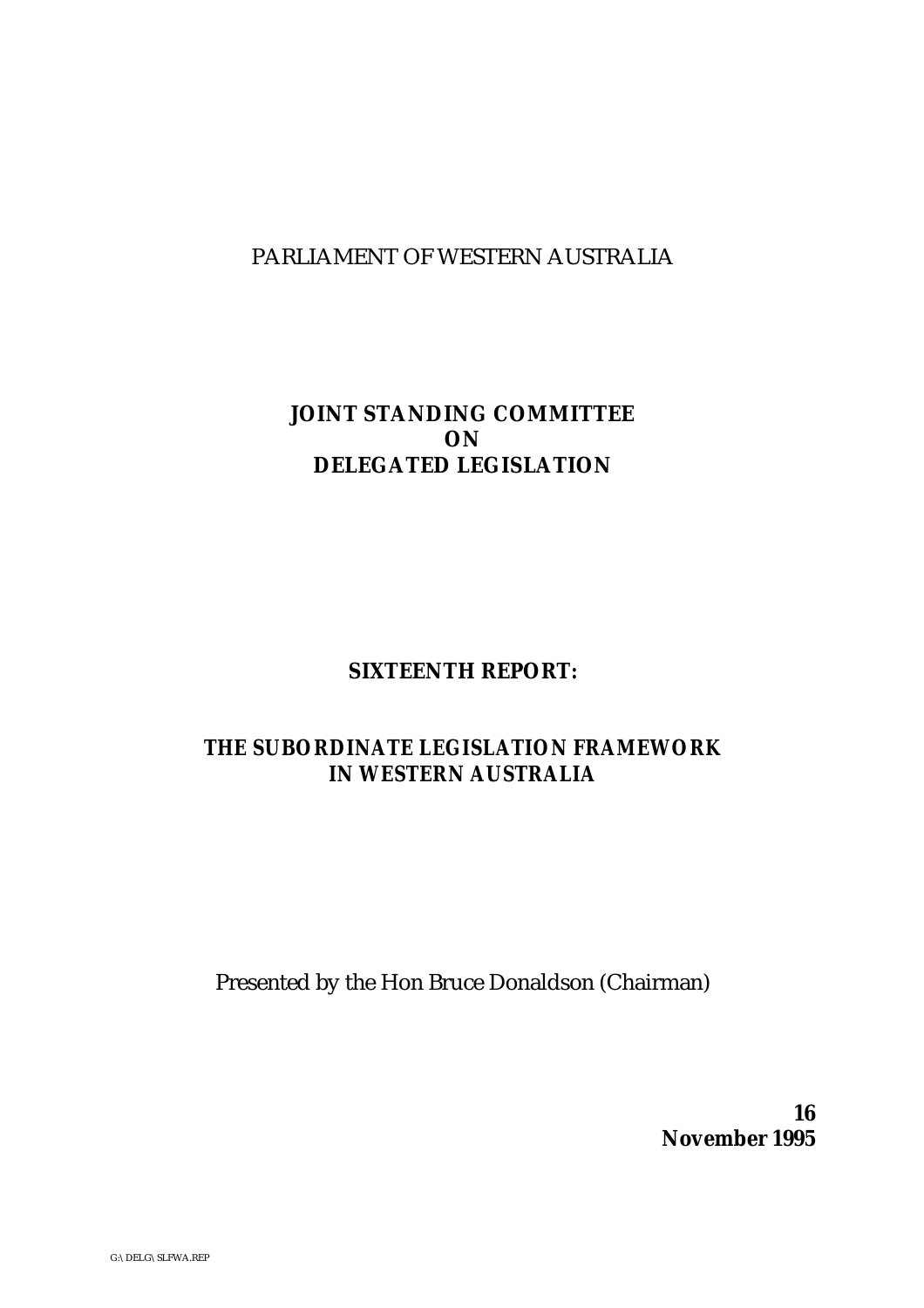# **Joint Standing Committee on Delegated Legislation**

## **Members**

Hon Bruce Donaldson MLC (Chairman) Hon Tom Helm MLC (Deputy Chairman) Hon Doug Wenn MLC Hon Jim Scott MLC Mr Bob Bloffwitch MLA Mr Kevin Leahy MLA Mr Ted Cunningham MLA Mrs June van de Klashorst MLA

## **Advisory/Research Officer**

Stuart Kay

## **Committee Clerk**

Ms Jan Paniperis

# **Terms of Reference**

*It is the function of the Committee to consider and report on any regulation that:*

- *(a) appears not to be within power or not to be in accord with the objects of the Act pursuant to which it purports to be made;*
- *(b) unduly trespasses on established rights, freedoms or liberties;*
- *(c) contains matter which ought properly to be dealt with by an Act of Parliament;*
- *(d) unduly makes rights dependent upon administrative, and not judicial, decisions.*

*If the Committee is of the opinion that any other matter relating to any regulation should be brought to the notice of the House, it may report that opinion and matter to the House.*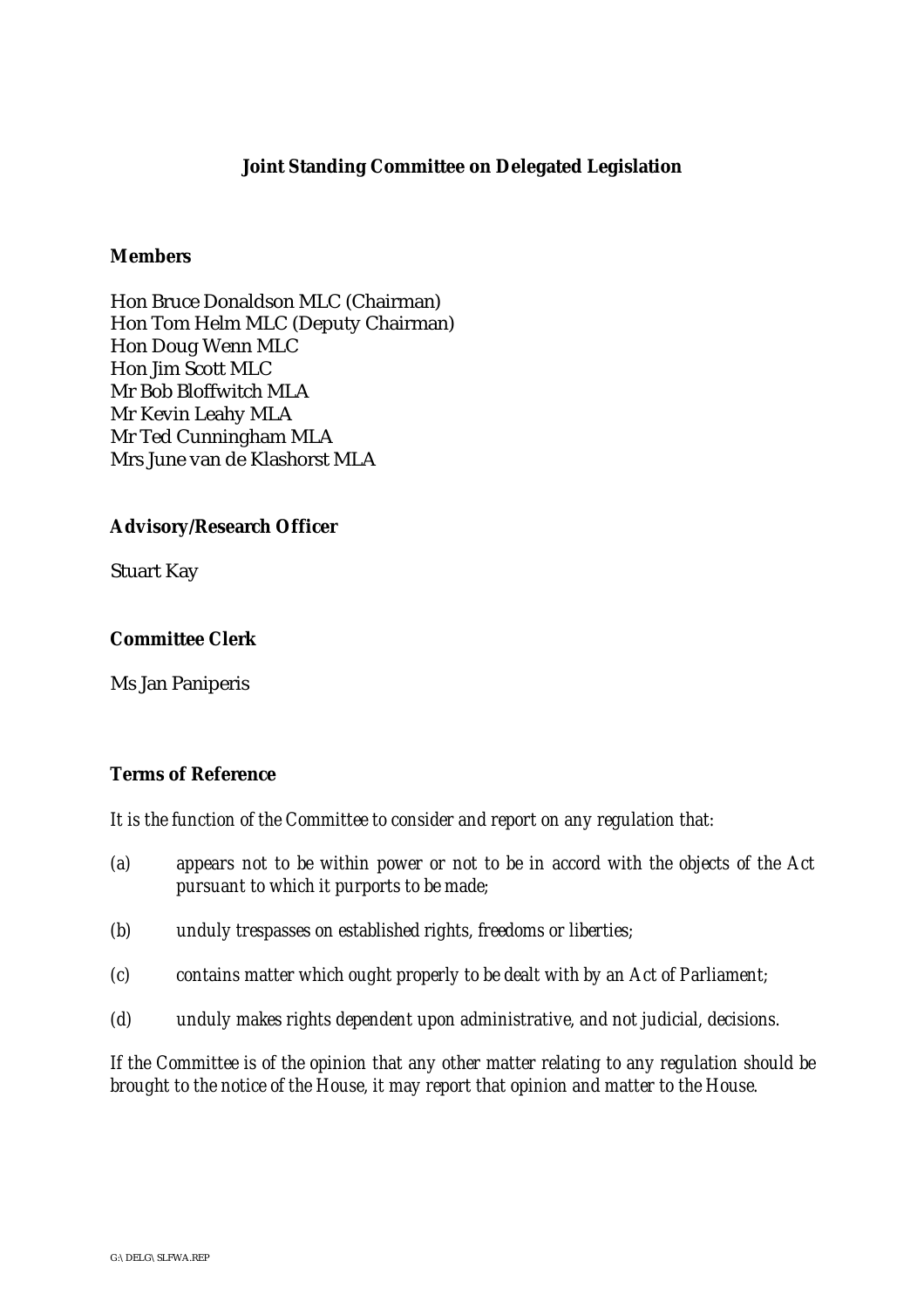# **Contents**

| Contents                                                |                  |  |
|---------------------------------------------------------|------------------|--|
| <b>List of Recommendations</b>                          |                  |  |
| Foreword                                                | $\mathbf{1}$     |  |
| Introduction                                            | $\mathbf{1}$     |  |
| System of government                                    | $\mathbf{1}$     |  |
| The administration                                      | $\boldsymbol{2}$ |  |
| The role of Parliament                                  | $\boldsymbol{4}$ |  |
| Delegation of legislative power                         | $\boldsymbol{4}$ |  |
| Reasons against subordinate legislation                 | 7                |  |
| Reasons for subordinate legislation                     | 7                |  |
| The legislative hierarchy                               | 9                |  |
| The Role of the Committee                               | 9                |  |
| <b>Recommendation 1</b>                                 | 14               |  |
| Scrutiny of subordinate legislation                     | 14               |  |
| Committee an effective mechanism                        | 16               |  |
| <b>Impediments to scrutiny</b>                          | 17               |  |
| <b>Committee staff</b>                                  | 17               |  |
| <b>Investigations Report findings</b>                   | 19               |  |
| Accountability                                          | 19               |  |
| <b>Proposals for Reform: Introduction</b>               | 22               |  |
| History of proposals for reform                         | 22               |  |
| <b>Current proposals</b>                                | 23               |  |
| The Legislative Proposals                               | 24               |  |
| Terminology                                             | 24               |  |
| Relation of SLB to Interpretation Act                   | 24               |  |
| Commencement and application of SLB                     | 25               |  |
| Definition of "subordinate legislation"                 | 25               |  |
| Classification of subordinate legislation               | 27               |  |
| <b>Antecedent publicity</b>                             | 29               |  |
| <b>Drafting</b>                                         | 30               |  |
| Consultation                                            | 30               |  |
| <b>Temporary exemptions</b>                             | 31               |  |
| Agency record                                           | 31               |  |
| Criteria to be considered                               | 32               |  |
| Publication and commencement of subordinate legislation | 33               |  |
| Cost-benefit analysis (CBA)                             | 33               |  |
| <b>Regulatory impact statements (RIS)</b>               | 35               |  |
| <b>Scrutiny by the Committee</b>                        | 36               |  |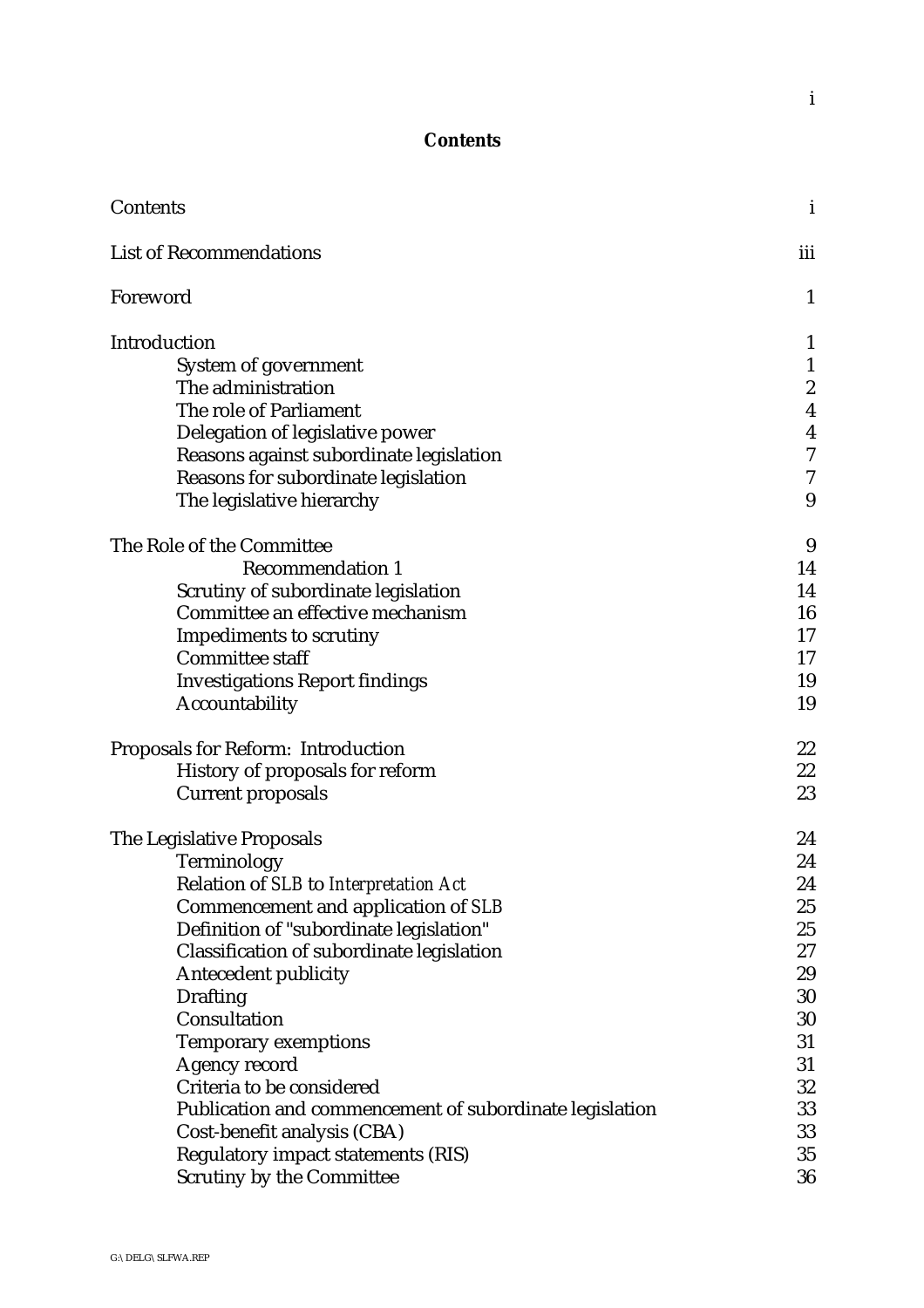| <b>Recommendation 2</b>                                | 37 |  |
|--------------------------------------------------------|----|--|
| Suspension of subordinate legislation by the Committee |    |  |
| Power to amend subordinate legislation                 | 37 |  |
| <b>Advisory role of Committee</b>                      | 38 |  |
| Consequences of non-compliance with the SLB            |    |  |
| Judicial review                                        | 38 |  |
| <b>Office of Regulatory Review</b>                     | 39 |  |
| <b>Recommendation 3</b>                                | 39 |  |
| Staged repeal and sunsetting                           | 40 |  |
| <b>Recommendation 4</b>                                | 40 |  |
| Henry VIII clauses                                     |    |  |
| <b>General recommendation</b>                          | 41 |  |
| <b>Recommendation 5</b>                                | 42 |  |
| <b>Uniform Legislation</b>                             | 42 |  |
| Appendix 1                                             | 44 |  |
| Appendix 2A                                            |    |  |
| <b>Appendix 2B</b>                                     | 48 |  |
| Appendix 3                                             | 49 |  |
| Appendix 4                                             |    |  |
| Appendix 5                                             | 52 |  |
| <b>Select Bibliography</b>                             |    |  |

ii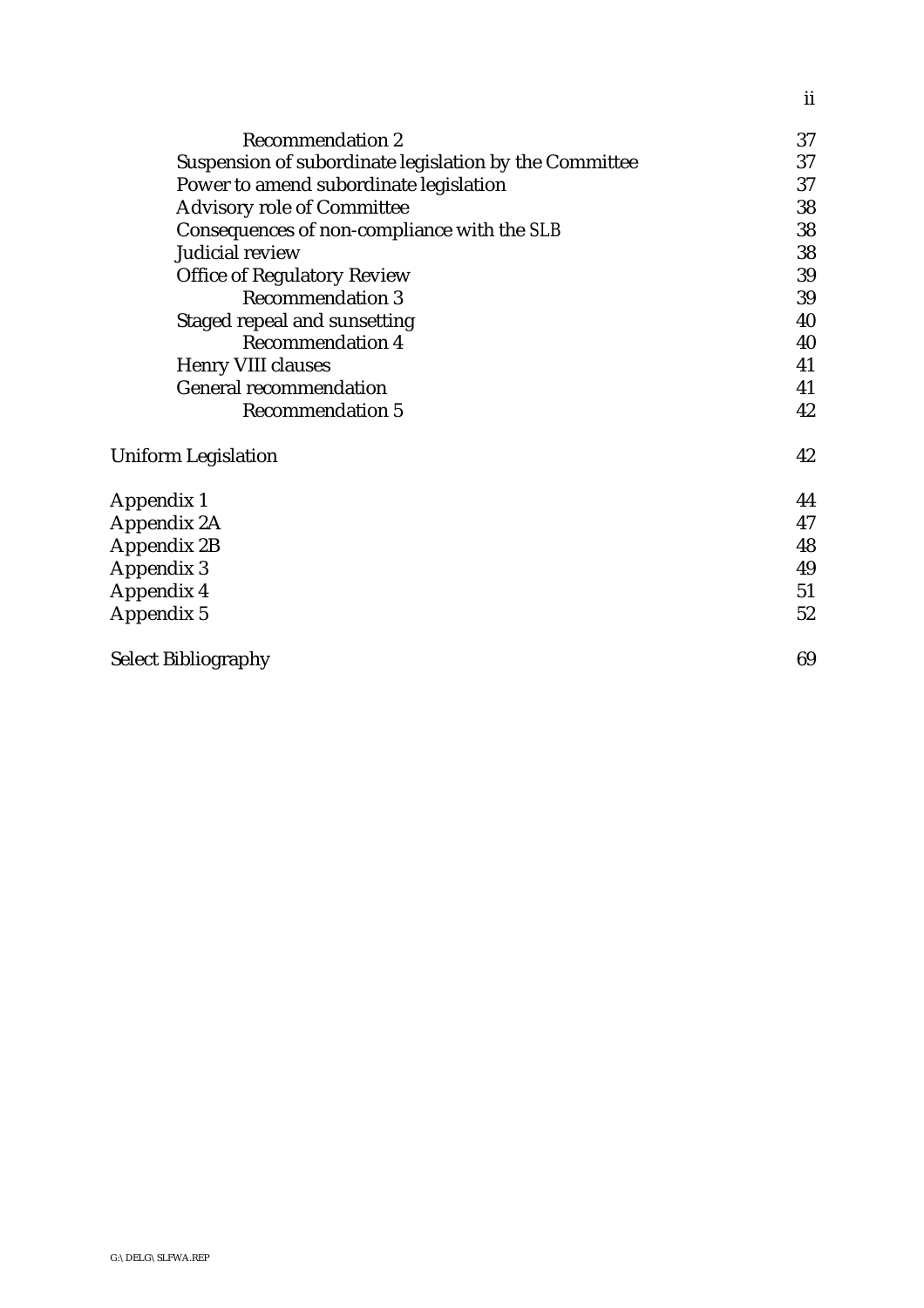# **List of Recommendations**

## **Recommendation 1**:

The Committee recommends that the Parliament of Western Australia establish and maintain a scrutiny of Bills function in an existing or new Parliamentary Committee.

## **Recommendation 2**:

The Committee recommends that:

- (a) it be re-named the "Subordinate Legislation Committee"; and
- (b) the rules of the Committee be amended as set out in Appendix 4.

## **Recommendation 3:**

The Committee recommends that the Western Australian Government consider establishing an Office of Regulatory Review for a fixed term to:

- (a) develop a "Subordinate Legislation Manual" describing the purpose and function of subordinate legislation and incorporating administrative procedures and guidelines for agencies to follow for the purposes of implementation of the *SLB*;
- (b) assist agencies in their compliance with the *SLB*; and
- (c) monitor the operation of the *SLB* from an agency perspective.

# **Recommendation 4:**

The Committee recommends that the Office of Regulatory Review reviews the State's existing subordinate legislation and recommends:

- (a) a timetable for its staged repeal; and
- (b) an appropriate period for sunsetting of all new subordinate legislation.

#### **Recommendation 5**:

The Committee recommends that the Government introduce a subordinate legislation Bill in terms of the substance of the proposed Subordinate Legislation Bill appended to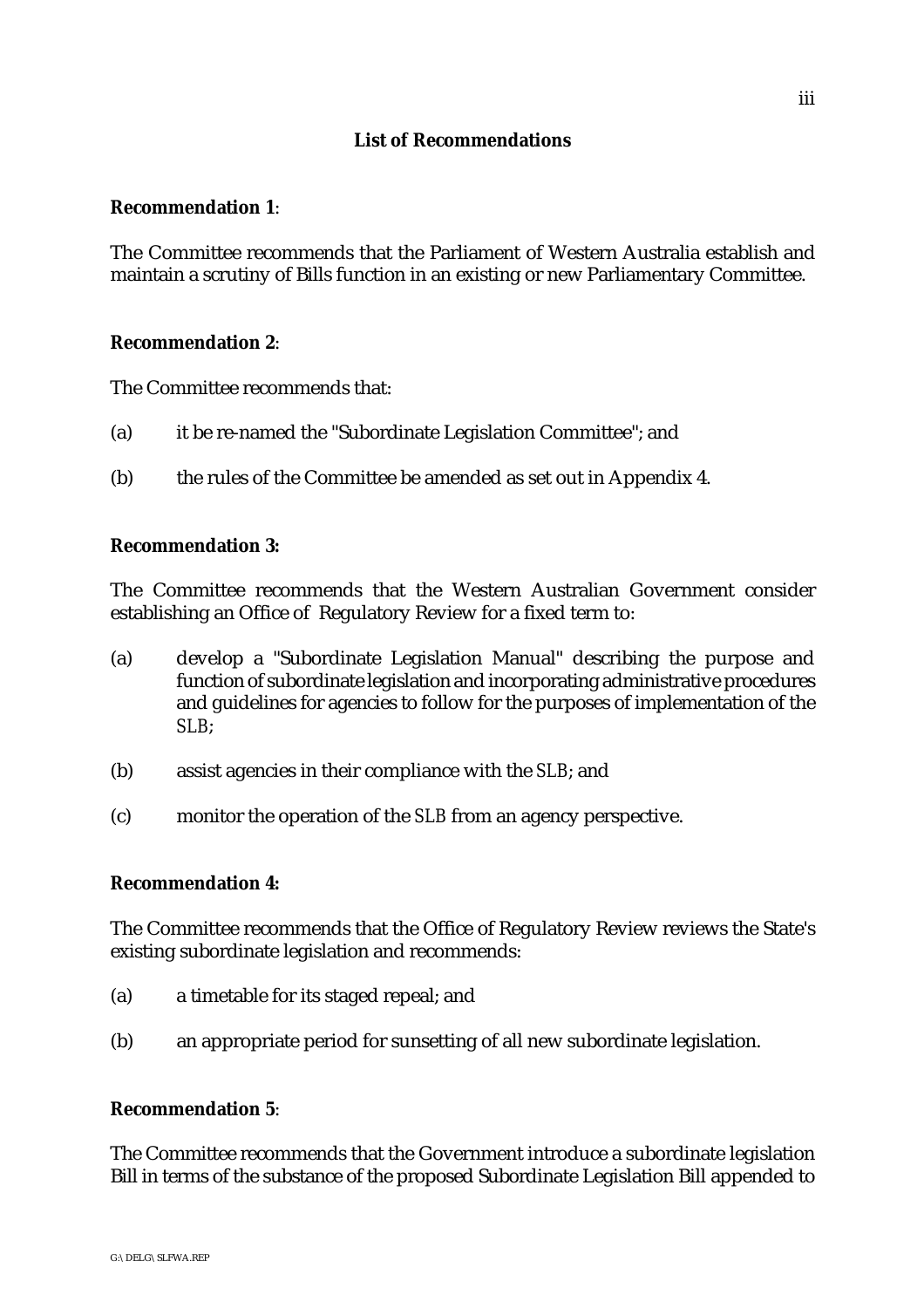this report. The Committee recommends that it be invited to comment on the draft Bill after its introduction to Parliament.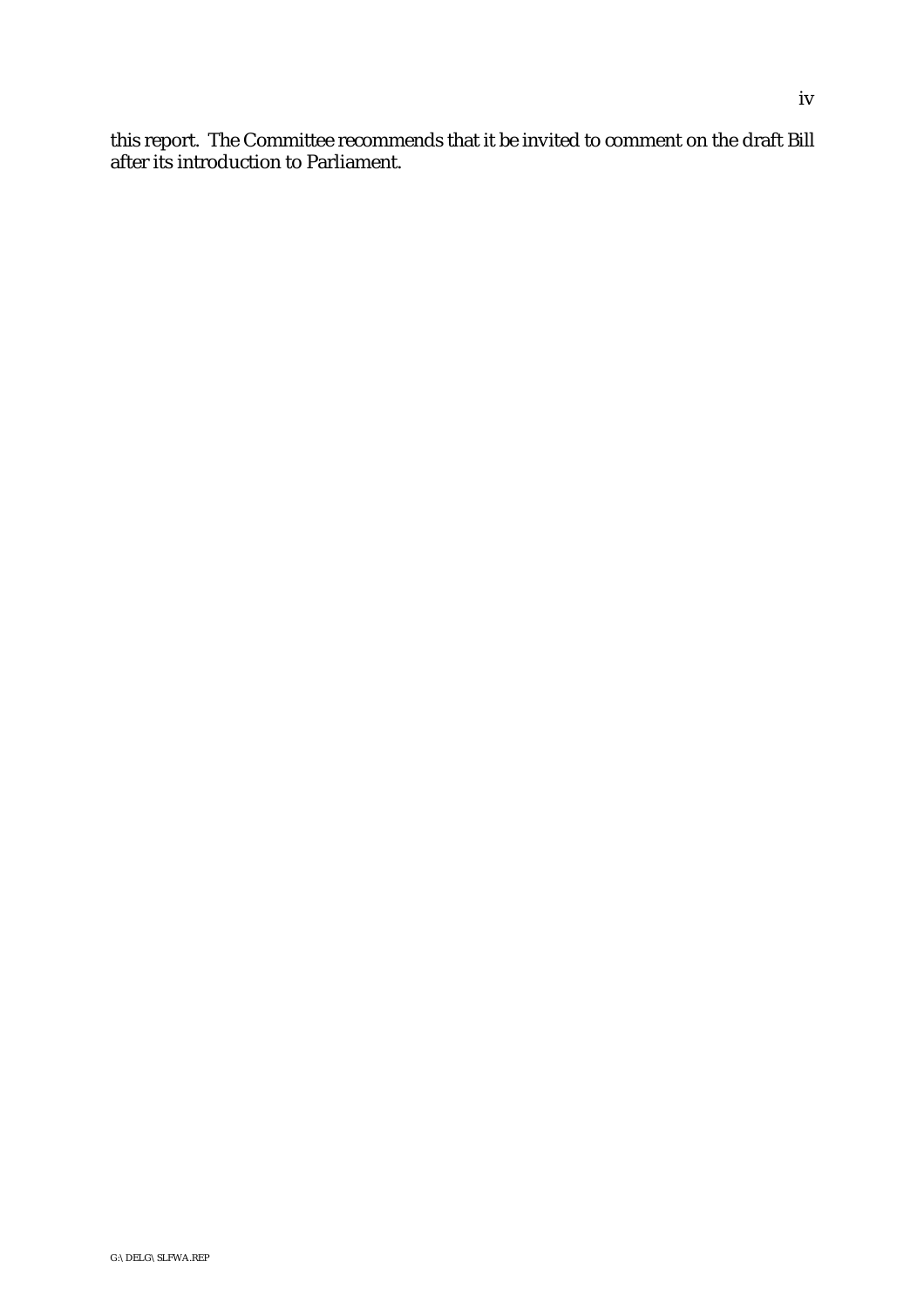# **Report of the Joint Standing Committee on Delegated Legislation**

# **in relation to**

# *The Subordinate Legislation Framework in Western Australia*

# 1 **Foreword**

- 1.1 In February/March 1995 the Joint Standing Committee on Delegated Legislation travelled to Washington, London and Paris to investigate systems of making, scrutinising and reviewing subordinate legislation. The Committee reported on its investigations in July  $1995<sup>1</sup>$  ("the Investigations Report"). In the Investigations Report the Committee foreshadowed that it would be making recommendations for reform of the statutory framework for the making, scrutinising and reviewing of subordinate legislation in Western Australia. Those recommendations are contained in this report.
- 1.2 The Committee's visit to Washington, London and Paris was the culmination of a long process of examining means of and proposals for reform of the subordinate legislation framework in Western Australia. In terms of the Committee's role in examining proposals for change, the process has been complicated and drawn out by an unfortunate high turnover in the Committee's advisory staff since 1993 (see paragraph 3.14).

# 2 **Introduction**

System of government

2.1 The system of government in Western Australia is that of a parliamentary democracy based on the rule of law<sup>2</sup>. It is subject to a written constitution which comprises a number of statutes, the 2 main ones being the *Constitution Act 1889* and the *Constitutional Acts Amendment Act 1899* (collectively referred to as the State Constitution). The position is complicated by the fact that Western Australia is one of the States in the federation of the Commonwealth of Australia and is therefore subject to the Commonwealth Constitution<sup>3</sup>.

Western Australian Joint Standing Committee on Delegated Legislation, *Report on the* <sup>1</sup> *Committee's Investigations in Washington, London and Paris*, 15th Report, July 1995.

<sup>&</sup>lt;sup>2</sup> In simple terms, the "rule of law" is the idea that law is supreme and replaces arbitrary force. For a more detailed explanation of the rule of law, see Allars, M, *Introduction to Australian Administrative Law*, Butterworths, 1990, pp14 *et seq*.

<sup>&</sup>lt;sup>3</sup> Commonwealth of Australia Constitution Act 1900 (63 & 64 Vic, ch 12).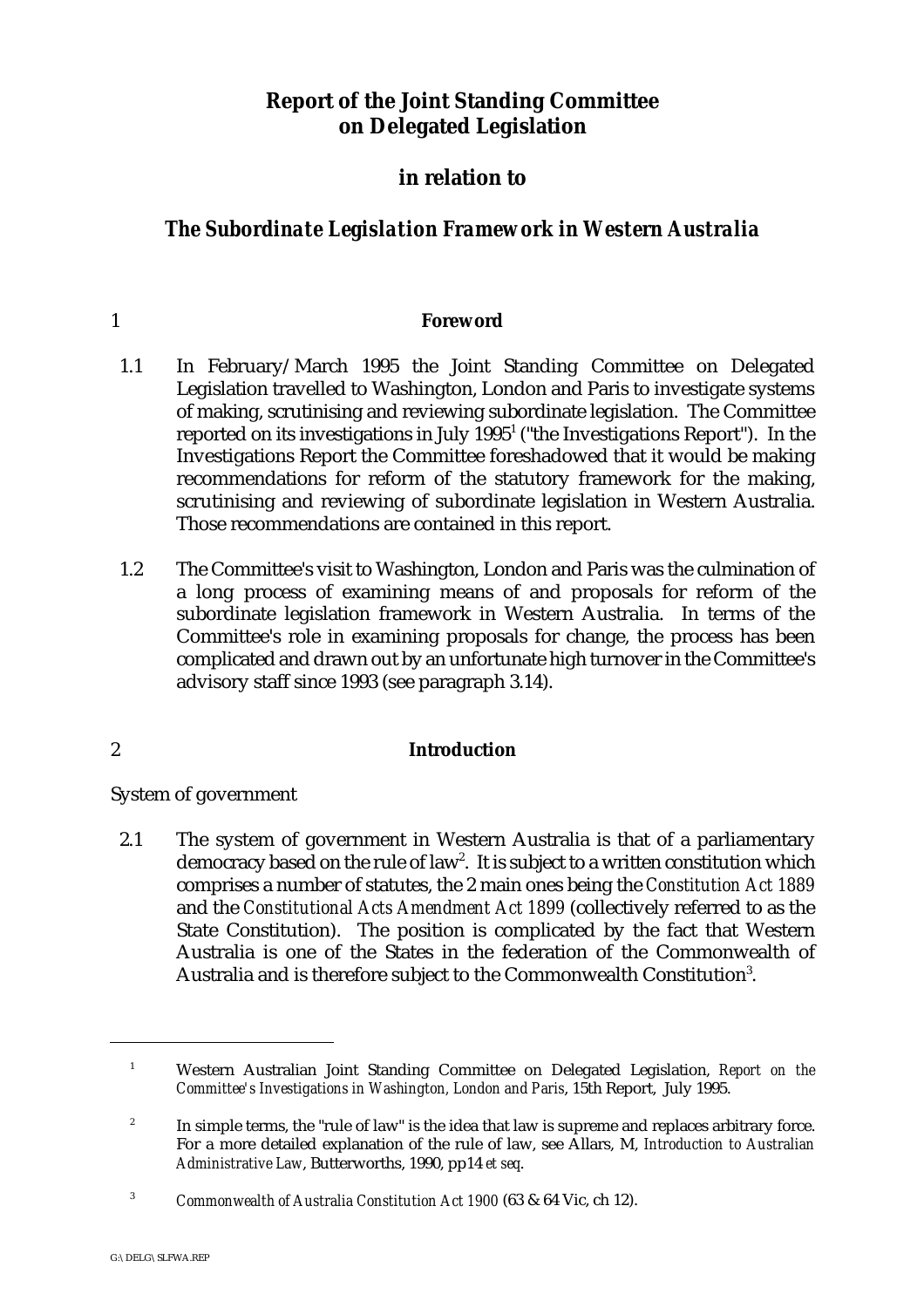- 2.2 Modern governmental functions are frequently divided into 3 classes:
	- 2.2.1 legislative the power to make general rules of conduct (ie the power to make laws);
	- 2.2.2 executive the power to put into effect in individual cases the general rules made under the legislative power; and
	- 2.2.3 judicial the power to judge, or to resolve disputes.
- 2.3 The 3 arms of the system of State government in Western Australia are represented by:
	- 2.3.1 Parliament the legislature;
	- 2.3.2 the Executive Council, also known as the "Cabinet" the executive; and
	- 2.3.3 the judiciary (in relation to which the Supreme Court is the highest  $\text{court}^4$  and the Chief Justice of Western Australia the chief judicial office $r^5$ ).
- 2.4 Although it is convenient to classify the functions of government in this way, there is in practice much overlap between the powers and functions exercised. For example, the legislature may delegate a law-making function to the executive (as in the case of delegated or subordinate legislation), in Western Australia the Chief Justice also may be the Lieutenant Governor and consequently may exercise judicial and executive functions, and Parliament may commit for contempt of Parliament (a judicial function). The overlap of functions is a reality of the modern democratic state and exists even where there is a formal separation of powers, such as in the United States of America.

## The administration $6$

2.5 In the Investigations Report the Committee noted that the French separation of civil and administrative systems of law recognises administration as, in terms of the model outlined above, a fourth arm of government. This reflects the fact that, in the modern democratic state which provides services to its citizens, the administration has an existence quite distinct from, though interdependent with, the legislature, the executive and the judiciary. In her text on

<sup>&</sup>lt;sup>4</sup> It is, however, possible to appeal from the Supreme Court of Western Australia to the High Court of Australia.

<sup>&</sup>lt;sup>5</sup> Supreme Court Act 1935, s 7.

 $6$  The term "the administration" is used in contradistinction to "the executive" as a means to differentiate between the executive power of, for instance, Ministers and the Executive Council, and the bureaucracy. It is acknowledged that the term is imprecise.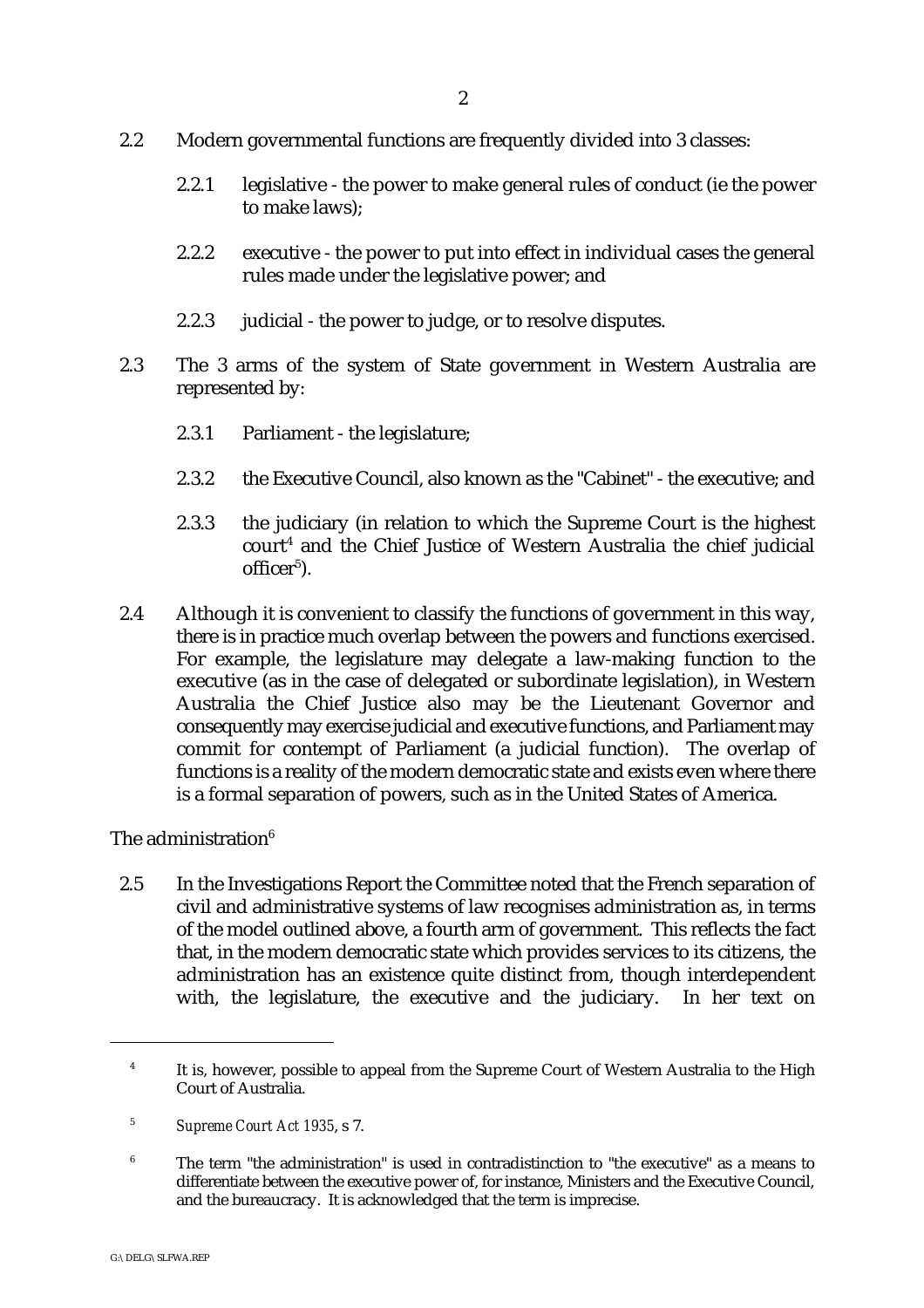administrative law, Margaret Allars says, in the context of the role of the judiciary in relation to the other organs of government:

> Statutory reform and the development of mechanisms other than judicial review for improving and checking administrative decisionmaking have shaken the dominant influence of the courts in defining the relationship between government and governed. The power to review administrative decisions has been distributed amongst a variety of institutions and access to the relief available from such institutions made available to a broad range of individuals. Although general legal principles can still be discerned, their content has become uncertain as courts and tribunals struggle to fashion responses to the challenge of the expansion and complexity of the executive branch of government<sup>7</sup>...

> Conventional theory, built upon premises such as the doctrines of ministerial responsibility and separation of powers, have lost their potency even in the judgment of the courts... Judicial recognition of political realities has forced new responses to the fundamental political questions of the relationship between courts and Parliament, between courts and administrators and whether there are fundamental rights of individuals at common law which the courts ought to protect...<sup>8</sup>

2.6 On the distinction between legislative policy and administration, Allars says:

[A]dministrators play a vital role in the formulation of policies which find their ultimate expression in Acts of Parliament. They also make policies which fill in the detail of the broad discretionary powers conferred upon them. The task of choosing political goals and means for their achievement is not confined to Ministers. It may be entrusted to any of [a number of] types of administrators... in the form of discretionary power. Policy decisions are also made by the delegates of those formally entrusted with power and by their advisors [*sic*] within or outside the administrative body $9$ .

2.7 Recognition of the role of the administration requires that there be in place adequate mechanisms to scrutinise and control its actions. While a full consideration of such mechanisms is beyond the scope of this report<sup>10</sup>, it is noted that one of those mechanisms is parliamentary scrutiny and review of

 $^7$  Allars 1990, p1.

Allars 1990, p10. <sup>8</sup>

<sup>&</sup>lt;sup>9</sup> Allars 1990, p8. See also paragraph 5.4.4 regarding the meaning of "legislative effect".

 $10$  Some of these matters are being considered by the Legislative Council Standing Committee on Government Agencies.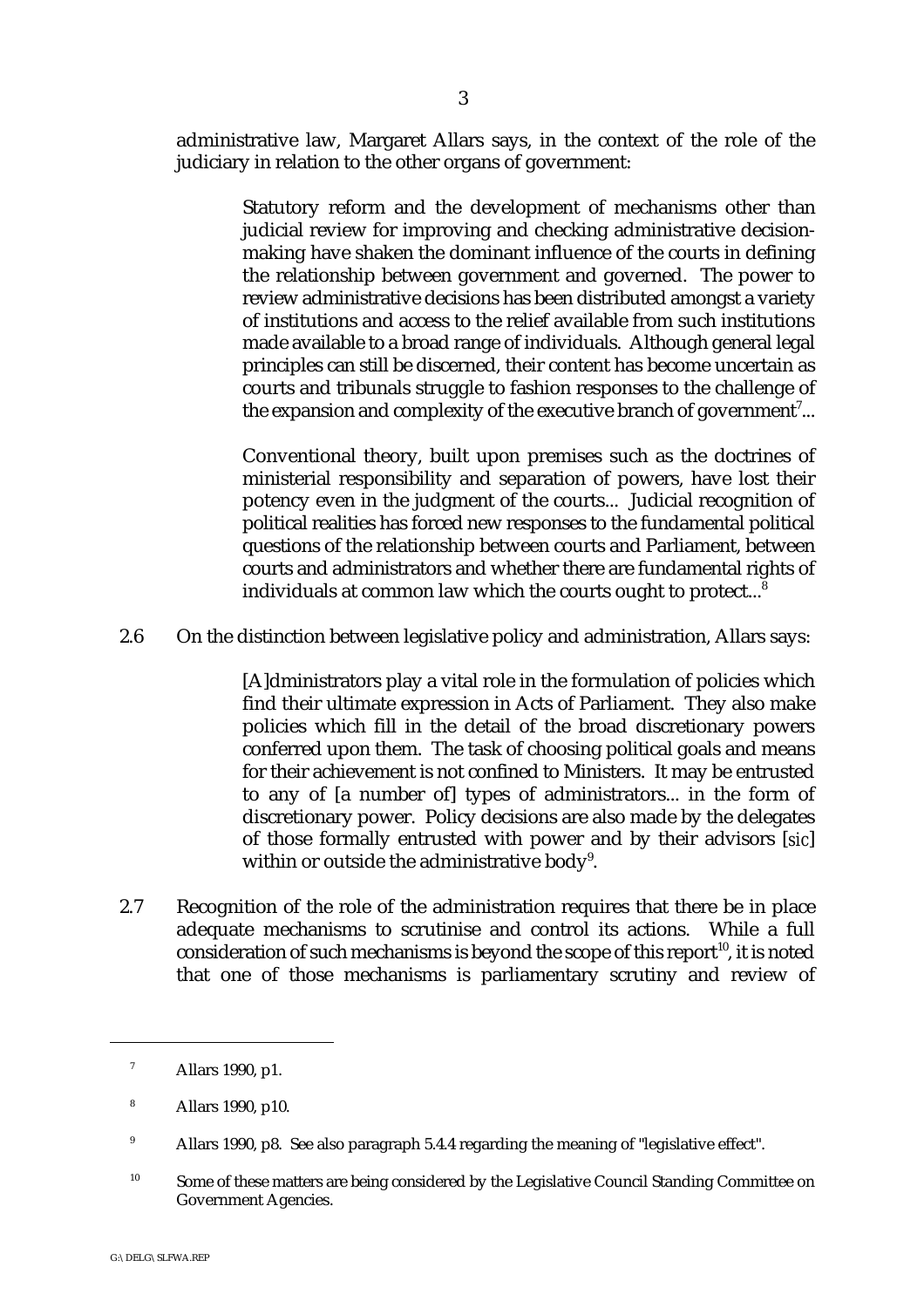subordinate legislation which is promulgated by the executive but is usually prepared on advice from the administration.

The role of Parliament

- 2.8 The Western Australian Parliament is comprised of the monarch of the United Kingdom, represented in Western Australia by the Governor, and the 2 Houses of Parliament - the Legislative Council and the Legislative Assembly<sup>11</sup>. While the authority of the Western Australian Parliament originated in the United Kingdom, it is not a delegate of the United Kingdom Parliament and, subject to the Commonwealth Constitution, it has plenary power, including power to amend the State Constitution (subject to compliance with manner and form requirements) $^{12}$ .
- 2.9 In its first report, the Commission on Government described the role and responsibility of Parliament as follows:

In Western Australia, Parliament is at the centre of our system of government and the heart of representative democracy...

The evolution of parliament has depended upon two central democratic principles. These are representation and accountability. The former requires that parliament be an institution formed from representatives elected by and from the people...

The principle of accountability requires that representatives in parliament should be responsible and accountable to those who elected  $\text{them}$ ...<sup>13</sup>

2.10 The principal function of parliament is to make law. In Western Australia it is "to make laws for the peace, order and good Government of the Colony of Western Australia and its Dependencies<sup>"14</sup>. Parliament makes laws by enacting statutes or Acts of Parliament (which are also referred to as primary legislation).

Delegation of legislative power

2.11 It has long been established that parliaments may delegate their legislative powers. The earliest example of such a delegation in England occurred in

<sup>14</sup> *Constitution Act 1889, s*  $2(1)$ .

<sup>&</sup>lt;sup>11</sup> *Constitution Act 1889, s 2(2).* 

<sup>&</sup>lt;sup>12</sup> *Constitution Act 1889, s 73.* 

<sup>&</sup>lt;sup>13</sup> Western Australian Commission on Government, *Report No. 1*, August 1995, p272.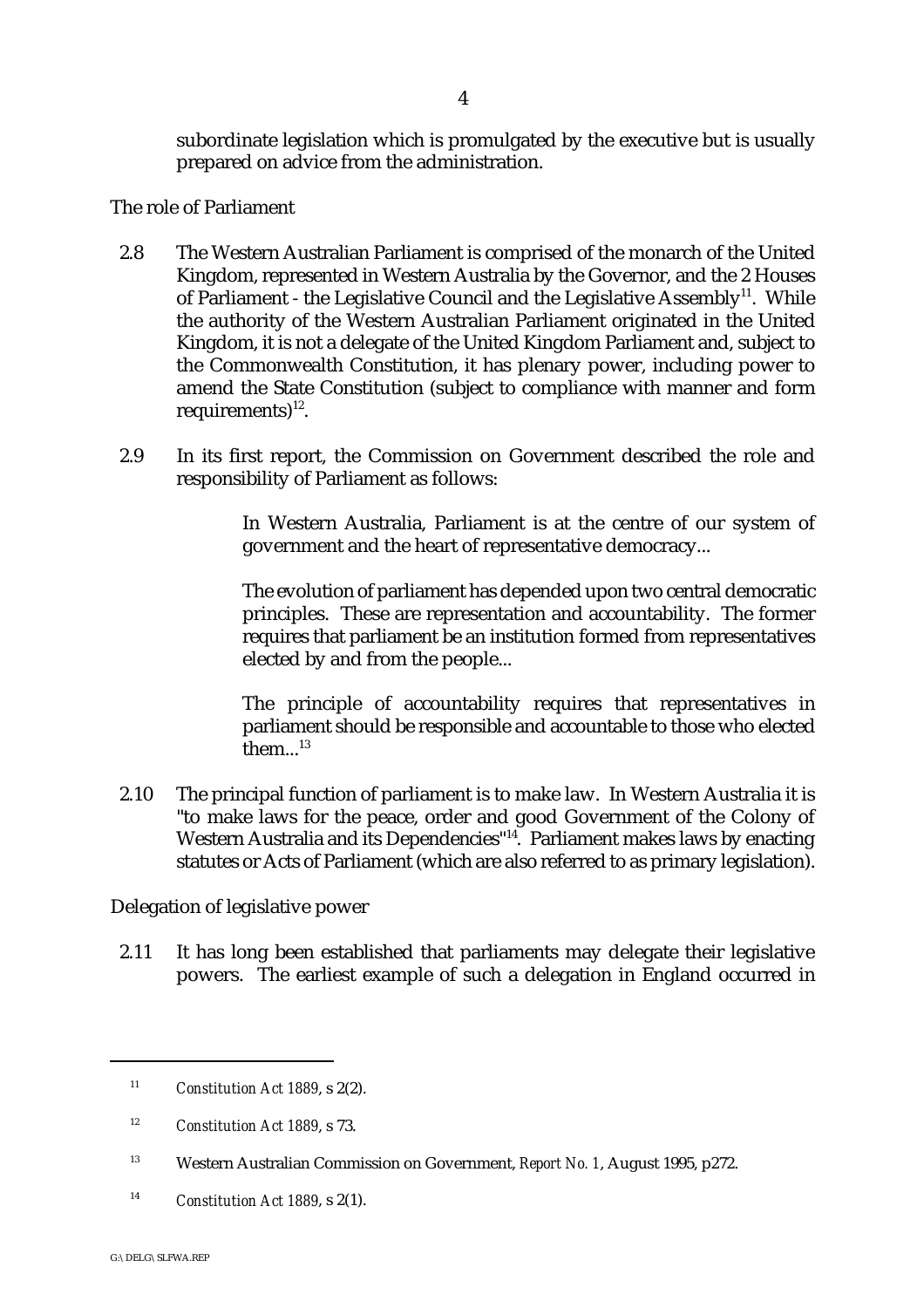1385 . In Australia, the High Court held in *Victorian Stevedoring and General* <sup>15</sup> *Contracting Co Pty Ltd v Dignan*<sup>16</sup> that Parliament could validly delegate legislative power. Legislation that is made under a delegation of power from the legislature is known as subordinate legislation.

- 2.12 The term "subordinate legislation"<sup>17</sup> postulates 2 concepts. The first relates to the fact that the legislation is *subordinate* or *delegated*. That is, it is legislation that is made by a body (such as a government department) other than the parliament under the authority of the parliament. The second concept is that of *legislation*. What is legislation? The English Donoughmore Committee<sup>18</sup> distinguished legislative activity from executive activity on the basis that legislative action constitutes the process of formulating general rules of conduct without reference to particular cases while executive action constitutes the process of performing particular acts which apply general rules to particular  $cases<sup>19</sup>$ . Thus subordinate legislation can be said to be general rules of conduct affecting the community at large which have been made by a body expressly authorized so to do by an Act of Parliament<sup>20</sup>.
- 2.13 It should be kept in mind that subordinate legislation is law, no less so than is primary legislation made by Parliament itself. Members of Parliament are accountable to the people at election time and Parliamentary debates about Bills are a matter of public record. Subordinate legislation is formally made by the executive government. Practically speaking it is often made by bureaucrats. Whilst most subordinate legislation, like an Act of Parliament, is a matter of public record, the process of making it is, generally speaking, formally invisible to the public. In other words, members of Parliament and the laws made by them are accountable in that members are directly accountable to the people in elections and the record of making legislation, at least in so far as Parliamentary debates are concerned, is available to the public. The reasons for making subordinate legislation and information about the process by which it is made are not readily available to the public. At present the principal effective means of accountability in respect of subordinate legislation is its scrutiny by the Committee.

- $T<sup>19</sup>$  This reflects the classification of governmental functions described in paragraph 2.2.
- <sup>20</sup> Pearce 1977, p 1-2. See also paragraph 5.4.4 in respect of the meaning of "legislative effect".

<sup>&</sup>lt;sup>15</sup> Pearce, DC, *Delegated Legislation in Australia and New Zealand*, Butterworths, 1977, p 3.

<sup>&</sup>lt;sup>16</sup> (1931) 46 CLR 73; note that this was in the context of the Commonwealth Parliament which is subject to the separation of powers contemplated by the Commonwealth Constitution. See also *Deputy Federal Commissioner of Taxation (NSW) v WR Moran Pty Ltd* (1939) 61 CLR 735, 763.

 $17$  Subordinate legislation is also known as delegated or subsidiary legislation. The term subordinate legislation has been chosen as it is the most grammatically correct and accurate description of the material it refers to. It is noted that the *Interpretation Act 1984* currently uses the term subsidiary legislation.

<sup>&</sup>lt;sup>18</sup> Committee on Ministers' Powers, Report, 1932 Cmd 4060.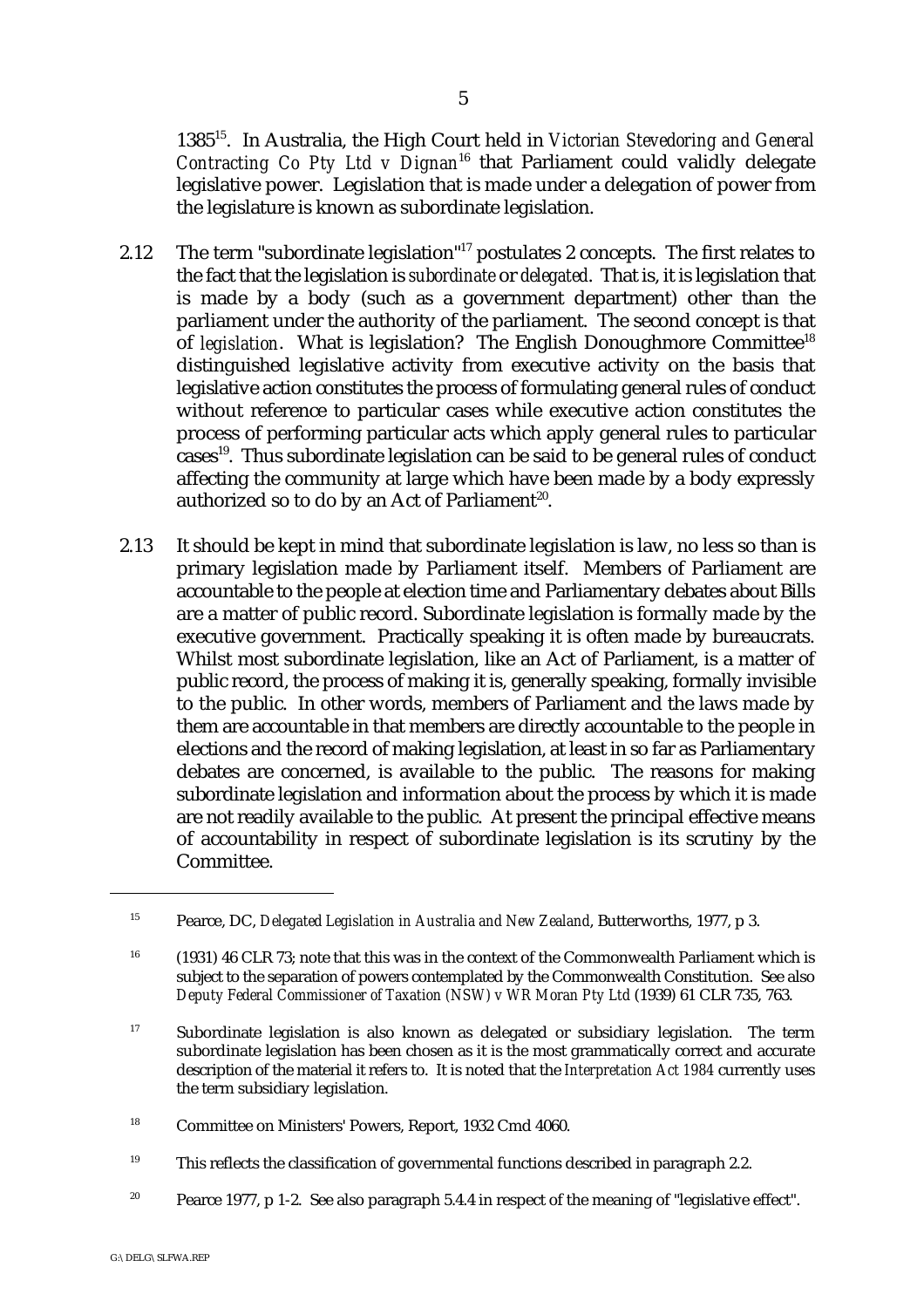2.14 On the subject of delegation of legislative power generally, Garth Thornton, a former Parliamentary Counsel of Western Australia and the author of the leading text on legislative drafting, has noted, in the context of the traditional view that legislative power should be delegated in only the most exceptional circumstances, that:

> [T]he traditional views are based on the principle that it is of the essence of representative democracy that supreme legislative authority should be exercised by persons directly responsible to the electorate.

> However, the traditional rules do not allow adequately for the practical needs of modern government, for there are undoubtedly factors which in certain circumstances make delegated legislation on matters of substance and principle both legitimate and desirable...

> The traditional rules still hold good; but are subject to relaxation where this can be justified for sufficient reason. This is a matter for balanced consideration at the design stage of every major legislative scheme. The guidelines of legislative policy must be established by principal legislation. It is within the sphere of the draftsman's responsibility to make sure that extensive legislative power is not delegated for the wrong reasons.

There are three common 'wrong' reasons.

- I Extravagant demands made by the executive; not inspired by a crazed thirst for power but made simply because "it is, after all, easier to administer a wide grant of power, and gaps in statutes can more readily be filled by delegated legislation when no real limitation is placed on the making of such legislation".
- II Incomplete preparatory work on the part of the instructing officer or department.
- III Over-reaction by the draftsman to the *ultra vires* doctrine.

The extent to which legislative power should properly be delegated in a particular case is not a matter which is capable of being considered in isolation. It should be considered in relation to -

- (a) the identity of the delegate, and the extent, if any, to which it is desired to authorise him to sub-delegate;
- (b) consultation obligations to be imposed on the delegate; and
- (c) the nature and extent of parliamentary supervision intended to be exercised $^{21}$ .

<sup>&</sup>lt;sup>21</sup> Thornton, GC, *Legislative Drafting*, Third Edition, Butterworths, London, 1987.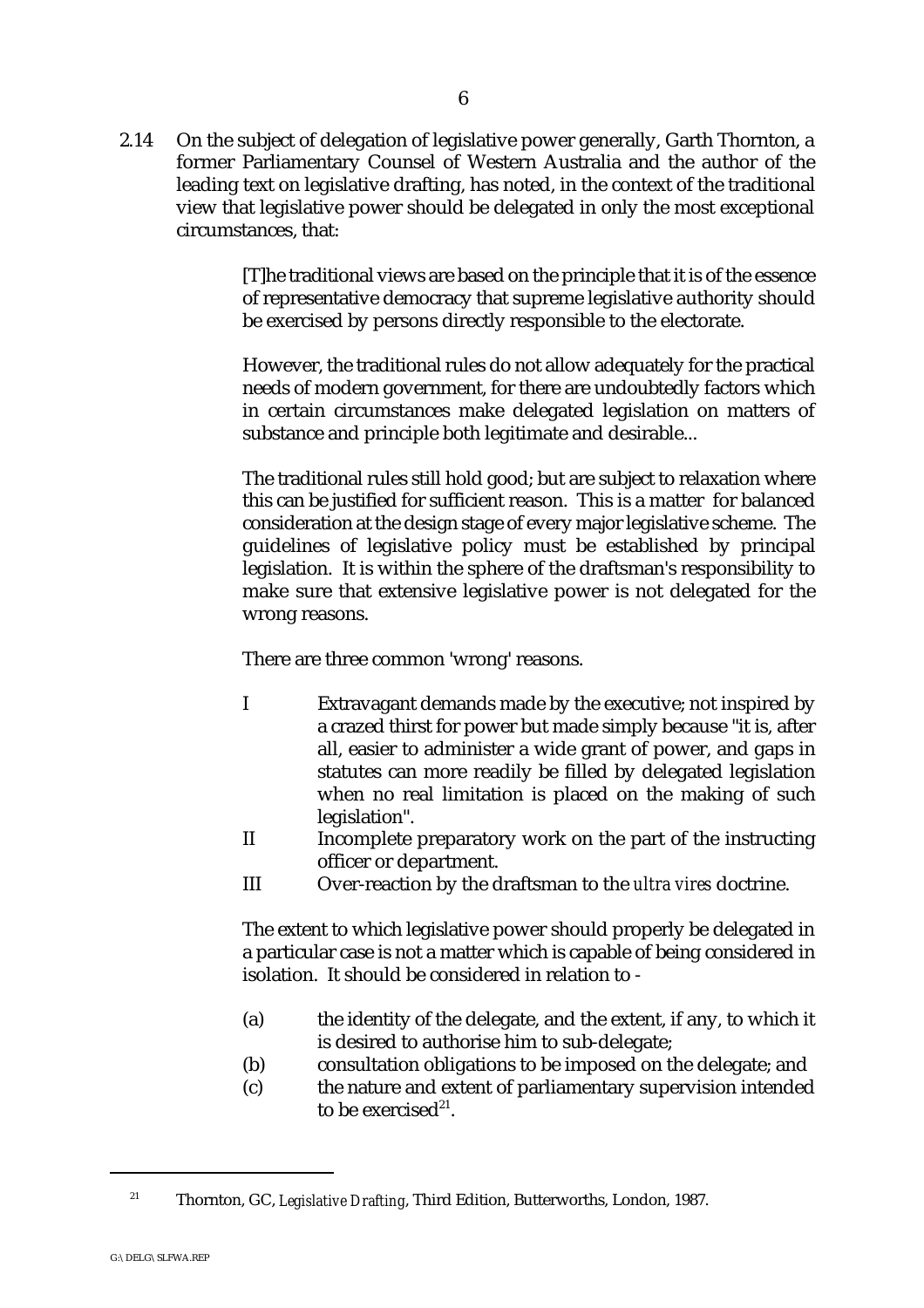Reasons against subordinate legislation

2.15 Subordinate legislation, as a delegation of legislative power, has been criticised for a number of reasons. The first is that the use of subordinate legislation detracts from the supremacy of parliament. This can be refuted by noting that parliament can at any time withdraw its delegation of power under which the subordinate legislation was made<sup>22</sup>, and subordinate legislation made in excess of the power conferred by parliament will be found to be invalid if challenged in a court. The second argument is that, if laws are made affecting a citizen, they should be approved by the citizen's elected representatives. This criticism can be answered if there is put in place mechanisms whereby there is adequate parliamentary scrutiny and review of subordinate legislation. However, the criticism has also been made that parliament does not have adequate means of scrutinising subordinate legislation. Another criticism of subordinate legislation that is made is that delegated powers may be so wide as to prevent citizens from protecting themselves from harsh executive action in the courts. Again, adequate parliamentary scrutiny powers may to a great extent address this problem. As Hon Peter Foss said in 1989:

> Historically, it has been the role of Parliament to rein back on the excesses of the Executive...

> I hope this House exercises its powers fully. I hope also that it sets up the appropriate committees and amends other procedures of the House to make sure members do their job properly<sup>23</sup>.

Reasons for subordinate legislation

- 2.16 Reasons advanced for the use of subordinate legislation include:
	- 2.16.1 it relieves pressure on parliamentary time and allows parliament to concentrate on issues of policy (rather than administrative detail) in legislation;
	- 2.16.2 it can deal with matters of such a technical nature that parliament has neither the expertise nor the time to consider effectively;
	- 2.16.3 it can provide for the necessary administrative machinery to implement large and complex schemes of reform, and to deal with unforeseen contingencies as they arise;
	- 2.16.4 it can promote flexibility in legislation, enabling legislation constantly to adapt to unknown future conditions without the necessity to go

See *Nott Bros & Co Pty Ltd v Barkley* (1925) 36 CLR 20, 29. <sup>22</sup>

 $1989 \text{ WAPD} 1651.$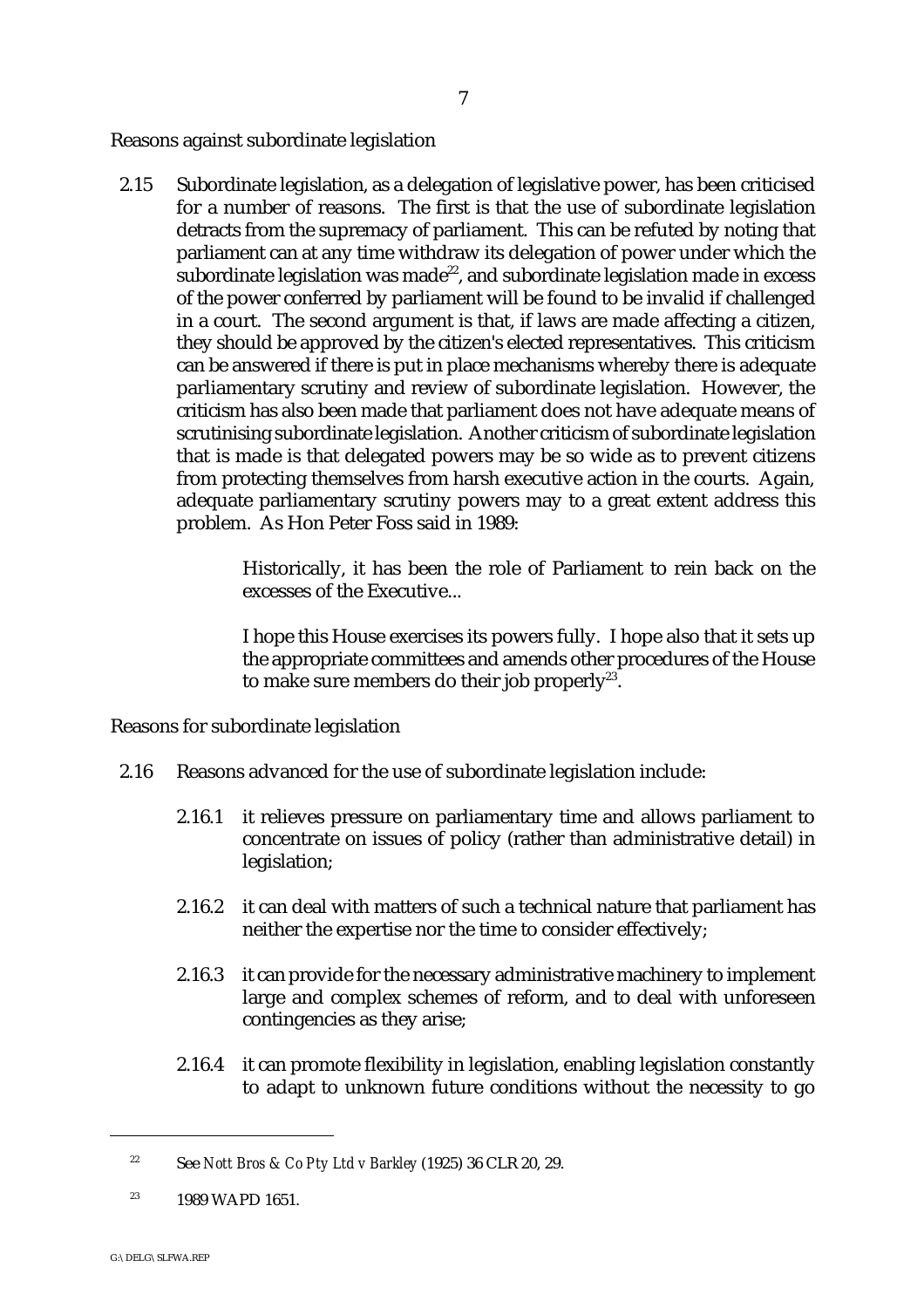through the cumbersome and slow process of parliamentary legislative amendment; and

- 2.16.5 it enables legislative action to be taken swiftly in cases of emergency.
- 2.17 In the leading Australian work on subordinate legislation, under the heading *Legislation to deal with rapidly changing or uncertain situations*, Professor Dennis Pearce says:

One of the consequences of limited parliamentary sittings is that Acts cannot be readily amended. And even where a parliament is sitting, the process for amending Acts is laborious and slow. Accordingly, if an Act attempts to deal with a fact situation that is fluid, it is likely to impose controls that are too rigid... The inflexibility of an Act makes it an unsatisfactory legislative instrument in such cases. One alternative would be to vest a broad discretion in an official or tribunal. But this then creates the problem that no statement of "the law" is available to the public. Nor is there any effective parliamentary control over the actions of the recipient of the power. The middle course between excessive rigidity and unfettered discretion is the adoption of delegated legislation. The parliament can check the rules laid down by its delegate; the public can turn to the rules for information<sup>24</sup>.

2.18 It is generally accepted that, in the modern democratic state, it would be impossible for Parliament to legislate on all matters requiring legislation. However, it is also generally accepted that it is necessary to recognise the criticisms made of subordinate legislation and take steps to minimise the dangers that it poses. In particular cases of delegation, while it is the case that Parliament has approved subject matter on which subordinate legislation can be made, this does not and should not be assumed to grant to the executive or the administration an unfettered discretion to make whatever subordinate legislation it thinks fit. In the first place, the delegation of the legislative power should be (and sometimes is) specifically confined by enabling legislation, that is, given express jurisdictional limits. The discretion granted for the purposes of making subordinate legislation should be structured or subject to specific procedural requirements (such as those that currently exist and those that are recommended in this report). And there must be some means whereby innocent and inadvertent misuse (as well as abuse) of delegated powers can be reviewed and remedied. Consequently, although Parliament does not itself wish to legislate on a relevant subject, it nevertheless is essential that Parliament remain informed about the subordinate legislation that is made and have an opportunity to review it. These are the basic reasons for the recommendations contained in this report.

 $^{24}$  Pearce 1977, p6.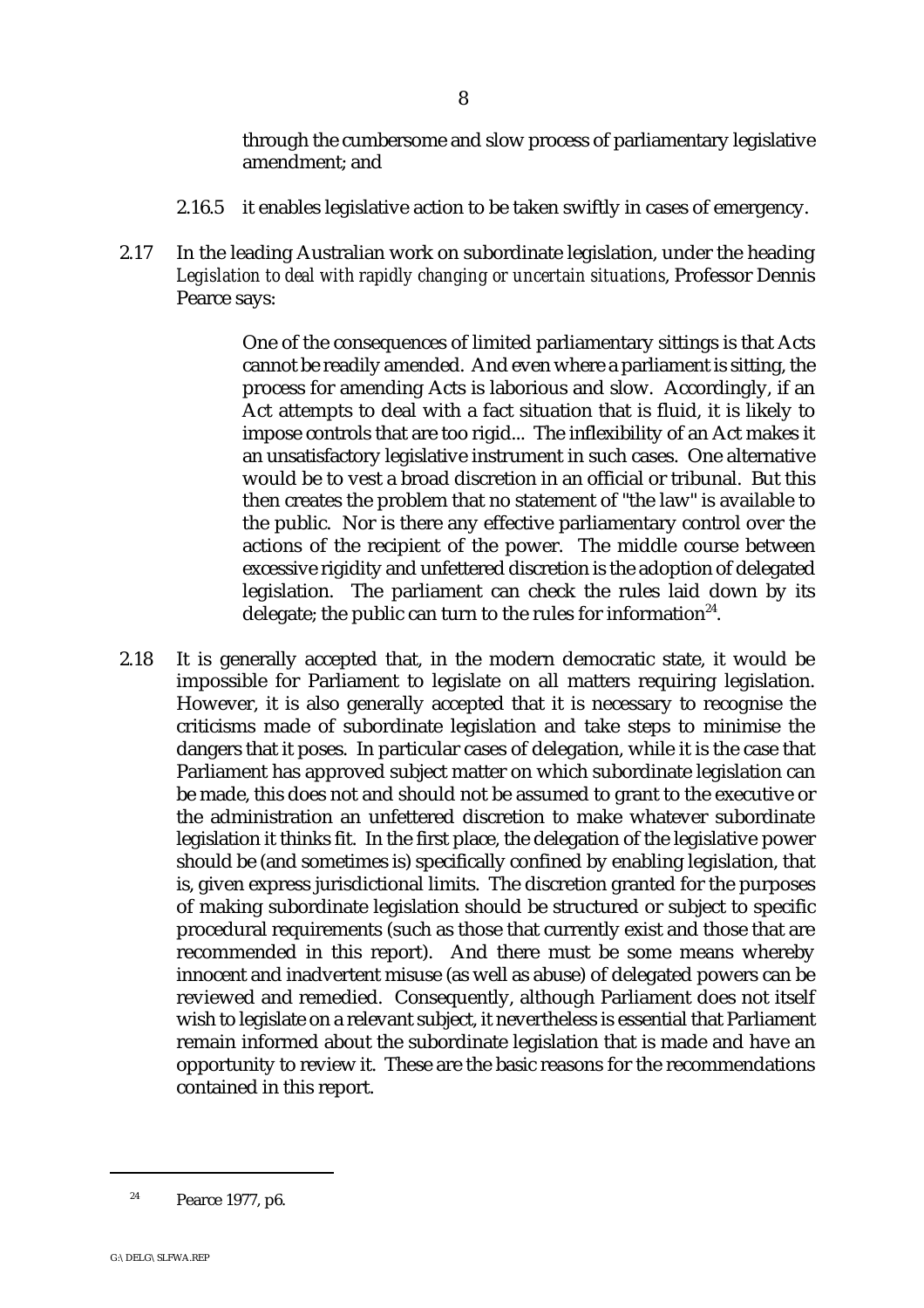The legislative hierarchy

- 2.19 Some mention should be made here of the general legislative hierarchy from a more practical perspective. The legislative hierarchy is ordinarily such that the most important matters are dealt with in the statute, those matters of detail of lesser importance are dealt with by subordinate legislation and the minutiæ (in respect of which the greatest administrative flexibility is needed) are dealt with by administrative rules or policies. The Committee accepts that in some cases the lines between each of these categories (ie legislation, subordinate legislation and administrative rules) is not clear. However, there are legal principles which can be applied, particularly in respect of the distinction between subordinate legislation and administrative rules $25$ .
- 2.20 The Committee has, in the course of investigating matters relating to subordinate legislation, discovered rules made by agencies which the agencies have considered are administrative rules but which the Committee considers are subordinate legislation. As the agency considers them to be administrative rules they have not been *Gazetted* or tabled in Parliament, as is required by the *Interpretation Act 1984*, and consequently the Committee generally only discovers such errors in the course of investigating other related subordinate legislation. In the Committee's view, the consequence of a failure to publish and table such rules is that the rules are of no force or effect<sup>26</sup>. If the agency implements the rules, which have no legal foundation, this could have significant legal and financial consequences for the government. Whilst a determination as to whether or not a rule has legislative effect and should therefore be contained in subordinate legislation subject to *Gazettal* and tabling in Parliament can only finally be made by a court, the Committee is of the view that more attention needs to be given to this issue by agencies. It is also a matter to which Parliamentary Counsel may be able to give greater consideration when preparing legislative schemes and drafting specific legislation and subordinate legislation, particularly in the context of delegations of powers.

## 3 **The Role of the Committee**

- 3.1 There are a number of safeguards against abuse and inadvertent misuse of the use of subordinate legislation. They include:
	- 3.1.1 *Requirements of publication of subordinate legislation*<sup>27</sup>. This is arguably the most important means by which subordinate legislation is made accountable to the people. It is also the proper means by which people

<sup>27</sup> See *Interpretation Act 1984*, s 41.

<sup>&</sup>lt;sup>25</sup> See paragraph 5.4.4 regarding the meaning of "legislative effect".

<sup>&</sup>lt;sup>26</sup> Interpretation Act 1984, s 42.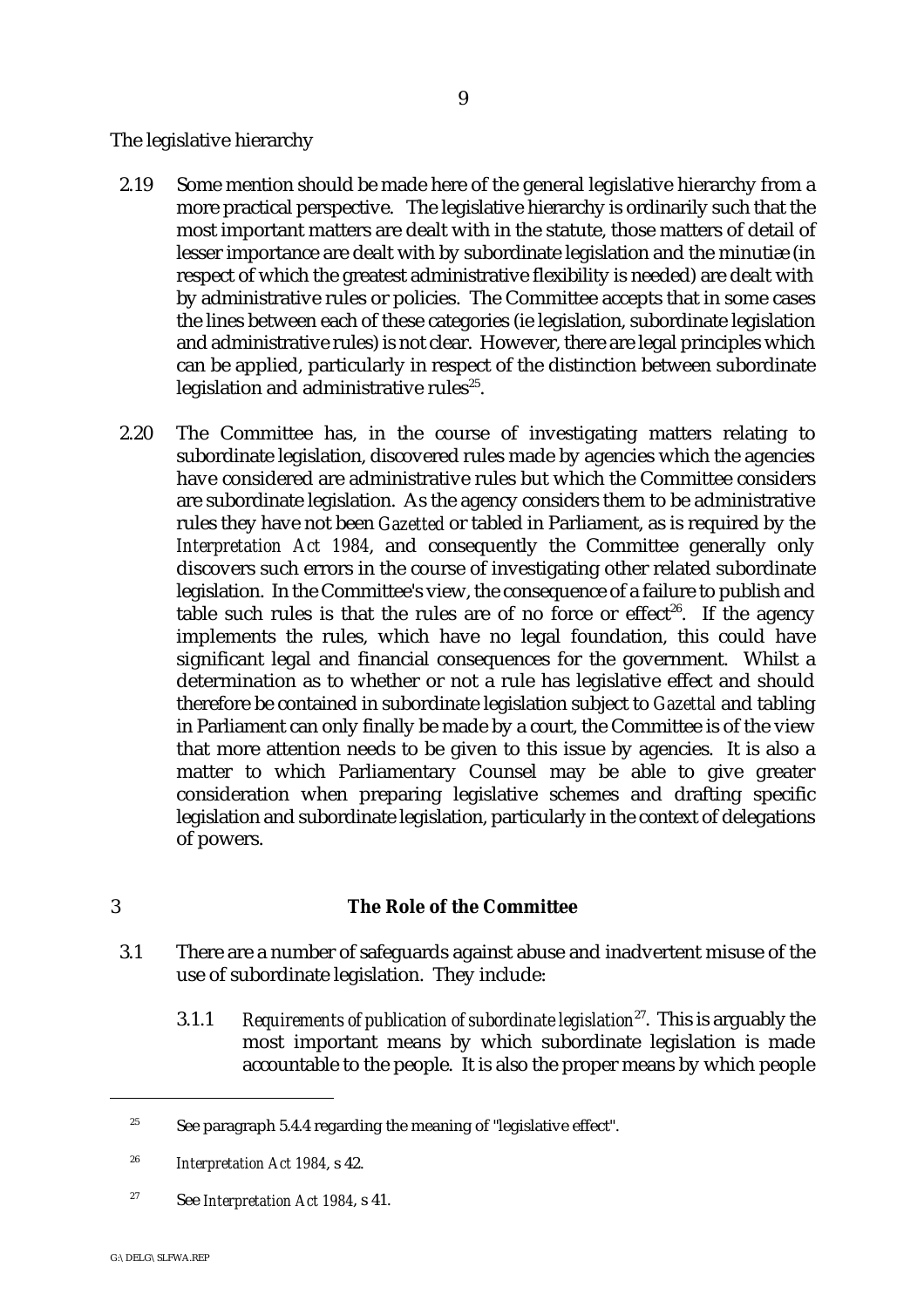become aware of and bound by subordinate legislation. In this context the Committee notes that, despite mandatory statutory publication requirements, the Committee has recently identified some cases in which agencies have failed to publish some subordinate legislation. In *Watson v Lee*<sup>28</sup> the High Court considered the question of a citizen's right to know the laws by which he or she is bound. Barwick CJ stated:

> To bind the citizen by a law, the terms of which he has no means of knowing, would be a mark of tyranny... That would be so fundamentally unjust that it is an intention I could not attribute to the Parliament unless compelled by intractable language to do so. In my opinion, no semantic quirks of the draftsman would lead me to that conclusion - a conclusion which would attribute to the Parliament an intention to act tyrannically $29...$

> No inconvenience in government administration can, in my opinion, be allowed to displace adherence to the principle that a citizen should not be bound by a law the terms of which he has no means of knowing $30$ .

Stephen J, with whom Gibbs and Aickin JJ agreed, said:

... But notification is a critical step in the statutory process of delegated law-making and without it that process is incomplete...

Its great importance is apparent from the history of delegated legislation. That history reflects the tension between the needs of those who govern and the just expectations of those who are governed. For those who govern, subordinate legislation, free of the restraints, delays and inelasticity of the parliamentary process, offers a speedy and flexible mode of law-making. For the governed it may threaten subjection to laws which are enacted in secret and of whose commands they cannot learn: their reasonable expectations that laws shall be both announced and accessible will only be assured of realization by the imposition and enforcement of appropriate controls upon the power of subordinate legislators, whose

 $^{30}$  (1979) 144 CLR 374, 381.

 $28$  (1979) 144 CLR 374.

 $^{29}$  (1979) 144 CLR 374, 379.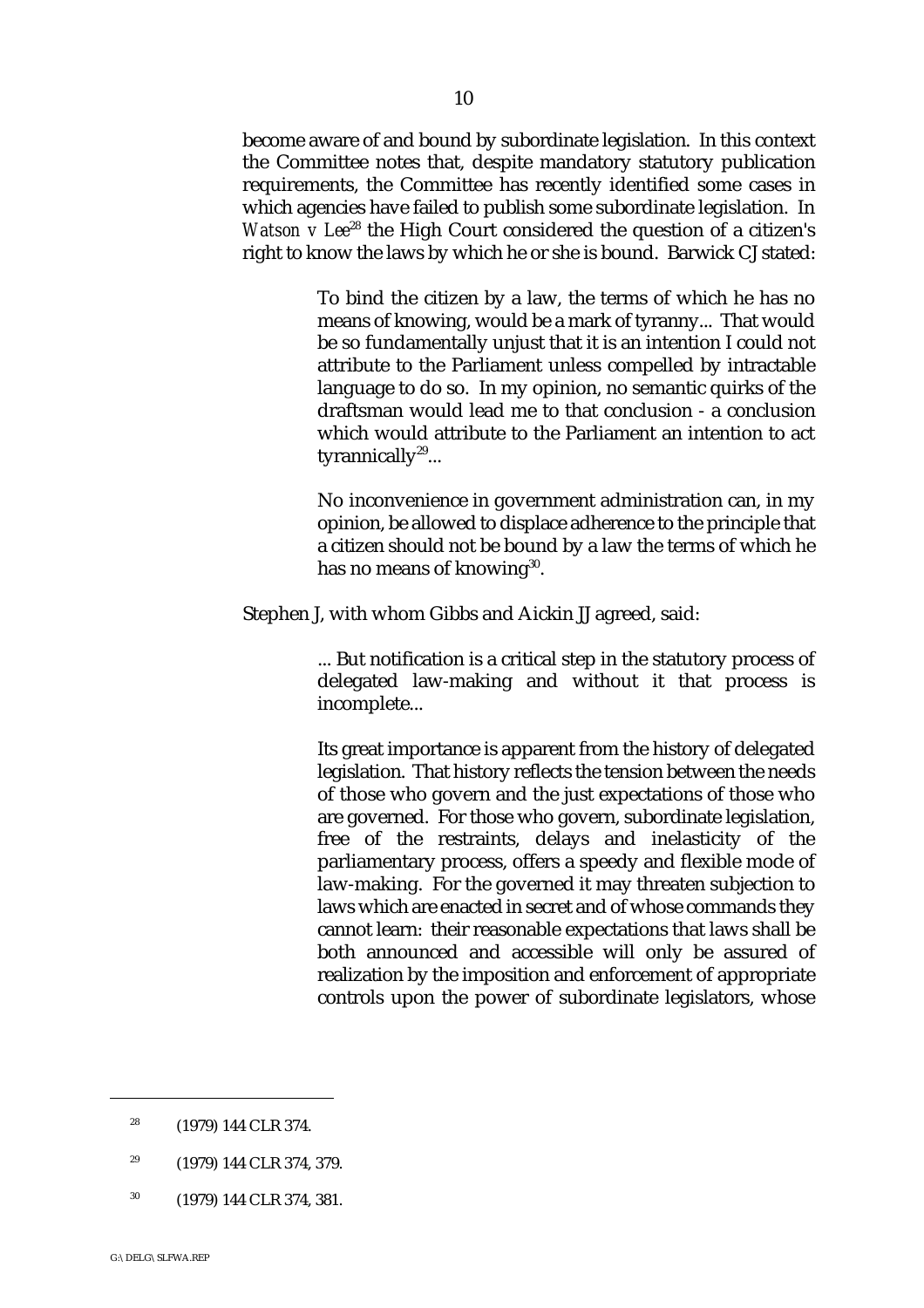power... requires an adequate measure of control if it is not to degenerate into arbitrary government...<sup>31</sup>

- 3.1.2 *Requirements relating to tabling of subordinate legislation in Parliament and the possibility of its disallowance by Parliament*<sup>32</sup>. This is the formal mechanism by which members of Parliament, as representatives of the people, maintain oversight of subordinate legislation. It is also another significant means of publication of subordinate legislation. Again the Committee notes that, while there are mandatory statutory tabling requirements, non-compliance with which renders subordinate legislation ineffective, there is in existence in this State subordinate legislation which is relied upon on a daily basis despite the fact that, in the Committee's view, it is deemed by statute to be of no effect<sup>33</sup>. Additionally, only "regulations", "rules" and "by-laws" are required to be tabled and are subject to scrutiny by the Committee and disallowance by Parliament. There is an increasing array of subordinate legislation that is not described as a regulation, rule or bylaw, though formerly it would have been so described. Thus the principal means of control over such subordinate legislation has been bypassed.
- 3.1.3 *Choice of delegate*. Traditionally the Governor in Council is responsible for making subordinate legislation. In the Investigations Report the Committee noted that there is an increasing volume of subordinate legislation that is being made in forms (such as ministerial notices and orders) that are not subject to scrutiny by the Committee. Much of this is made by public servants in government agencies. There is no form of independent scrutiny or control over such subordinate legislation. In many cases it is not available to the public or even to members of Parliament.
- 3.1.4 *Scrutiny of excessive delegation*.
	- 3.1.4.1 While the Commonwealth Parliament and the parliaments of some States have scrutiny of Bills committees, Western Australia does not. The functions of a scrutiny of Bills committee are different from and independent of the functions of the existing Legislative Council Legislation Committee, which has individual Bills referred to it for report in specific cases. The Committee noted in the Investigations Report that

<sup>&</sup>lt;sup>31</sup> (1979) 144 CLR 374, 393. See also *Blackpool Corporation v Locker* [1948] 1 KB 349.

<sup>&</sup>lt;sup>32</sup> See *Interpretation Act 1984*, s 42.

<sup>&</sup>lt;sup>33</sup> The Committee has chosen not to reveal, at this time, which subordinate legislation it considers is in this position on the basis that it currently would not be in the public interest to do so. Additionally, some matters are still under consideration by the Committee.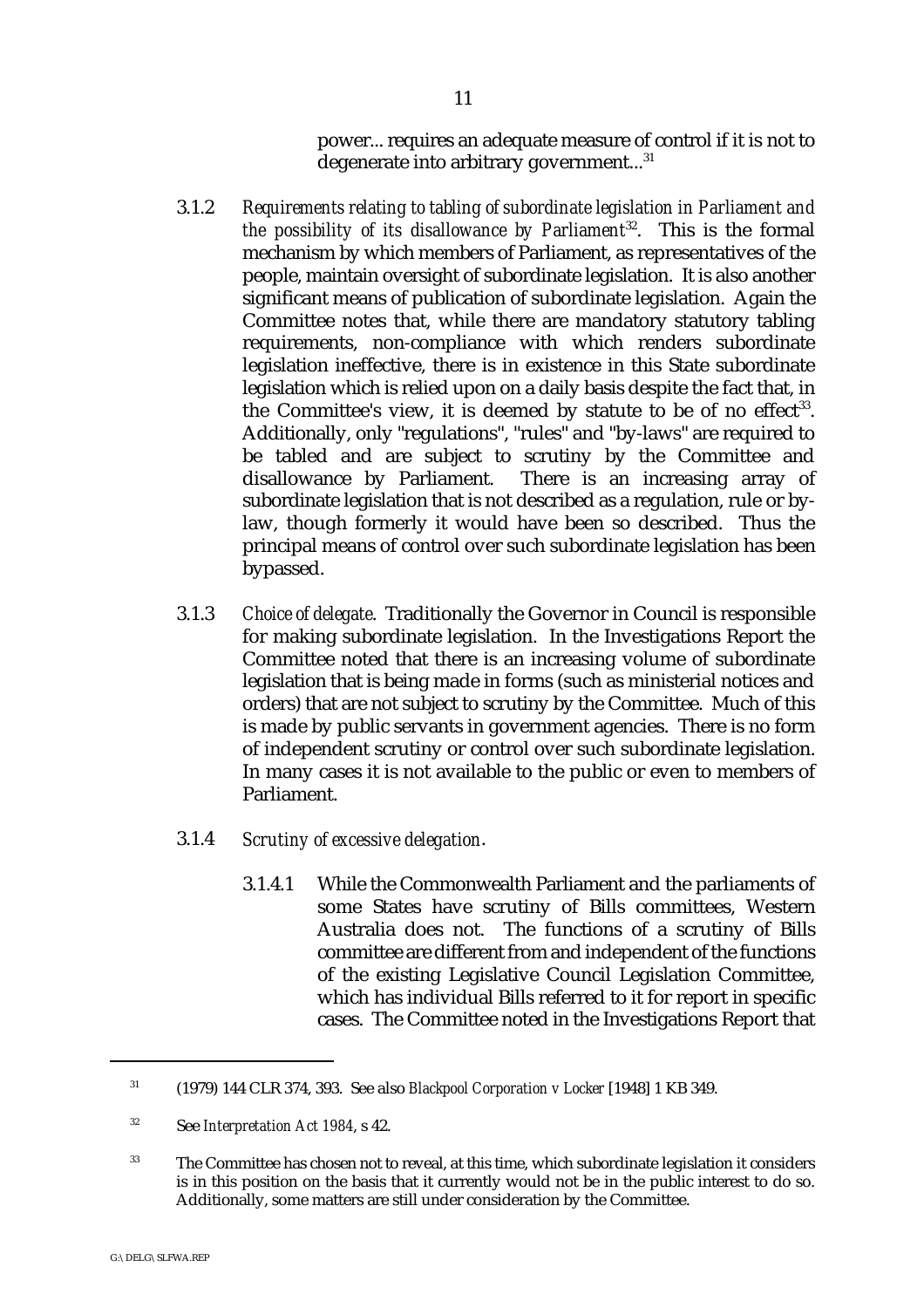the recently established United Kingdom Delegated Powers Scrutiny Committee was modelled on the Australian Senate Standing Committee for the Scrutiny of Bills.

- 3.1.4.2 One of the functions of a scrutiny of Bills committee is to examine and report on clauses of Bills which inappropriately delegate legislative powers. In this context the Committee is cognisant of the principle, argued by the leading American commentator KC Davis, that unnecessary discretionary power should be eliminated $34$ . Scrutiny of delegated legislative powers is an important function in relation to Henry VIII clauses, which are discussed later in this report (paragraph 5.24 *et seq*). The Committee considers that the lack of a scrutiny of Bills function in Western Australia is an impediment to adequate scrutiny of delegation of power in the context of subordinate legislation. While the Committee may report to Parliament on subordinate legislation made under an inappropriate delegation of legislative power, it is by this time too late to attempt to influence or moderate that delegation of power. Establishment of a scrutiny of Bills function would remedy this defect $35$ .
- 3.1.4.3 The establishment of a scrutiny of Bills function has been supported in the past by, for example, Hon Peter Foss, (currently the Minister for the Environment, Water Resources, the Arts and Fair Trading). In 1989 he said:

Again I cite the Commonwealth which has a system of Standing Committees to consider

*At the commencement of each Parliament, a Standing Committee for the Scrutiny of Bills shall be appointed to report, in respect of the clauses of Bills introduced into the Senate, and in respect of Acts of the Parliament, whether such Bills or Acts, by express words or otherwise*

- *(i) trespass unduly on personal rights and liberties;*
- *(ii) make rights, liberties or obligations unduly dependent upon insufficiently defined administrative powers;*
- *(iii) make such rights, liberties or obligations unduly dependent upon non-reviewable decisions;*
- *(iv) inappropriately delegate legislative powers; or*
- *(v) insufficiently subject the exercise of legislative power to parliamentary scrutiny.*

<sup>&</sup>lt;sup>34</sup> See, for instance, Allars 1990, p10.

<sup>&</sup>lt;sup>35</sup> The terms of reference of the Senate Standing Committee for the Scrutiny of Bills (set out in Senate Standing Order 24) relevantly provide: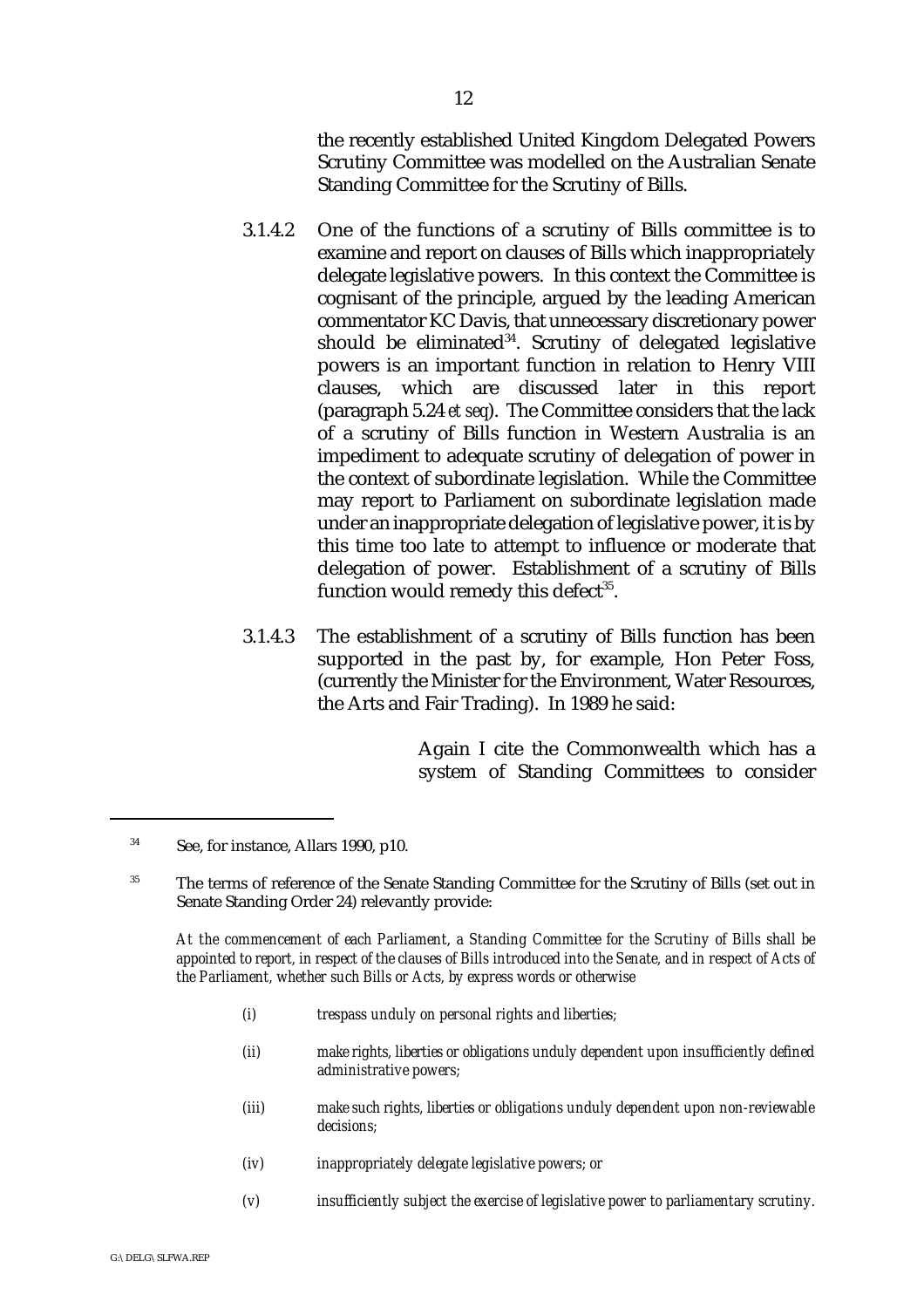legislation. From a lawyer's point of view, I would like to point out some of the consequences of that. Over the years the Commonwealth legislation, like some of the States' legislation, had a tendency to impose a burden on citizens, to give rights of seizure and entry and to deprive people of their right to have matters properly deliberated upon before being decided. That has been stopped by reason of the institution of Senate Committees. What happened was that Parliamentary Counsel would draft legislation containing provisions which were totally unacceptable in terms of the rights of the citizen. The Senate committees had a system whereby they would regularly delete such matters from the legislation. It reached a stage where Parliamentary Counsel realised what would happen if certain aspects were included in legislation and so the practice ceased. parliamentary committees of this nature are established in this House, initially they will have a large job correcting legislation, but after a period of time the habit will grow up and a new institution will be in existence. Many of the things desired by the Parliament will occur automatically because the committee will have the experience and the ability to bring these things about  $36$ .

- 3.1.4.4 There are a number of options for establishing a scrutiny of Bills function. These include:
	- 3.1.4.4.1 Give a scrutiny of Bills function to the existing Legislation Committee. This is the most practicable option and could be achieved by a resolution of the Legislative Council or an amendment to Standing Orders to the effect that all Bills stand referred to the Legislation Committee after their second reading. Alternatively, formal amendment could be made to the Legislation Committee's terms of reference to incorporate further terms of reference similar to those of the Senate Standing Committee for the Scrutiny of Bills.

<sup>13</sup>

 $^{36}$  1989 WAPD 1650-1.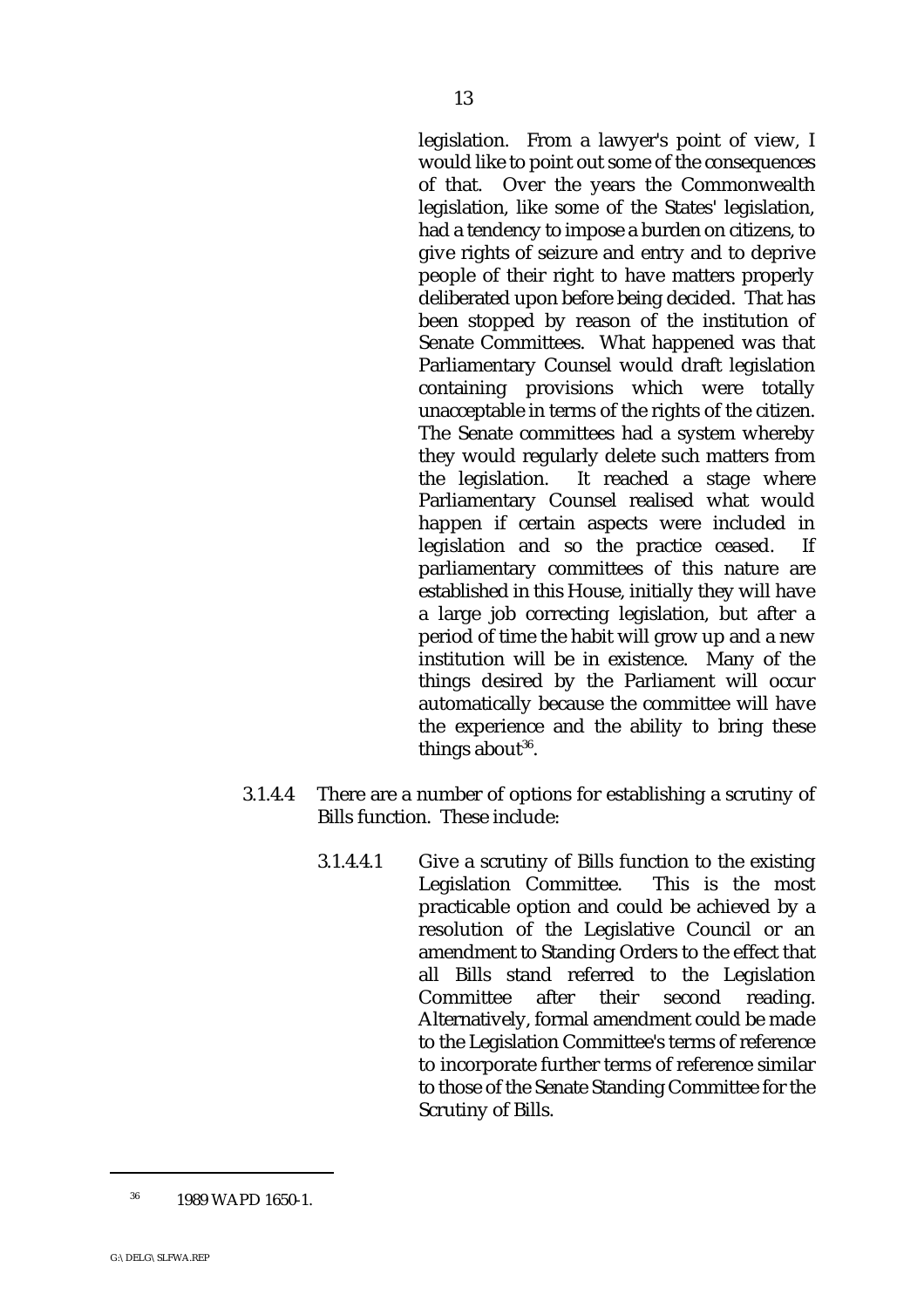- 3.1.4.4.2 Establish a new Scrutiny of Bills Committee.
- 3.1.4.4.3 Give a scrutiny of Bills function to the Joint Standing Committee on Delegated Legislation.

## *Recommendation 1: The Committee recommends that the Parliament of Western Australia establish and maintain a scrutiny of Bills function in an existing or new Parliamentary Committee.*

- 3.1.4.5 If the Parliament does not establish a scrutiny of Bills function it should require as a minimum, whenever the Government introduces legislation incorporating a delegation of legislative power, an explanatory memorandum summarising the intended nature and scope of that delegation of power. This would facilitate informed Parliamentary debate about the delegation. The memorandum should also be provided to the delegated agency to guide it in exercising the delegated power.
- 3.1.5 *Scrutiny of subordinate legislation*. It is the Committee's function to scrutinise subordinate legislation. This role is discussed in more detail in the following paragraphs.
- 3.1.6 *Judicial review of subordinate legislation*. The Committee made some observations on judicial review of subordinate legislation in the Investigations Report. The scope of judicial review of subordinate legislation (and other administrative action) in Western Australia is somewhat limited and judicial review is therefore not sufficient in itself to provide a safeguard against abuse regarding subordinate legislation (and other administrative action). In this report the Committee recommends increasing the scope of judicial review of subordinate legislation (see paragraph 5.21 *et seq*).

Scrutiny of subordinate legislation

3.2 The scrutiny of subordinate legislation by parliamentary committees is the principal means by which Australian parliaments keep themselves informed of matters regarding subordinate legislation. In conjunction with the requirements to table subordinate legislation and the parliamentary power to disallow subordinate legislation, such committees enable parliaments to exercise an essential and useful form of control over the making of subordinate legislation. The High Court has said:

> When a man becomes a member of Parliament, he undertakes high public duties. Those duties are inseparable from the position: he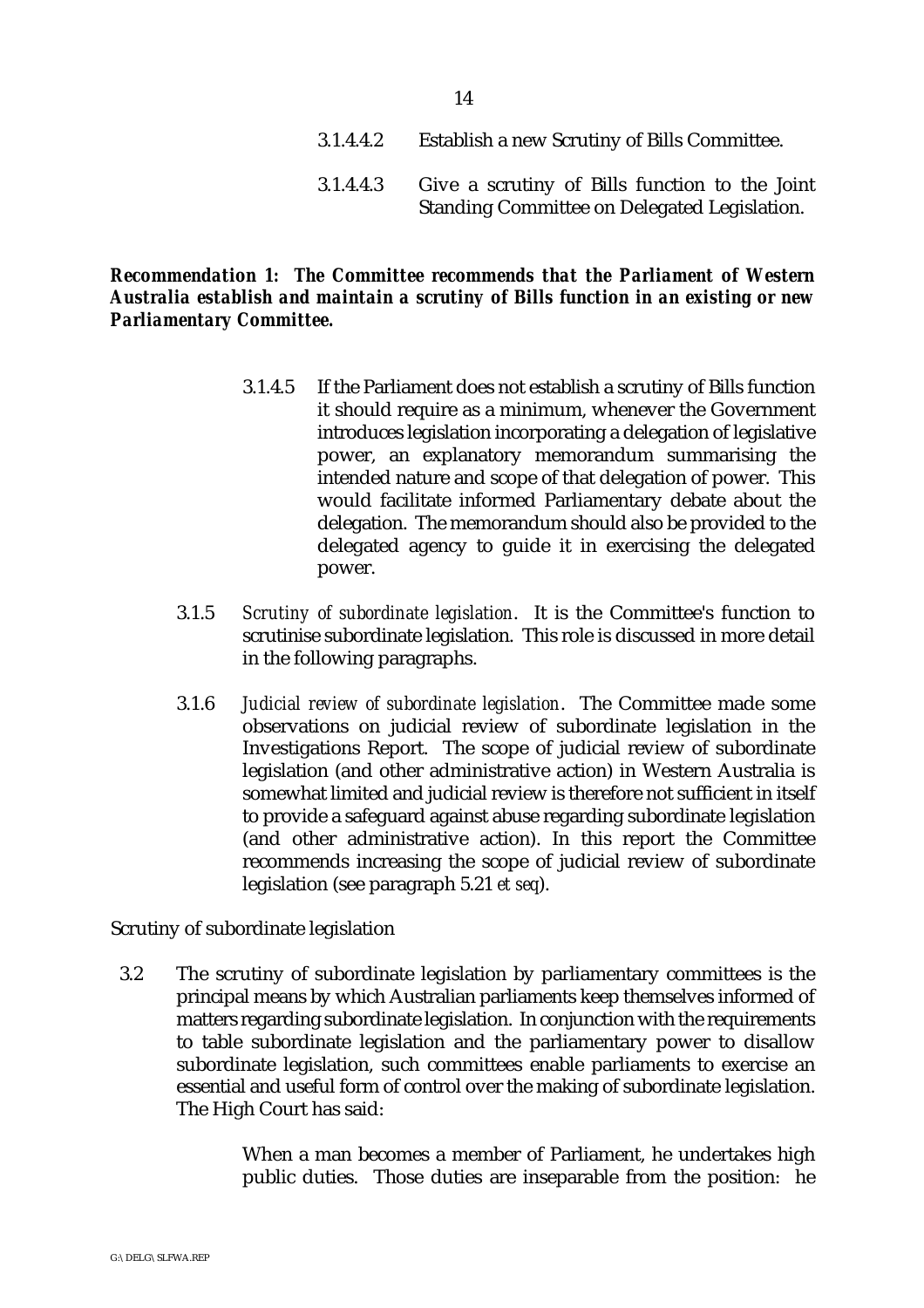cannot retain the honour and divest himself from the duties. One of the duties is that of watching on behalf of the general community the conduct of the Executive, of criticizing it, and, if necessary, of calling it into account in the constitutional way by censure from his place in Parliament... That is the whole essence of responsible government, which is the keystone of our political system, and is the main constitutional safeguard the community possesses<sup>37</sup>.

Thus the members of the Committee are, on behalf of the members of Parliament generally (who individually do not have the time necessary so to do), performing an important role in "watching... the conduct of the Executive" in the context of subordinate legislation.

- 3.3 As part of their scrutiny of subordinate legislation on behalf of parliaments, scrutiny committees also play a valuable role in identifying, at an early stage, possible grounds on which subordinate legislation can be challenged in the courts. This can result in: substantial savings in terms of avoidance of expensive litigation (which would otherwise also consume valuable court time); avoiding or reducing potential liability of governments for invalid action; and avoiding or reducing embarrassment of governments for invalid action.
- 3.4 Parliamentary committees for the scrutiny of subordinate legislation have existed in Australia since the first one was established by the Commonwealth Government in 1931. This was followed by South Australia in 1938, Victoria in 1956, New South Wales in 1960, Tasmania and the Northern Territory in 1969 and Queensland in 1975. In 1976, the Western Australian Parliament enacted legislation to create the Legislative Review and Advisory Committee, a statutory committee charged with the scrutiny of subordinate legislation<sup>38</sup>. It was not until 1987 that Western Australia abandoned the statutory committee and appointed a Parliamentary committee when it established the Joint Standing Committee on Delegated Legislation.
- 3.5 The Committee's terms of reference currently provide:

*It is the function of the Committee to consider and report on any regulation that:*

- *(a) appears not to be within power or not to be in accord with the objects of the Act pursuant to which is purports to be made;*
- *(b) unduly trespasses on established rights, freedoms or liberties;*

<sup>&</sup>lt;sup>37</sup> *Horne v Barber* (1920) 27 CLR 494, 500.

*Legislative Review and Advisory Committee Act 1976*. <sup>38</sup>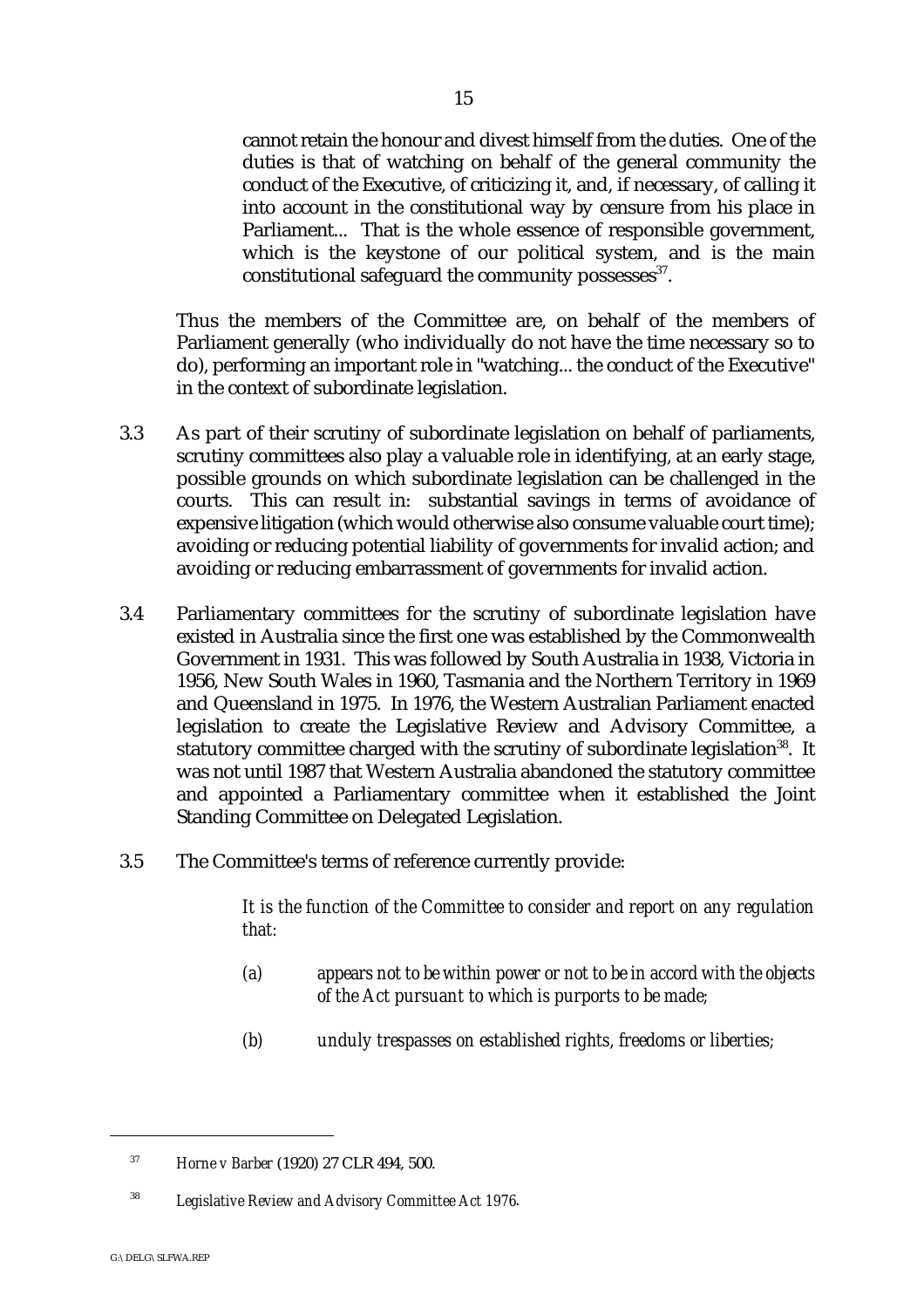- *(c) contains matter which ought properly to be dealt with by an Act of Parliament; or*
- *(d) unduly makes rights dependent upon administrative, and not judicial, decisions...*

*If the Committee is of the opinion that any other matter relating to any Regulation should be brought to the notice of the House, it may report that opinion and matter to the House.*

Committee an effective mechanism

- 3.6 The Committee is satisfied that a parliamentary committee continues to be the most appropriate body to scrutinise subordinate legislation in Western Australia. However, it notes that much could be learned from the French separation of civil and administrative legal systems<sup>39</sup>.
- 3.7 The Committee considers that, despite some of the impediments to its scrutiny function which require reform in the manner considered in this report, it is nevertheless an effective mechanism for scrutiny of subordinate legislation in Western Australia. Drawing equal representation from both Houses of Parliament, the Committee is proud of and carefully guards its ability to function with apolitical impartiality in its scrutiny of subordinate legislation. At the time of writing, the Government actually has minority representation on the Committee, there being 4 members from the Australian Labor Party, 3 from the Liberal Party and 1 member of the Committee who is a member of the Greens WA. Essentially a sub-committee of the whole of the Parliament, the Committee believes that it fairly represents Parliament. The Committee considers that it is important that this fully representational and impartial structure be maintained and supported by Parliament. If it is not, the Committee could become a political entity which merely rubber-stamps bureaucratic or government policy simply because "it is policy" or has executive support. This would undermine the role of Parliament and its members as representatives of the community and severely limit the effectiveness of the Committee.
- 3.8 The Committee is cognisant of the findings of the Commission on Government that:

<sup>&</sup>lt;sup>39</sup> In this context, and also taking into account the United States system of administrative law, the Committee has become aware of the need for substantial reforms to the system of administrative law in Western Australia. Consequently, the Committee is watching with interest the work of the Legislative Council Standing Committee on Government Agencies, the work of which may have an impact on administrative law and the making of subordinate legislation in this State. The Committee will also be watching with interest the work of the Commission on Government in respect of its specified matter 5, which relates to the functions and terms of reference of an administrative appeals tribunal.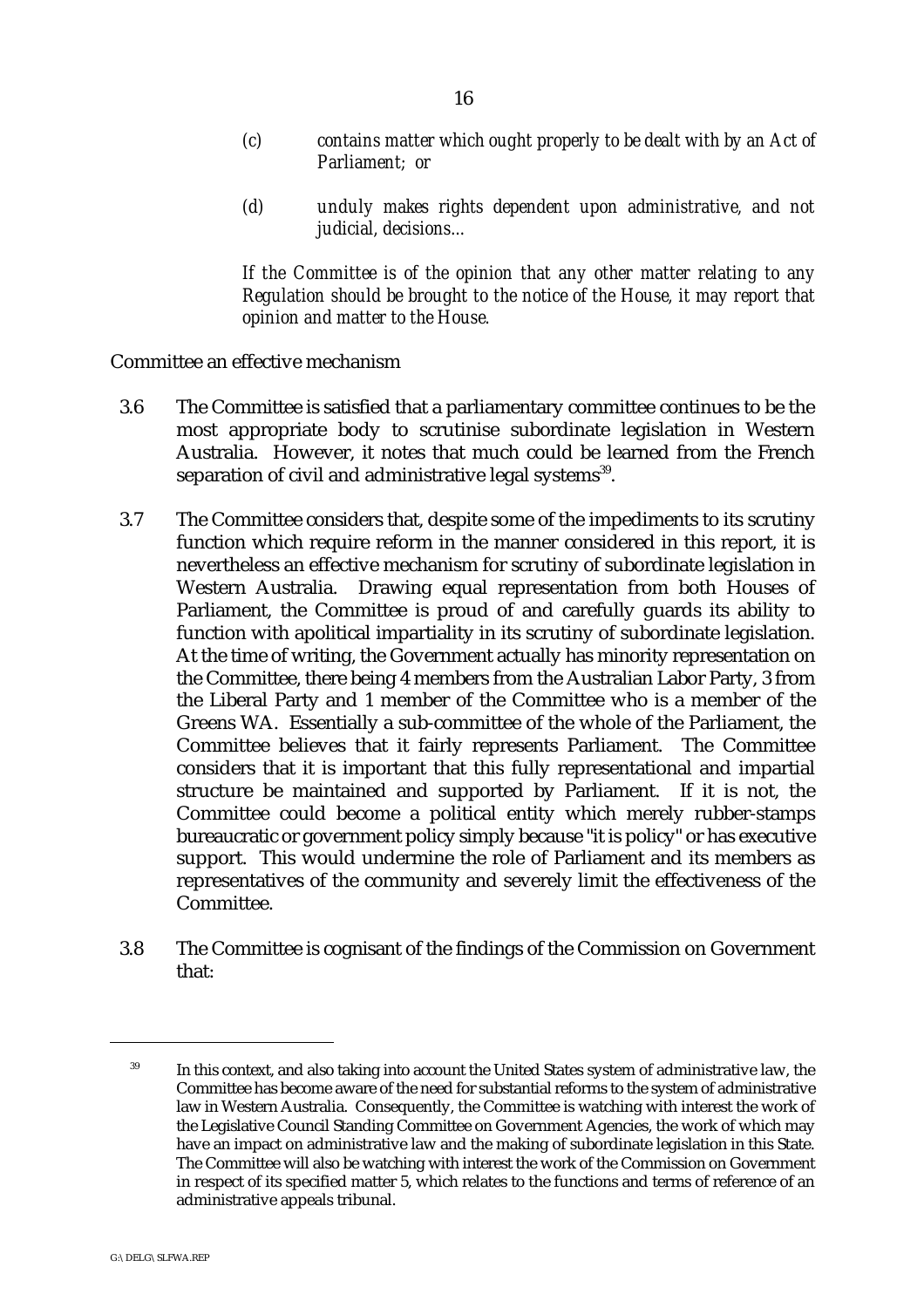The Royal Commission concluded the rational and systematic use of parliamentary committees provided the best means of bringing the governmental system under the scrutiny of the Parliament... It also stated that effectiveness of committees would depend on them having ample powers [and] adequate resources...<sup>40</sup>

Impediments to scrutiny

- 3.9 The Committee notes, however, that currently there are a number of impediments to the effectiveness of its scrutiny function. These include:
	- 3.9.1 the limitation that it may only scrutinise subordinate legislation described as "regulations", "rules" or "by-laws";
	- 3.9.2 a poor understanding by many government agencies of the legal nature of subordinate legislation and the role of the Committee;
	- 3.9.3 continuing difficulty in obtaining information about specific subordinate legislation from some government agencies;
	- 3.9.4 the increasing volume and complexity of subordinate legislation; and
	- 3.9.5 institutional and structural factors.
- 3.10 The first 4 of these concerns are addressed by the proposals for reform that appear later in this report. In respect of the institutional and structural factors which cause difficulties, the Committee is seeking review of these in the appropriate forums.

Committee staff

3.11 The Western Australian Committee has 2 staff (1 legally qualified advisory/research officer and 1 clerk), both of whom it shares with at least 1 other committee. The importance of committee staff should not be underestimated. Professor Pearce has said:

> It is not really practicable to expect a member of a committee, even though he be a lawyer, to undertake the time-consuming task of carefully perusing the [numerous] pieces of delegated legislation that are produced each year, reading them into the existing legislation if they are amending instruments, checking them against their empowering Acts, etc. This is something that should be done for the committee by a legal adviser who should be paid for his assistance. It does not seem appropriate that the adviser should be a governmental officer because conflicts of interest can too readily arise... Alternatively,

Western Australian Commission on Government, *Report No. 1*, August 1995, p210. <sup>40</sup>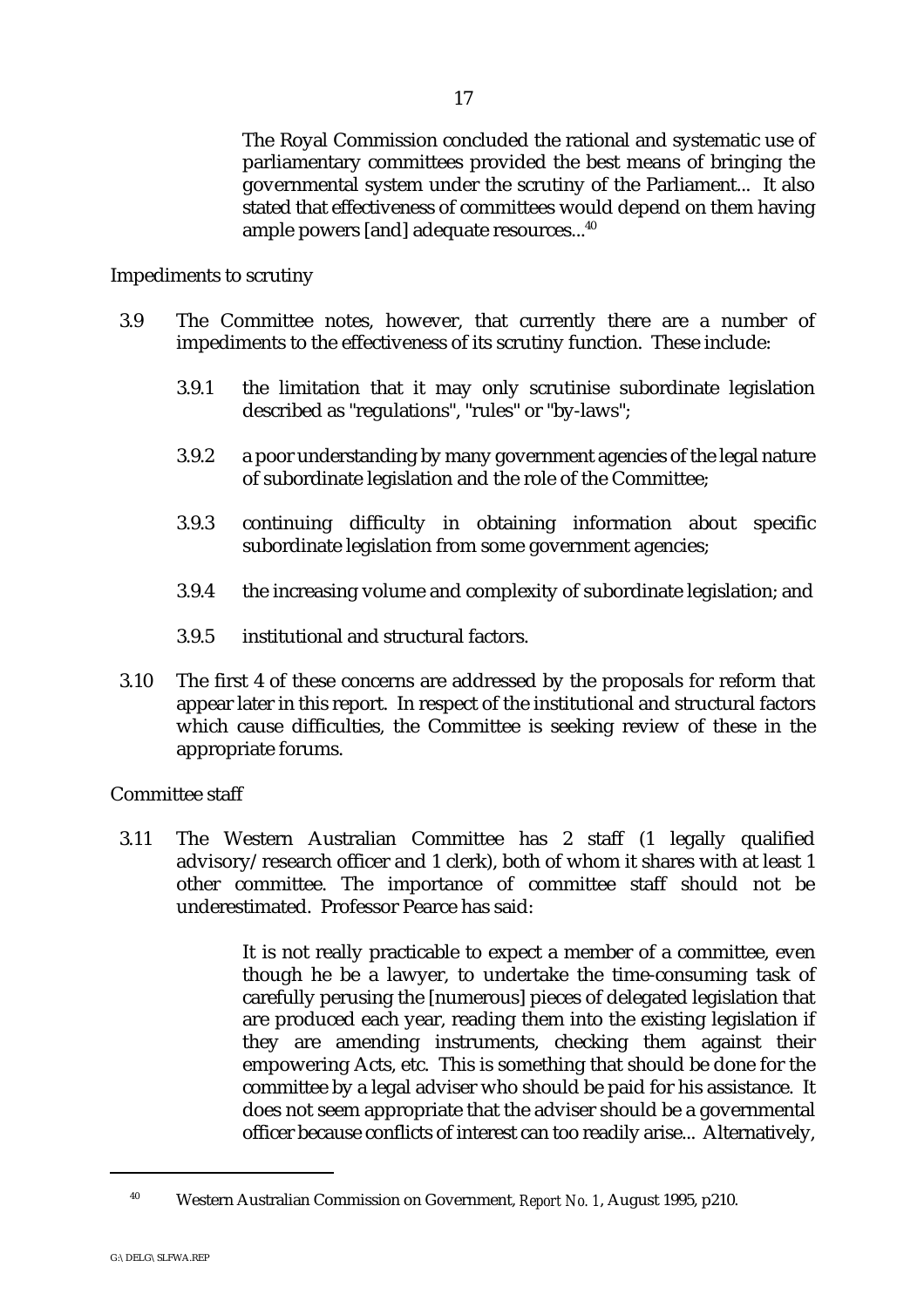as is the position in the United Kingdom, a legally trained member of the parliamentary staff could provide the requisite assistance to the  $committe<sup>41</sup>$ .

3.12 When the establishment of the Committee was being debated in the Legislative Council in 1987, Hon VJ Ferry said:

> The best example in Australia is that of the Australian Senate in Canberra, which has been blessed over the years with having the benefit of very competent legal advice for what I consider to be a very low sum of money. The Senate committee system has been very fortunate in obtaining the services of very competent legal advisers from time to time for a very low reward in monetary terms. I admire the legal counsel who have made themselves available in a very dedicated way to assist the committee to work for the Senate. Similarly, in this State I believe that in order for this committee as proposed to be effective we need to have an independent legal adviser...

- 3.13 The Committee has been fortunate since its establishment in 1987 to secure the services of some competent and dedicated committee clerks and legal advisers who are members of Parliamentary staff. It is important to note that staff are employed by Parliament and not the Government and are therefore to a large extent insulated from partisan executive pressure - this is another important aspect of the Committee's impartiality and independence from executive control.
- 3.14 Unfortunately, in the last 2 years there has been a high turnover of legal advisers. For a short period of time in 1994 the Clerk of the Legislative Council himself filled the role of the Committee's advisory/research officer. There are a number of problems caused by the high turnover of legal advisers. The first is that it can take some time to become accustomed to the work of the Committee, which means the Committee is working under a disadvantage during that time. Another problem is that frequent changes in legal advisers mean a significant loss of "institutional memory" of the Committee. Legal advisers can keep track of subordinate legislation that repeatedly requires scrutiny by the Committee. Members do not have time to do this and, in any event, membership of the Committee also changes from time to time. Finally, a change in legal adviser often means that ongoing and planned projects of the Committee fall by the wayside as the new legal adviser learns how the Committee operates and develops the specific expertise required. That is one of the reasons that production of this report has been delayed since it was first conceived in about 1990. Whilst the Committee accepts that its staff will change from time to time, it considers that some continuity in its staff, particularly its legal advisers, needs to be encouraged.

 $^{41}$  Pearce 1977, pp 83-4.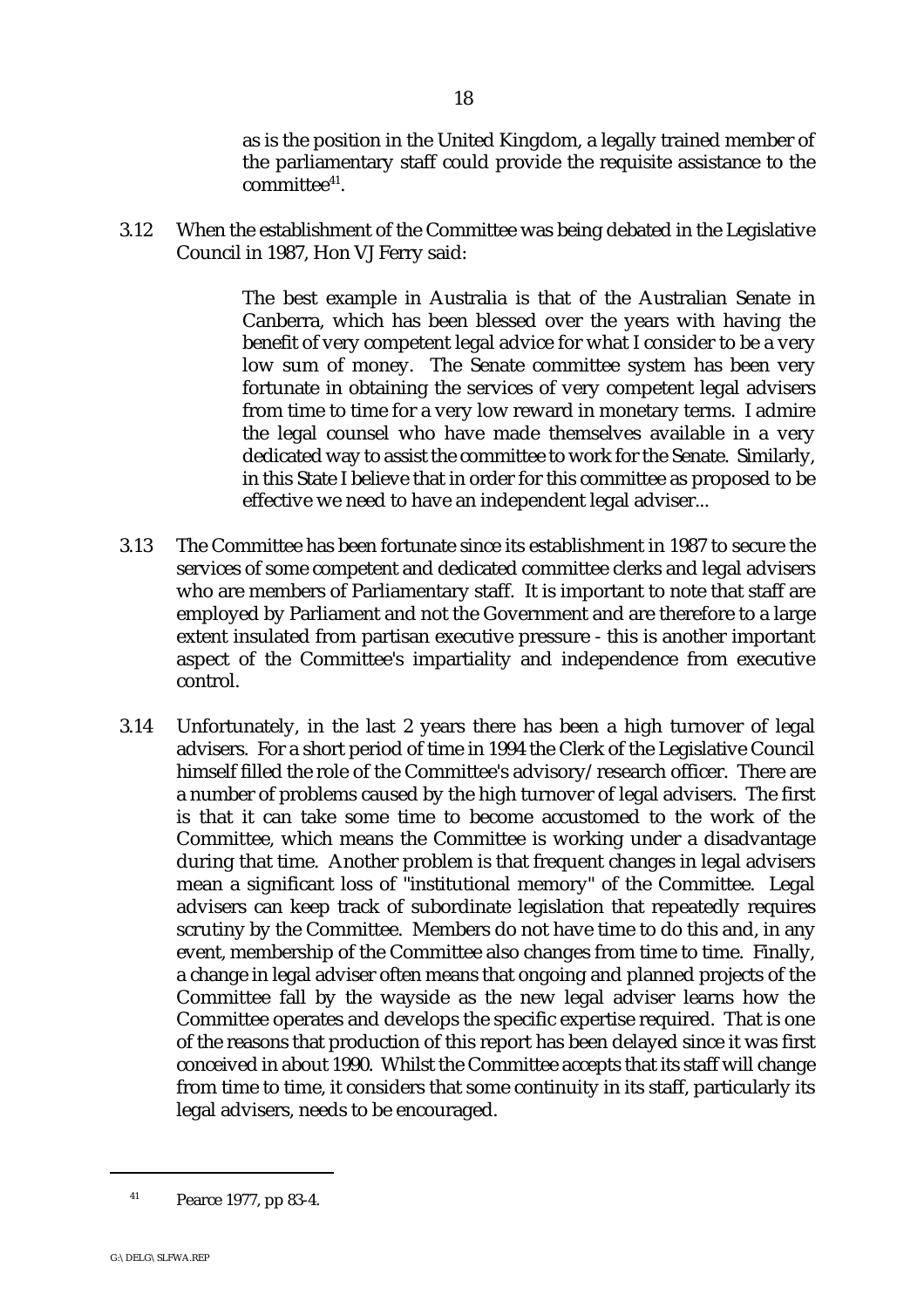#### Investigations Report findings

- 3.15 In the section on the Committee's Findings and Recommendations in the Investigations Report, the Committee made the following points which are repeated here for ease of reference<sup>42</sup>.
- 3.16 Generally the Committee is of the view that there is both scope and a need for significant changes in the system of making and scrutinising subordinate legislation in Western Australia. There is a need to improve accountability in the system without necessarily imposing more restrictive and inflexible Parliamentary mechanisms. Some of the scrutiny techniques that the Committee investigated in Washington, London and Paris could usefully be adapted for application in Western Australia.

## Accountability

3.17 The Committee is cognisant of the findings of the Standing Committee on Government Agencies that:

> ...there are many facets to what accountability is supposed to encompass and disparate opinions on where it should start and finish.

> For the committee, accountability has 2 aspects. First, it describes the duty of the executive to conduct its administration openly, fairly and in accordance with the Rule of Law. Second, it describes the duty of each agency to act always in conformity with its mandate, ensure that its functions are performed carefully, reliably and with due regard to costs, and report as and when required to Parliament<sup>43</sup>.

3.18 The Commission on Government has noted:

The Western Australian Royal Commission into Commercial Activities of Government... highlighted the role of information as a key accountability mechanism:

> Openness in government is the indispensable prerequisite to accountability to the public. It is a democratic imperative...

The findings of the Royal Commission highlight problems with the effectiveness of existing systems of public accountability. Democratic governance requires openness. Yet as the Royal Commission itself

 $42$  Some material has been added.

Legislative Council of Western Australia, Standing Committee on Government Agencies, *State* <sup>43</sup> *Agencies - Their Nature and Function*, 36th Report, April 1994, p3. See also Allars 1990, pp18-19.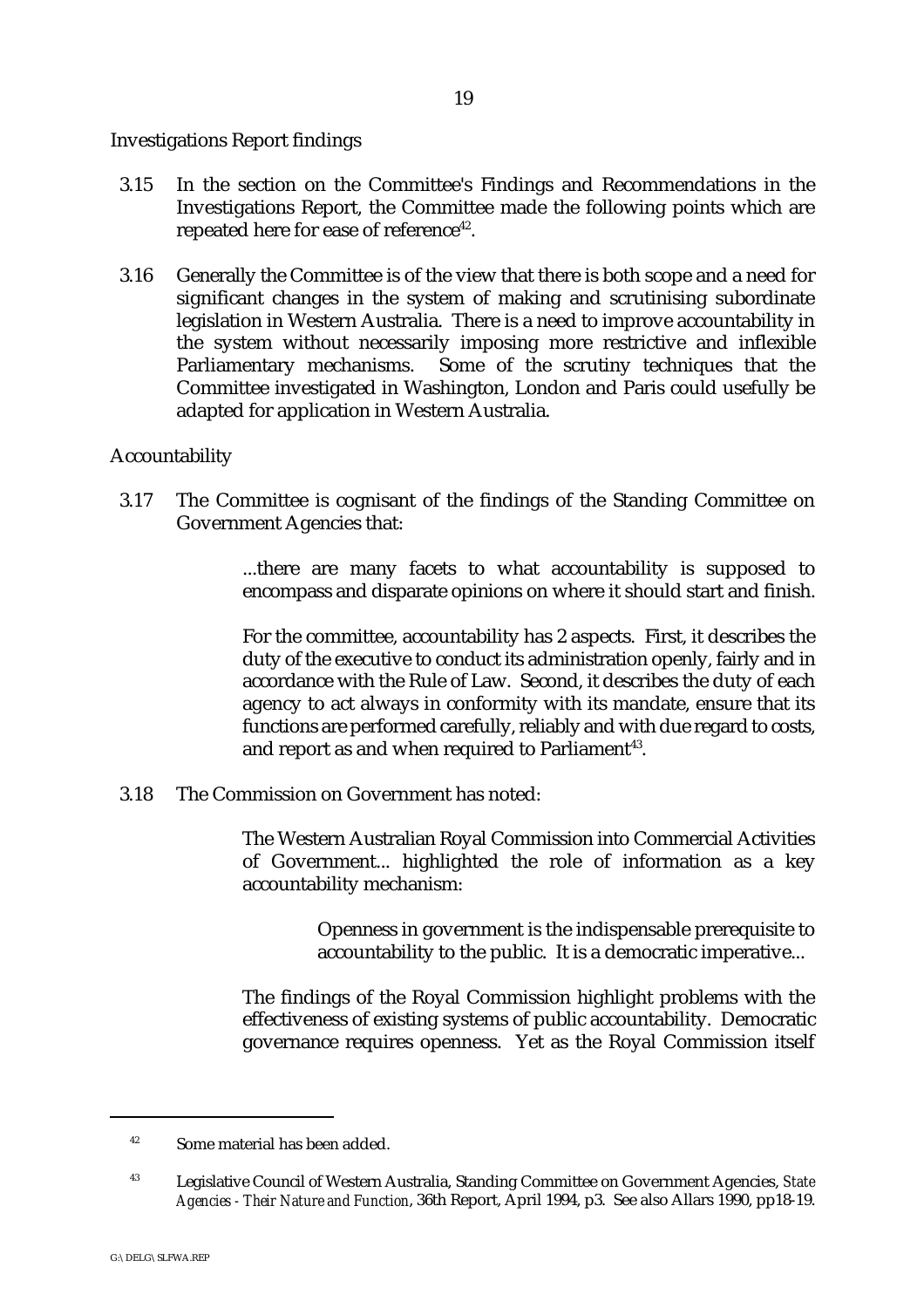pointed out: 'To be a reality, open government must be a habit, a cast of mind. It is an attitude which must be encouraged at all times...<sup>44</sup>

For effective scrutiny of the public sector, parliament requires unimpeded access to information on public expenditure and the operation of government programs and services, including the role of public officials. As it was put by the Royal Commission:

> accountability can only be exacted where those whose responsibility it is to call government to account are themselves possessed of, or are able to obtain, the information necessary to make considered judgments. Information is the key to accountability. Given Parliament's role as the primary accountability agent of the public, accurate information is its lifeblood. Without it, Parliament can be neutralised, the public left vulnerable...45

3.19 One commentator in Washington DC has said:

The notion that people, especially those in authority, should be held responsible for their actions sounds quaint these days, but nations ignore it at their peril... When accountability becomes irrelevant, trust shreds and social compacts crack like fresh eggs on pavement<sup>46</sup>.

- 3.20 Part of the role of the Committee is to ensure accountability in rulemaking. Some subordinate legislation is prepared by government agencies without any form of public or external consultation having been undertaken. In such circumstances the only active external control exercised in respect of the relevant regulations is scrutiny of them by the Committee. Even where agencies have undertaken relevant consultations the Committee has limited resources to inquire into the views expressed and the conclusions drawn. In most cases the Committee is not aware of what records (if any) are maintained by the relevant agency and the information currently provided by many agencies to the Committee in explanatory memoranda is rudimentary. Additionally, the Committee does not in many cases have the resources to ascertain the effect and impact of many regulations. Consequently its scrutiny of some regulations is, at best, perfunctory. It is the Committee's view that this is not satisfactory.
- 3.21 The Committee is of the view that the maintenance of a rulemaking record by agencies is likely to significantly improve accountability in the rulemaking process. In this respect, the Committee supports the findings of the Standing

Western Australian Commission on Government, *Report No. 1*, August 1995, p39. <sup>44</sup>

Western Australian Commission on Government, *Report No. 1*, August 1995, p169. <sup>45</sup>

Ogden, Christopher, "A Dearth of Accountability", *Time*, 15 May 1995, p38. <sup>46</sup>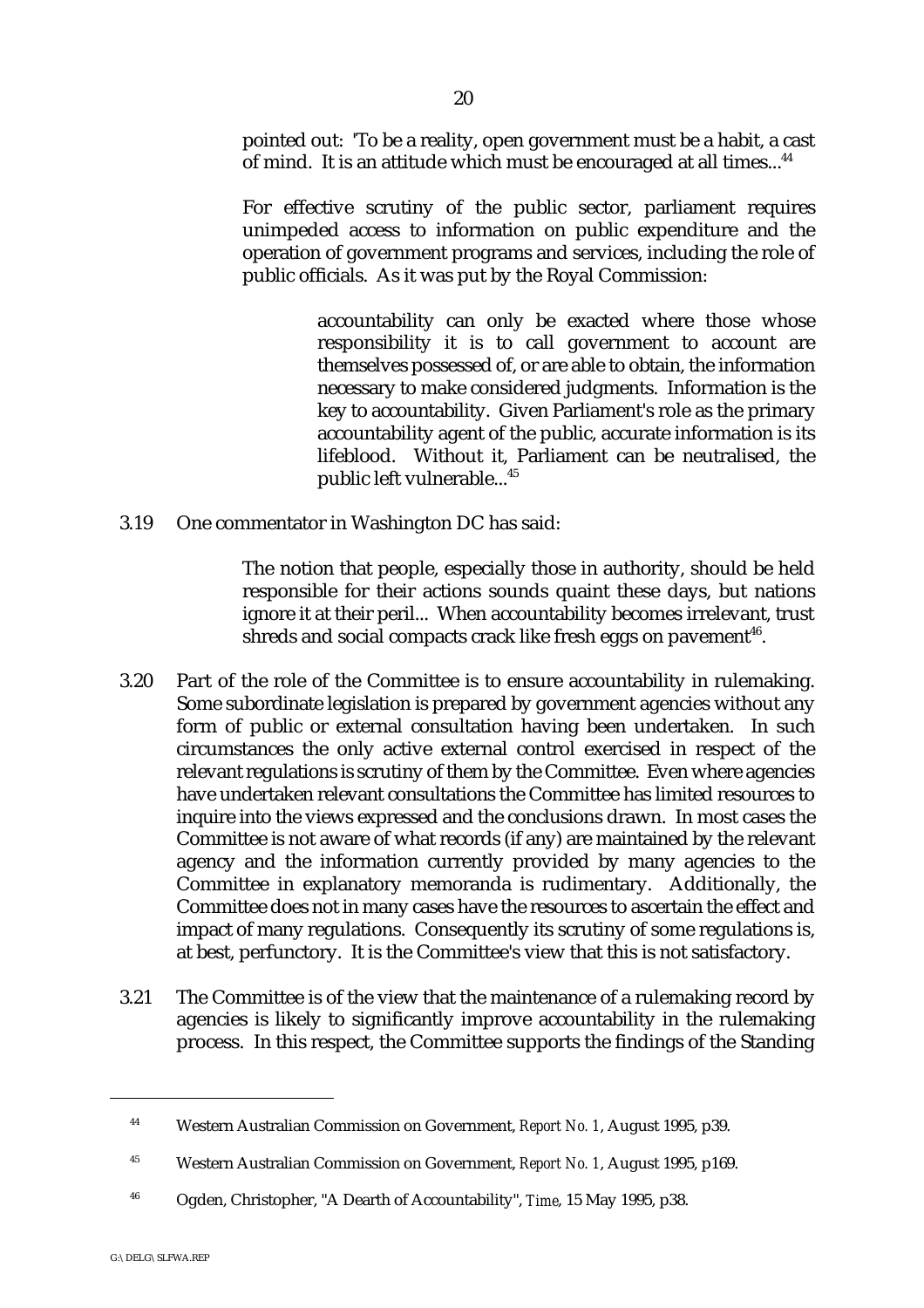Committee on Government Agencies that there are significant advantages to be had in maintaining a rulemaking record. They include:

- agency policy is developed on a consensual basis;
- interested persons are given an opportunity to be heard and rebut contra arguments...
- each interested party has the same opportunity to present its case; accusations of agency bias can be lessened if not extinguished... $47$

The Committee would elaborate on these by adding the reasons advanced for the maintenance of rulemaking records in the United States. These include: that the record is an aid to public participation in the rulemaking process; it forms a database of information for the agency; and it is a basis for judicial review of a rule or rulemaking.

3.22 In 1992 the Royal Commission into Commercial Activities of Government stated:

> The least visible law making activity undertaken in this State is that by which statutory rules are made. These have a pervasive effect upon the lives and livelihood of the community. The Joint Standing Committee on Delegated Legislation and the *Interpretation Act 1984* constitute significant checks in the processes through which rules are given legal effect. The Commonwealth Administrative Review Council in its Report No 35, "Rule Making and Commonwealth Agencies", has given extensive consideration to rule making procedures. We understand that the Joint Standing Committee had initiated consideration of this issue prior to that report and is currently pursuing this matter. Public participation in rule making is a goal which should be pursued in this State $48$ .

3.23 This report should be read in light of the entirety of the history of proposals for reform of the subordinate legislation system in Western Australia. In particular, it is assumed in the remainder of this report that it is not necessary to repeat details set out in the Investigations Report as justification for proposals or recommendations contained in this report.

Legislative Council of Western Australia, Standing Committee on Government Agencies, *State* <sup>47</sup> *Agencies - Their Nature and Function*, 36th Report, April 1994, p17.

Western Australia, *Report of the Royal Commission into Commercial Activities of Government and* <sup>48</sup> *Other Matters*, Part II, 1992, para 5.9.7.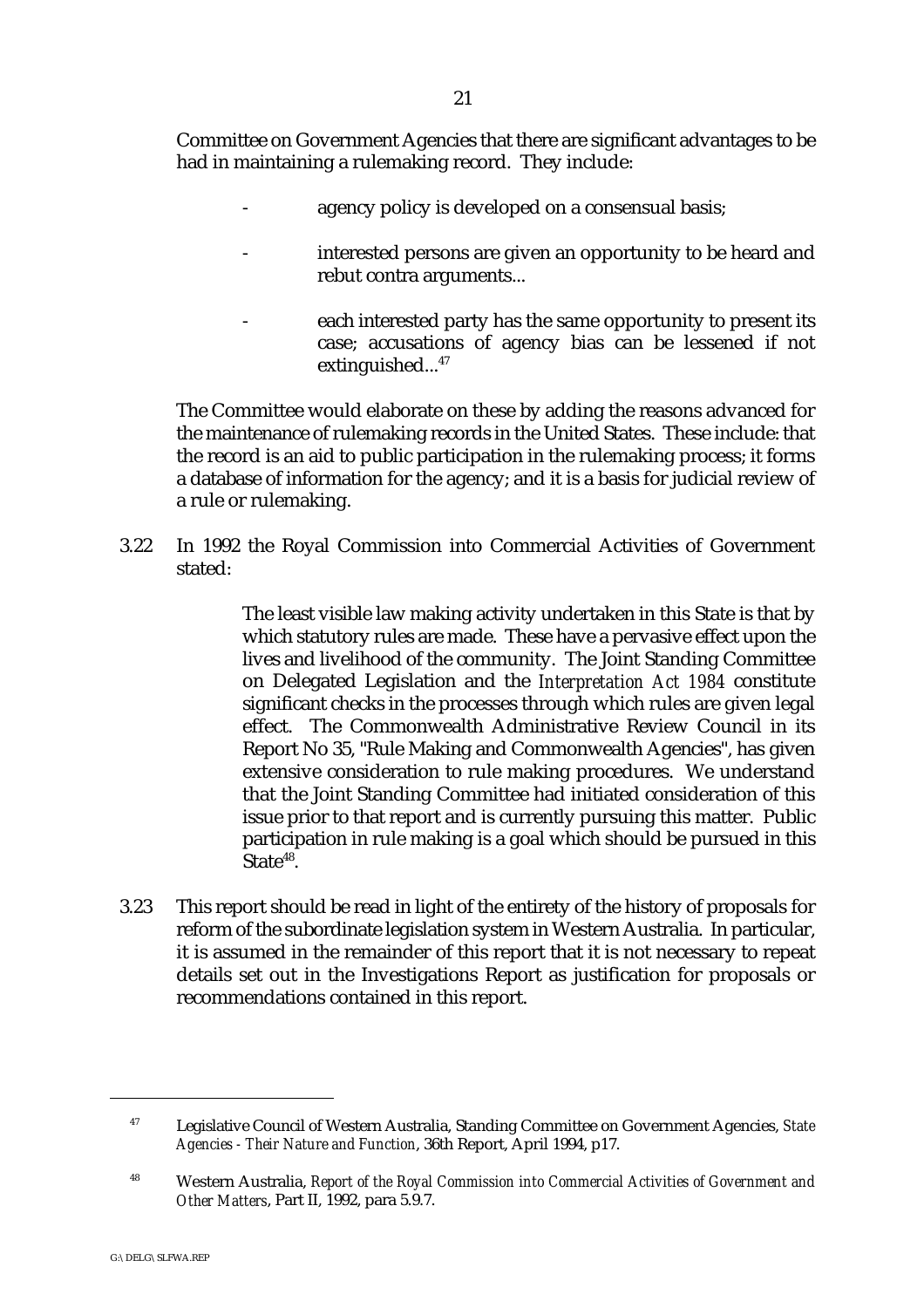#### 4 **Proposals for Reform: Introduction**

History of proposals for reform

- 4.1 Proposals of contemporary relevance for significant reform of the Western Australian scheme of regulatory review date back at least to 1985 when the government considered a proposal for a *Subordinate Legislation (Revocation and Review) Bill*. In 1992 the Office of Economic Liaison and Regulatory Review published a paper on *A Statutory Framework for Review of Subordinate Legislation in Western Australia*. That report was inadequate in a number of respects, some of which were considered by the Committee shortly after release of the report<sup>49</sup>. The report was revised by the Ministry of Premier and Cabinet in August 1993<sup>50</sup>. In the Committee's view the revised report improved upon the original, while still simply copying some of its proposed legislation from other States apparently without considering the Western Australian legislative framework in which it must operate. While the broad thrust of the report in respect of the making of subordinate legislation is similar to the approach taken by the Committee in this report, there are significant procedural differences between the approaches, largely based on the Committee's experience with subordinate legislation and the fact that the Committee has taken into account the current Western Australian legislative and procedural framework.
- 4.2 On 8 May 1992 the Committee organised a seminar to consider a draft *Interpretation (Subsidiary Legislation) Bill* that it had prepared for discussion purposes<sup>51</sup>. The proposals in that *Bill* have significantly evolved in light of comments received and the Committee's subsequent investigations.
- 4.3 Since 1984, States including Victoria, New South Wales, Tasmania and Queensland have recognised the need for significant reform to schemes of regulatory review and have accordingly enacted relevant laws and continue to consider proposals for further reform. In 1992, after undertaking substantial consultations, the Australian Administrative Review Council (ARC) published a comprehensive report on the need for reform of the Commonwealth government's regulatory review scheme<sup>52</sup>. The ARC report is the most comprehensive report of its kind prepared in this country. Many of its findings and recommendations are of direct relevance in Western Australia (though

Western Australian Joint Standing Committee on Delegated Legislation, draft *Report on the Office* <sup>49</sup> *of Economic Liaison and Regulatory Review Report "A Statutory Framework for Review of Subordinate Legislation in Western Australia" and on similar legislation in other States*, May 1992, unpublished.

<sup>&</sup>lt;sup>50</sup> Ministry of Premier and Cabinet Policy Office, *A Statutory Framework for Review of Subordinate Legislation in Western Australia*, 9 August 1993.

Western Australian Joint Standing Committee on Delegated Legislation, *Review of Operations* <sup>51</sup> *1991 - 1992*, 11th Report, December 1992, pp66-7.

<sup>&</sup>lt;sup>52</sup> Australian Administrative Review Council, *Report to the Attorney-General: Rule Making by Commonwealth Agencies*, Report No 35, March 1992.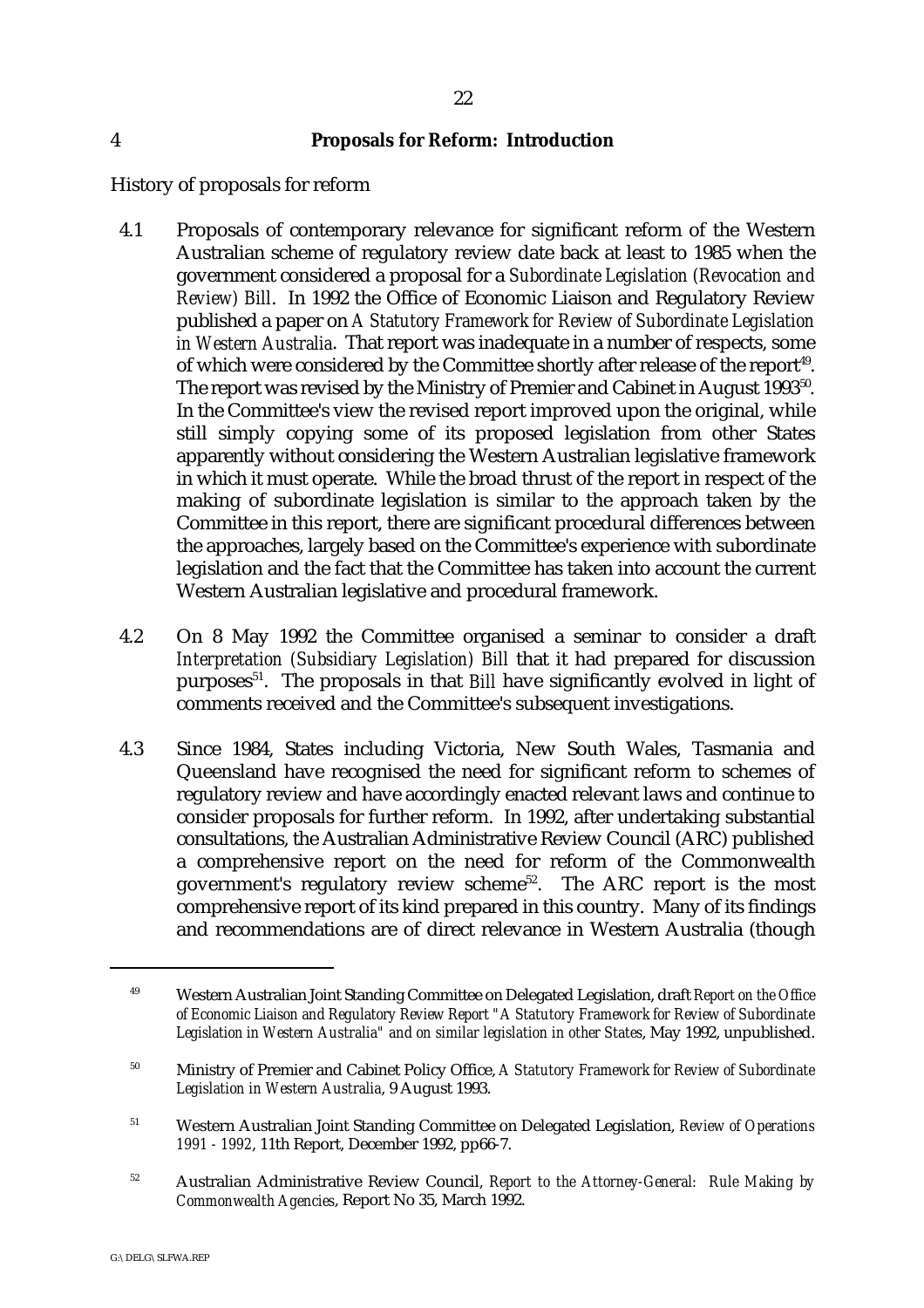equally, some of its findings and recommendations are not relevant to the situation in Western Australia). The ARC report resulted in the preparation of the Commonwealth *Legislative Instruments Bill* which, at the time of writing, is before the Commonwealth Parliament.

#### Current proposals

- 4.4 The Committee proposes that the Western Australian system of making subordinate legislation be reformed to take into account the following key concepts, each of which is required as a part of a system for maintaining relevant, efficient and effective subordinate legislation:
	- 4.4.1 availability of information about subordinate legislation;
	- 4.4.2 consultation in the making of subordinate legislation;
	- 4.4.3 assessment of the impact of subordinate legislation;
	- 4.4.4 adequacy of Parliamentary scrutiny of subordinate legislation;
	- 4.4.5 maintenance of a rulemaking record by agencies;
	- 4.4.6 judicial review of subordinate legislation and rulemaking procedures; and
	- 4.4.7 staged repeal of existing subordinate legislation and "sunsetting" of new subordinate legislation.
- 4.5 The following proposals and recommendations as much as possible are set out in such a way as generally to reflect the process of making a typical piece of subordinate legislation from its conception to completion of the process. The process will, of course, require variation to take into account emergency or other unusual circumstances. There are also general provisions applying to all subordinate legislation which must be taken into account.
- 4.6 The Committee has drafted a proposal for a *Subordinate Legislation Bill* (*SLB*) which is attached to this report as Appendix 5. The proposed *SLB* has been drafted as a piece of legislation which covers the whole of the field relating to subordinate legislation, except for staged repeal and sunsetting (as to which see paragraph 5.23). It repeals provisions of the *Interpretation Act 1984* which dealt with subordinate legislation, many of which have been incorporated in the *SLB*. The *SLB* is nevertheless intended to be read with the *Interpretation Act 1984* in general terms. It has also been drafted with the intention that in the future it could be incorporated in, or be read with, any legislation prepared to regulate or reform government agencies, or administrative law and procedures generally. In this context it is noted that the Committee is aware of the work of the Legislative Council Standing Committee on Government Agencies and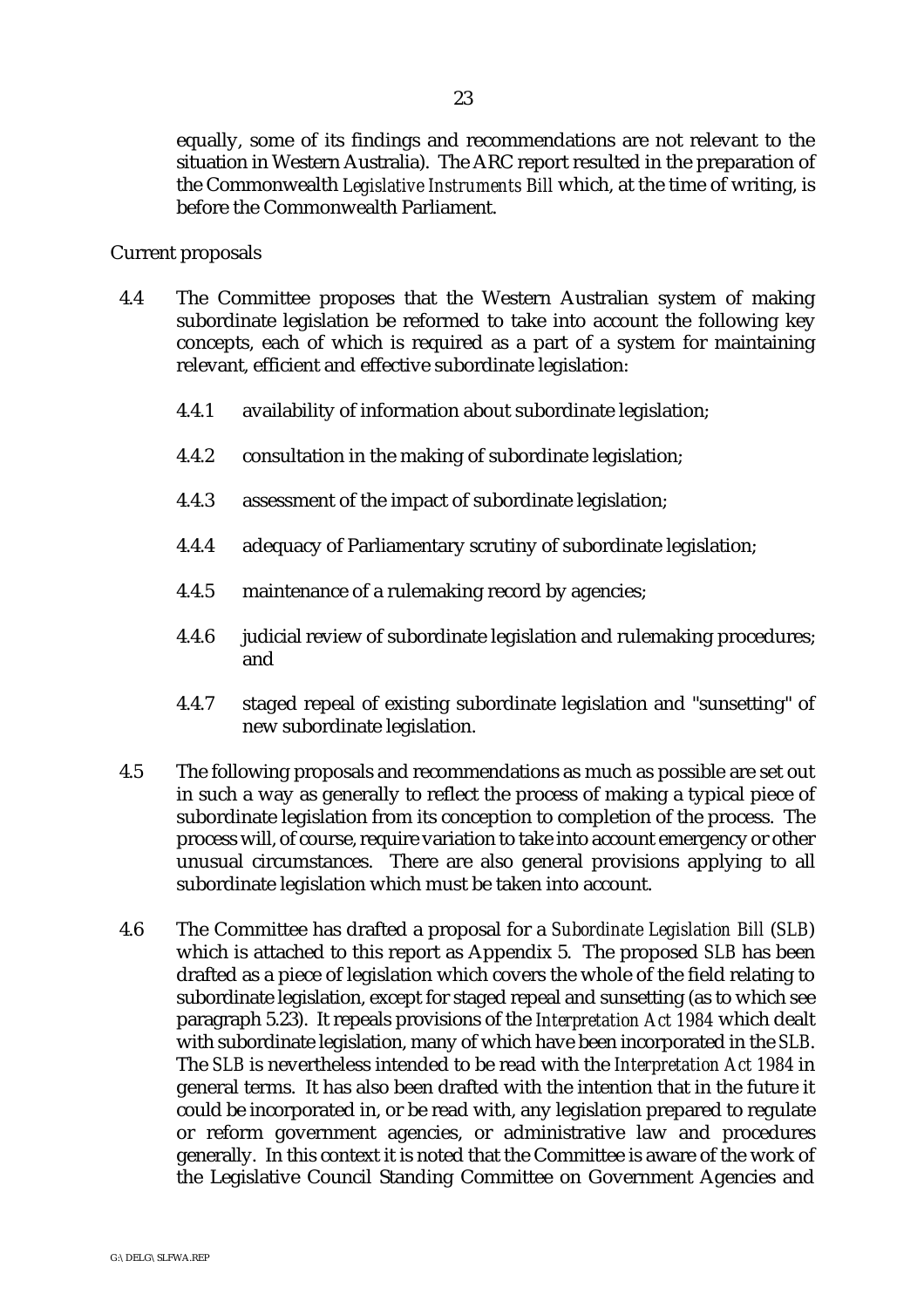supports that Committee's view that there needs to be reform in respect of the structure, processes and accountability of government agencies.

4.7 In the following comments, proposals and recommendations, reference is made to relevant clauses of the *SLB* (eg [*SLB* 1] refers to clause 1 of the *Bill*). The comments, proposals and recommendations that follow in many cases do not strictly follow the provisions of the *SLB*. They are intended as a guide to the general process of making a typical piece of subordinate legislation, in some cases elaborating on the provisions of the *SLB* and in others not commenting on the full ambit of the relevant provisions of the *Bill*. Consequently the following comments should be read in conjunction with the *SLB*. Flowcharts of an overview of a typical process of making subsidiary legislation under the *Interpretation Act 1984* and an overview of the proposed process of making subordinate legislation are attached as Appendix 2A and Appendix 2B respectively.

## 5 **The Legislative Proposals**

5.1 Terminology

| $=$ | cost-benefit analysis               |
|-----|-------------------------------------|
| $=$ | <b>Consumer Price Index</b>         |
| $=$ | regulatory impact statement         |
| $=$ | <b>Subordinate Legislation Bill</b> |
|     |                                     |

# 5.2 Relation of *SLB* to *Interpretation Act*

- 5.2.1 The *SLB* adopts Part VI of the *Interpretation Act 1984* as a base for its provisions. It expands on Part VI drawing on the Committee's experience and understanding of developments in other parts of Australia and processes in the United States, England and France. Its purpose is to clarify and make more accountable the subordinate legislation system in this State<sup>53</sup>.
- 5.2.2 The *SLB* incorporates relevant provisions from the *Interpretation Act 1984*. Those provisions must therefore be deleted from the *Interpretation Act*. Table 1 sets out which provisions of the *Interpretation Act* equate to which provisions of the *SLB*. No further comment will be made on these provisions. Additionally, the *SLB* is expressly required to be read with the *Interpretation Act* [*SLB* 1].
- 5.2.3 A number of provisions which were included in the *Interpretation Act* have been omitted from the *SLB* on the basis that they are obsolete, merely state the common law position or are contrary to the spirit of the

The statement of purposes in *SLB* 2 is derived from the *Subordinate Legislation Act 1994 (Vic)*. <sup>53</sup>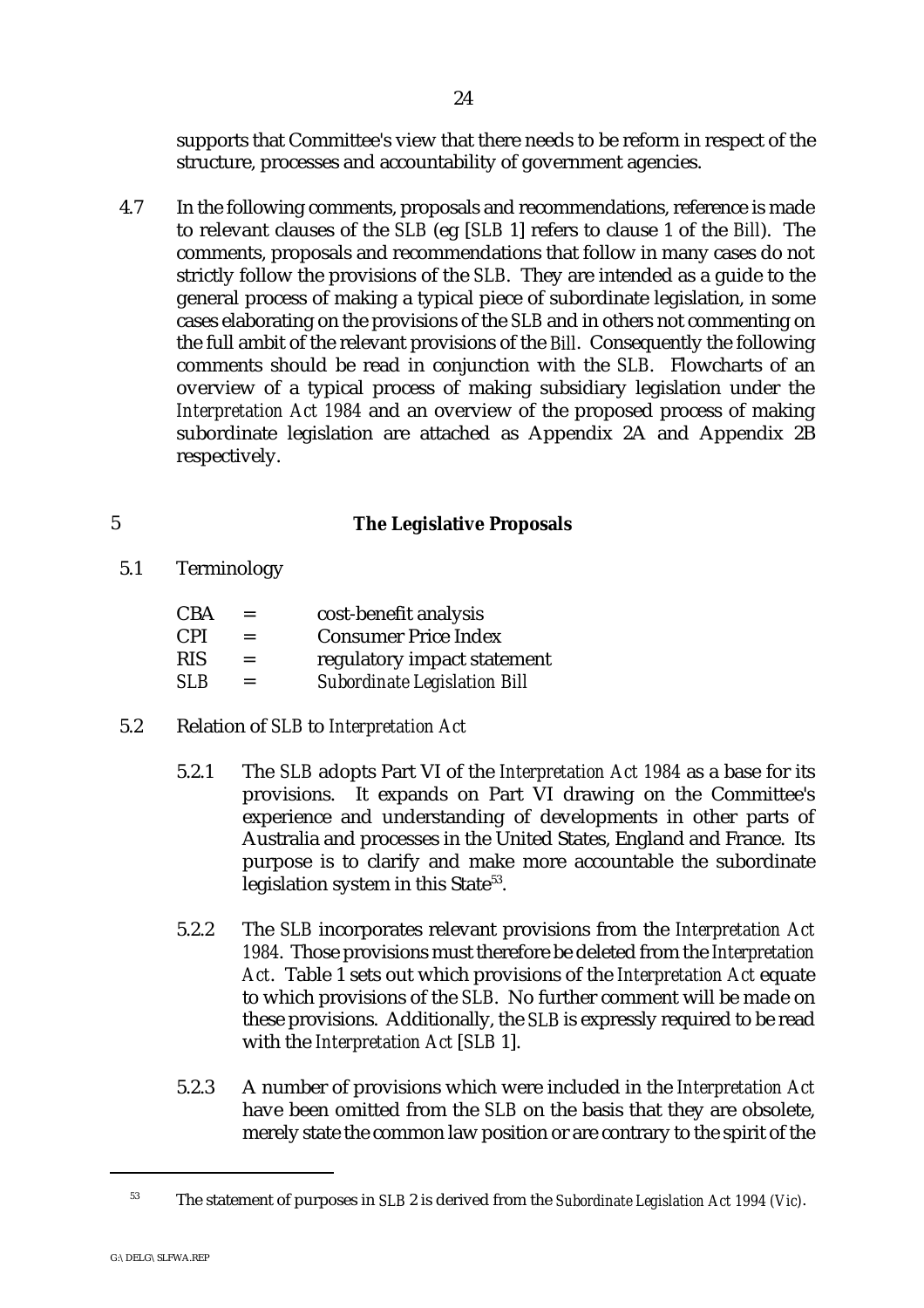subordinate legislation framework contemplated by the *SLB*. The omitted provisions include ss  $43(2)$ ,  $(3)$ ,  $(4)$ ,  $(7)$ ,  $(8)$  and  $45$  of the *Interpretation Act*. No further comment will be made on these provisions.

| Former section of Interpretation Act | <b>Clause of Subordinate Legislation Bill</b> |
|--------------------------------------|-----------------------------------------------|
| 40                                   | $\boldsymbol{6}$                              |
| 41                                   | 19                                            |
| 42                                   | 26                                            |
| 43(1)                                | 7                                             |
| 43(5)                                | 8                                             |
| 43(6)                                | 10                                            |
| 44                                   | 9                                             |
| 46                                   | 11                                            |
| 47                                   | 12                                            |

#### **Table 1**

## 5.3 Commencement and application of *SLB*

- 5.3.1 The Committee, in accordance with scrutiny of Bills committees in other Australian jurisdictions, considers that commencement dates in Acts should be certain, and provision has therefore been made in that respect in *SLB* 3. The *SLB* is to apply to all subordinate legislation which comes into effect after the *SLB* commences operation.
- 5.4 Definition of "subordinate legislation" [*SLB* Part 7]
	- 5.4.1 It has been noted that one of the impediments to the Committee's scrutiny function is the limitation that it may only scrutinise "regulations" having legislative effect which, by reason of s 42(8) of the *Interpretation Act 1984* include "rules" and "by-laws" having legislative effect. Similarly, while all "subsidiary legislation"<sup>54</sup> must be *Gazetted*, only "regulations" must be tabled in Parliament. Thus Parliamentary scrutiny of subordinate legislation can be avoided if it is called something other than "regulations", "rules" or "by-laws". This is not satisfactory. Subordinate legislation should be defined by reference to

<sup>&</sup>lt;sup>54</sup> Interpretation Act 1984, s 5.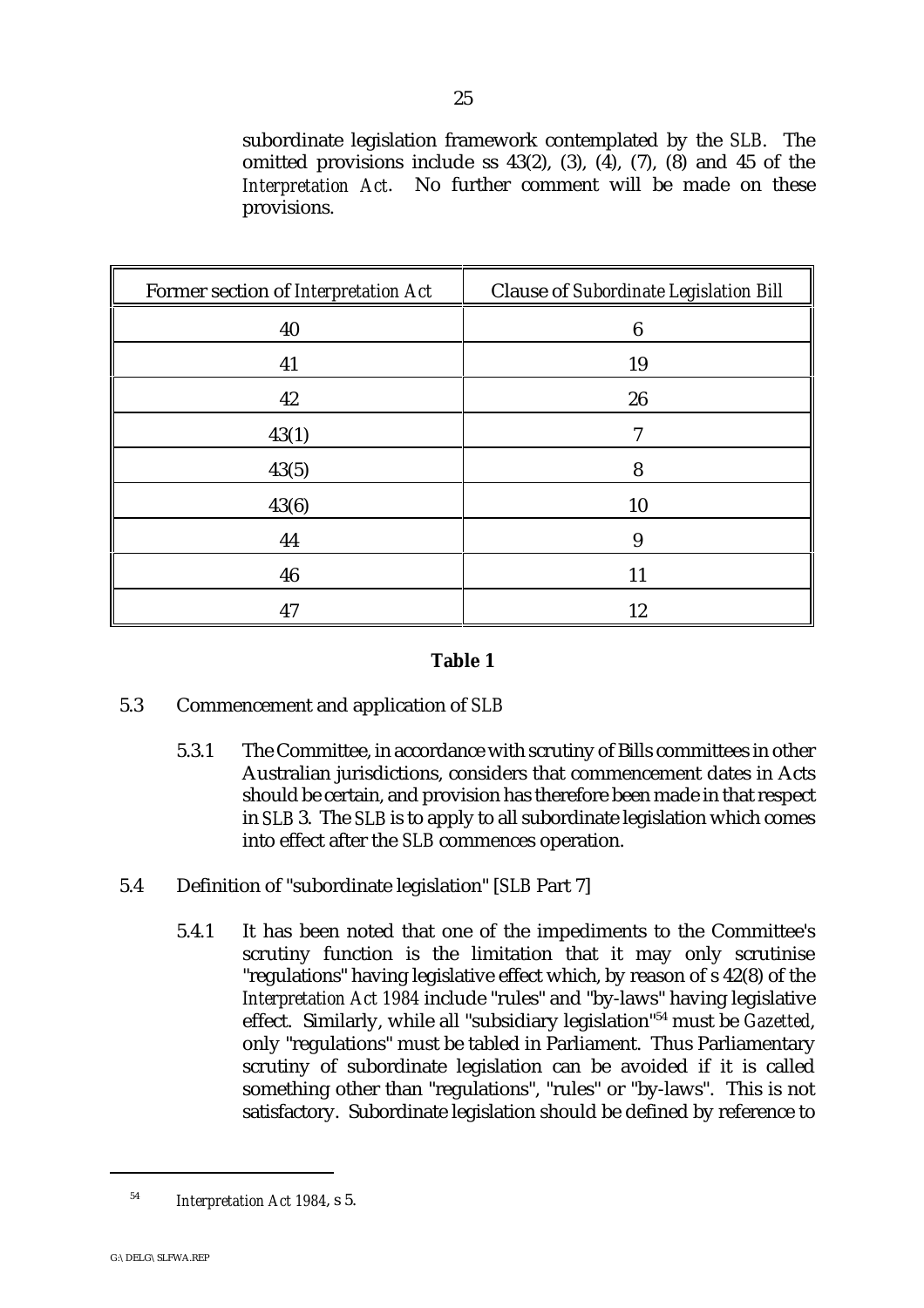its purpose and effect, not by how it is nominally described in a particular case.

5.4.2 Consequently, the *SLB* deletes the definition of "subsidiary legislation" in s 5 of the *Interpretation Act 1984* and replaces it with the following definition of "subordinate legislation"<sup>55</sup>:

> **"subordinate legislation"** means any rule having legislative effect (howsoever it may be described) authorized or required to be made by or under an Act.

5.4.3 This definition contains a number of elements. First, it applies to any "rule". The Macquarie Dictionary definitions of "rule" include the following definition:

> a principle or regulation governing conduct, action, procedure, arrangement, etc.

Thus the term "rule" has, and is intended to have, a broad scope.

- 5.4.4 Second, for it to fall within the definition of subordinate legislation, a rule must have legislative effect. Thus it must involve the formulation of **general rules of conduct, usually operating prospectively, and will usually determine the content of the law rather than merely apply it**<sup>56</sup>. In this context the Committee notes that there appears to be much ignorance in some government agencies about the line between rules which have legislative effect and rules which are merely administrative policy. The Committee acknowledges that sometimes the distinction is not clear and that in some cases even senior lawyers may disagree on the character of a particular rule or rules. Consequently it is important that both government agencies and Parliamentary Counsel give consideration to whether or not particular rules have, or are intended to have, legislative effect. "Legislative effect" is the principle criterion to be used in a determination of what must be contained in subordinate legislation and what may be contained in administrative rules.
- 5.4.5 Third, the rule must be authorized or required to be made by an Act. This gives it its "subordinate" element.

<sup>&</sup>lt;sup>55</sup> As has already been noted, "subordinate legislation" is considered to be a more accurate term than "subsidiary legislation". Additionally, the term "subordinate legislation" is more consistent with practice elsewhere in Australia.

See, for example: Australian Administrative Review Council, *Report to the Attorney-General: Rule* <sup>56</sup> *Making by Commonwealth Agencies*, Report No 35, March 1992, p20; *Commonwealth v Grunseit* (1943) 67 CLR 58, 82; *Queensland Medical Laboratory v Blewett* (1988) 84 ALR 615, 633.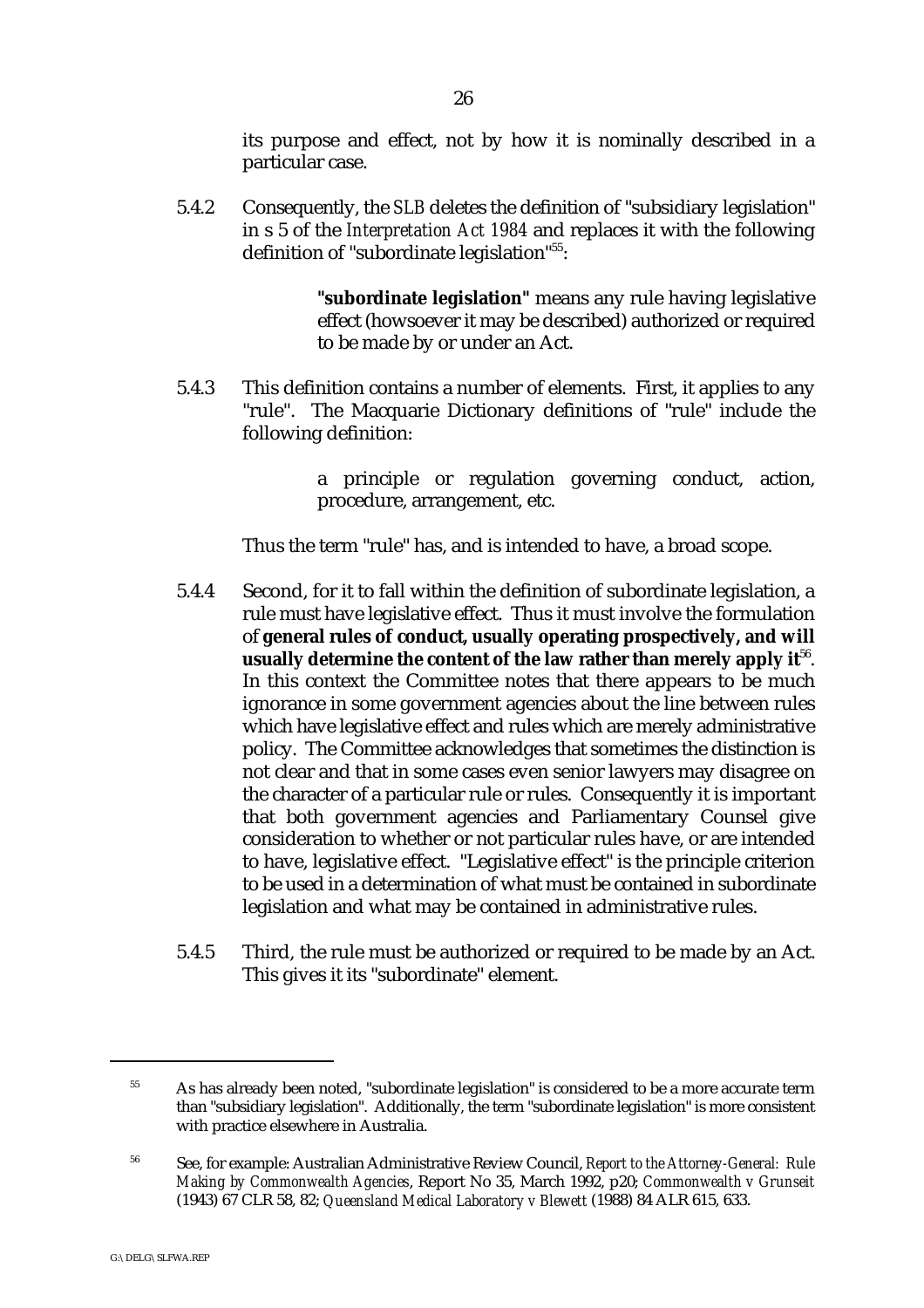- 5.4.6 Finally, the definition applies to rules "howsoever described". This is to avoid the difficulty of anticipating all names by which a rule may be described and thereby to prevent the avoidance of application of the *SLB* to subordinate legislation simply by calling it something else. Thus the definition is intended to apply to rules whether they are described as regulations, rules, by-laws, proclamations, orders, notices, schemes, resolutions, policies, codes, guidelines or anything else.
- 5.4.7 It may be argued that, in broadly defining "subordinate legislation", some matters which may formerly have been the subject of administrative policies, guidelines or principles may now be considered to be subordinate legislation. However, Margaret Allars notes that "[p]olicies, whether described as guidelines, principles or in some other way are non-statutory rules" $57$ . She goes on to say:

[T]he law/policy distinction has in any event been placed under strain as the scope of procedural fairness has been extended to erode the doctrine that administrators should not be fettered in their exercise of discretion to change policy... Legislation has also made it increasingly difficult to distinguish non-statutory rules from statutory rules, creating a new category of rules, circulars, [guidelines], principles, codes, schemes and determinations lying in the uncharted territory between policy and law, sometimes described as "quasi-legislation<sup>58</sup>.

- 5.4.8 Thus, the definition of "subordinate legislation" which replaces the definition of "subsidiary legislation" includes all rules having legislative effect. Exceptions (such as for rules of internal agency organisation and procedure) are made in appropriate cases.
- 5.5 Classification of subordinate legislation
	- 5.5.1 An important point which must be kept in mind from the outset in a consideration of the Committee's proposals and recommendations is the proposed structure of classification of subordinate legislation. The purpose of classification is to assist an agency to identify the level of consultation and analysis required in the making of a piece of subordinate legislation. As a result of the desire to minimise cost and administrative burden whilst maintaining adequate levels of accountability, there is unfortunately a degree of complexity in determining how a piece of subordinate legislation should be classified. However, it is considered that the following proposed system of

<sup>&</sup>lt;sup>57</sup> Allars 1990, p336.

<sup>&</sup>lt;sup>58</sup> Allars 1990, p337.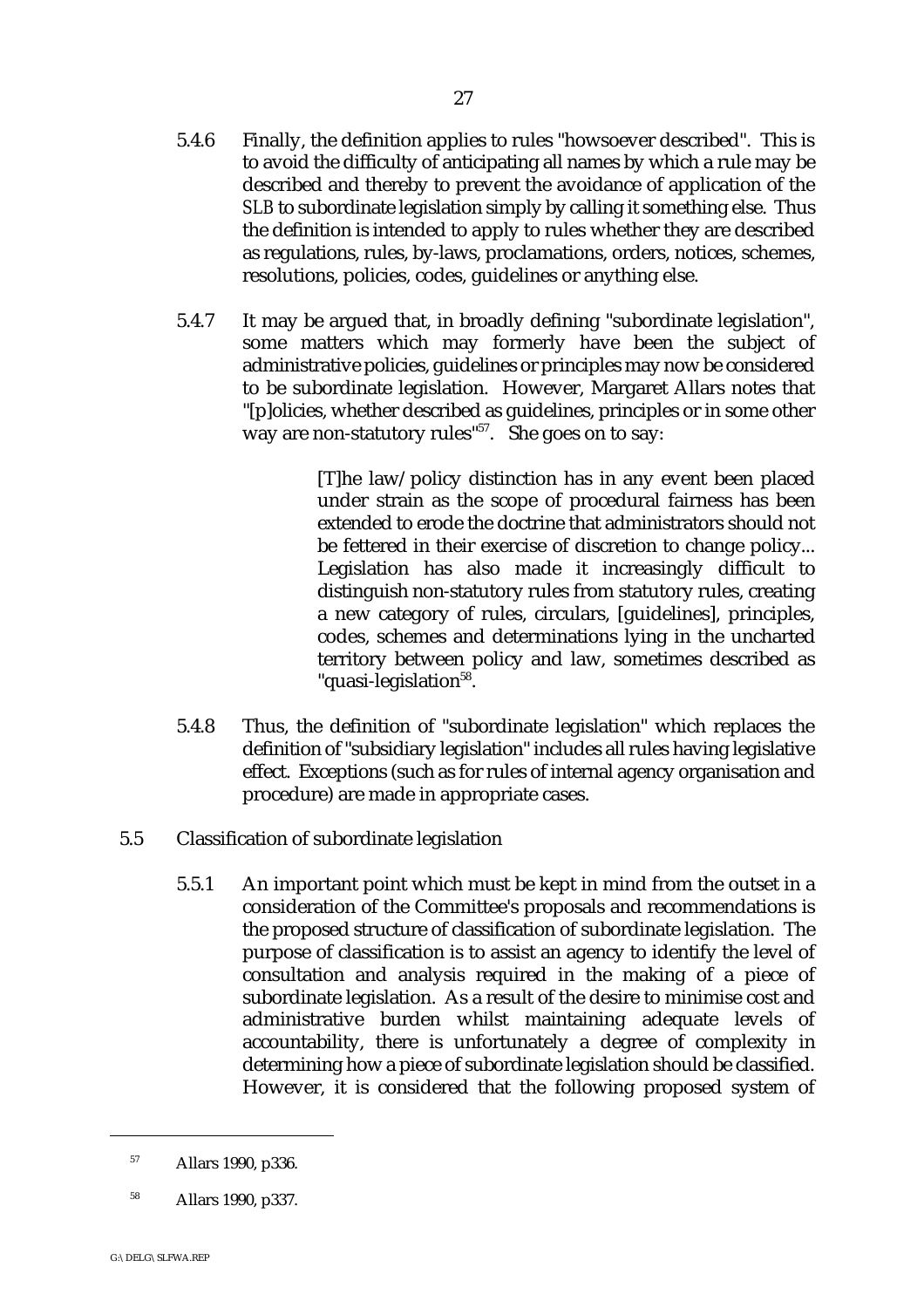classification merely formalises and clarifies principles of classification, most of which already exist, and the main difficulty will therefore occur in adjusting to the formalisation of the principles.

- 5.5.2 There are 5 principal categories of subordinate legislation contemplated by the *SLB*. When an agency seeks to address a problem by proposing subordinate legislation, one of its first tasks should be to ascertain the likely category of the subordinate legislation in order that it may identify the procedures which must be followed in the making of that subordinate legislation. The mean categories of subordinate legislation contemplated by the *SLB* follow.
	- 5.5.2.1 **Exempt rules** are rules which are exempt from the operation of the *SLB*.
	- 5.5.2.2 **Ordinary rules** are subordinate legislation which does not fall within any of the following more specific categories. They are not subject to consultation or CBA procedures, but must be *Gazetted* and tabled in Parliament and are subject to scrutiny by the Committee. They include ordinary "substantial rules" as defined in *SLB 5*.
	- 5.5.2.3 **Notice rules** are substantial rules other than those of a kind of subordinate legislation which is listed in Schedule 2 to the *SLB*. Notice rules are subject to the consultation procedures of the *SLB*, *Gazettal*, tabling in Parliament and scrutiny by the Committee.
	- 5.5.2.4 **Economy rules** are substantial rules which significantly affect economic competition<sup>59</sup>, impose a new fee, levy or charge or increase a fee, levy or charge by more than the corresponding increase in the CPI [*SLB 20*]. In addition to consultation, *Gazettal*, tabling in Parliament and scrutiny by the Committee, these rules require the preparation of a CBA.
	- 5.5.2.5 **Urgent rules** are substantial rules which are required to be made urgently by reason of emergency, the requirements of the public interest or unforeseen events. An agency may obtain a certificate from the Governor for a temporary exemption from the requirements relating to consultation and preparation of a CBA and RIS.
- 5.5.3 In order to ascertain which kind of rule it is proposing to make, an agency should consider the following questions:

 $59$  This concept is derived from principles originating in the Hilmer Report - see paragraph 5.13.2.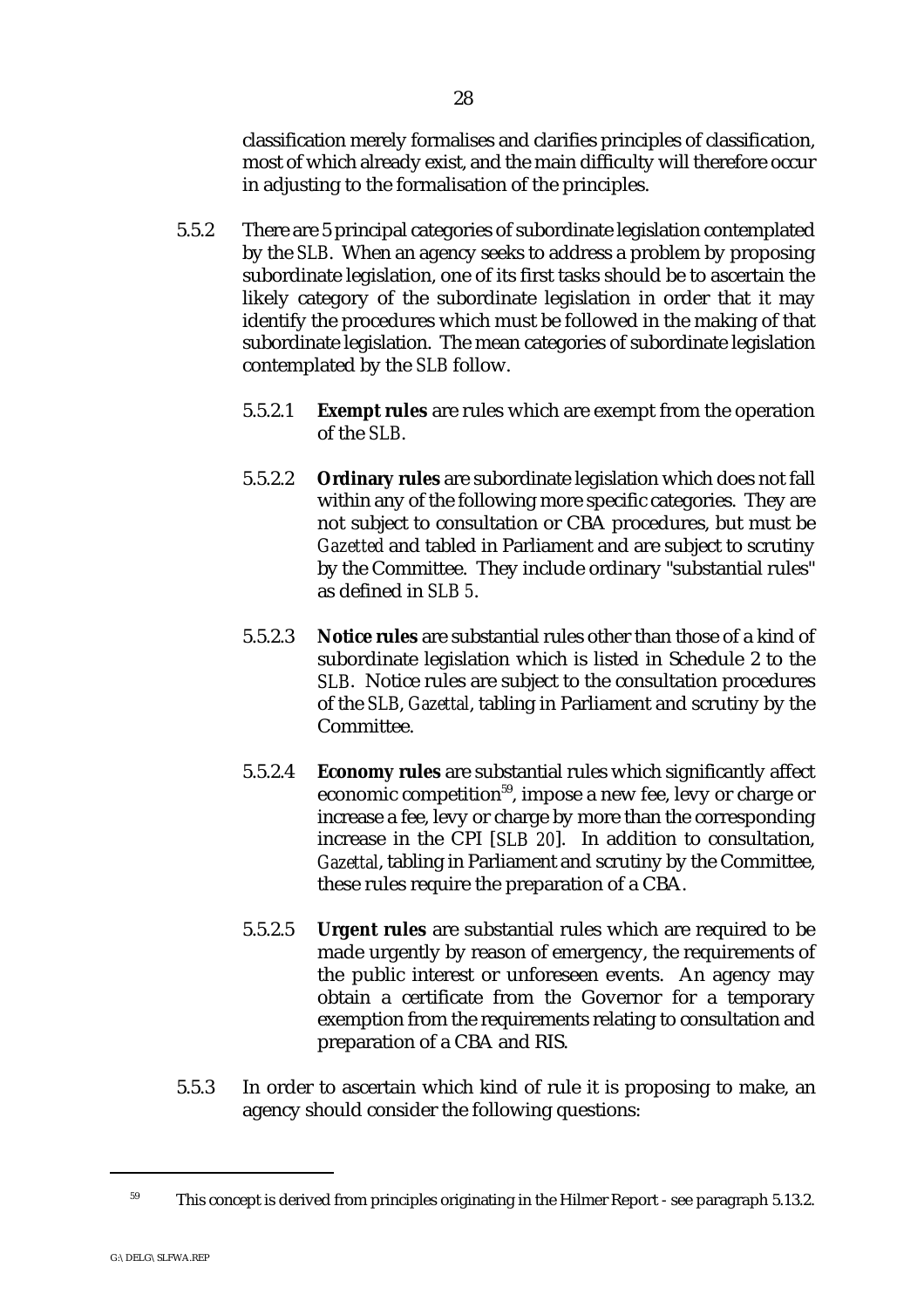- 5.5.3.1 *Is it an exempt rule?* If YES, then the *SLB* generally will not apply; if NO, then next question.
- 5.5.3.2 *Is it subordinate legislation?* If NO, then *SLB* does not apply; if YES, then next question. (Note: This requires an assessment of whether the rule has legislative effect (see paragraph 5.4.4). Parliamentary Counsel will be able to assist an agency in determining if a rule has legislative effect at least at the time instructions are given for the drafting of the rule.)
- 5.5.3.3 *Is it a substantial rule?* If NO, then it is an ordinary rule; if YES, then next question.
- 5.5.3.4 *Is it a notice rule?* If YES, then the consultation requirements must be complied with; if NO, the consultation requirements need not be complied with; in either case, next question.
- 5.5.3.5 *Is it an economy rule?* If YES, then the CBA requirements must be complied with; if NO, the CBA requirements need not be complied with; in either case, next question.
- 5.5.3.6 *Is it an ordinary rule?* If it is a substantial rule, but is not a notice rule or an economy rule, then it is an ordinary rule.
- 5.5.4 Addressing these questions will assist an agency to identify the basic kind of subordinate legislation it is proposing to make, which will determine the procedures it must follow. An agency will also need to determine for the purposes of preparation of a RIS if the proposed subordinate legislation is a direct amendment or a principal rule.
- 5.6 Antecedent publicity for notice rules [*SLB* 13]
	- 5.6.1 After it has been decided to make a notice rule<sup>60</sup> as a result of a need perceived by the community or an agency, or as a result of enactment of primary legislation, the Committee considers that the first step taken by an agency should be to publicise this fact. This will enable concerned people in the community to have an opportunity to take part in the consultation processes to follow.
	- 5.6.2 It has been argued that few people will take an interest in the process of making subordinate legislation. The Committee considers that, unless and until people are given the opportunity to participate, the likely participation rate cannot be determined; and the argument is not sufficient to persuade the Committee that public participation should

<sup>&</sup>lt;sup>60</sup> "Notice rule" is defined in *SLB* 5. The definition includes most rules: the main exceptions are set out in *SLB* Schedule 2.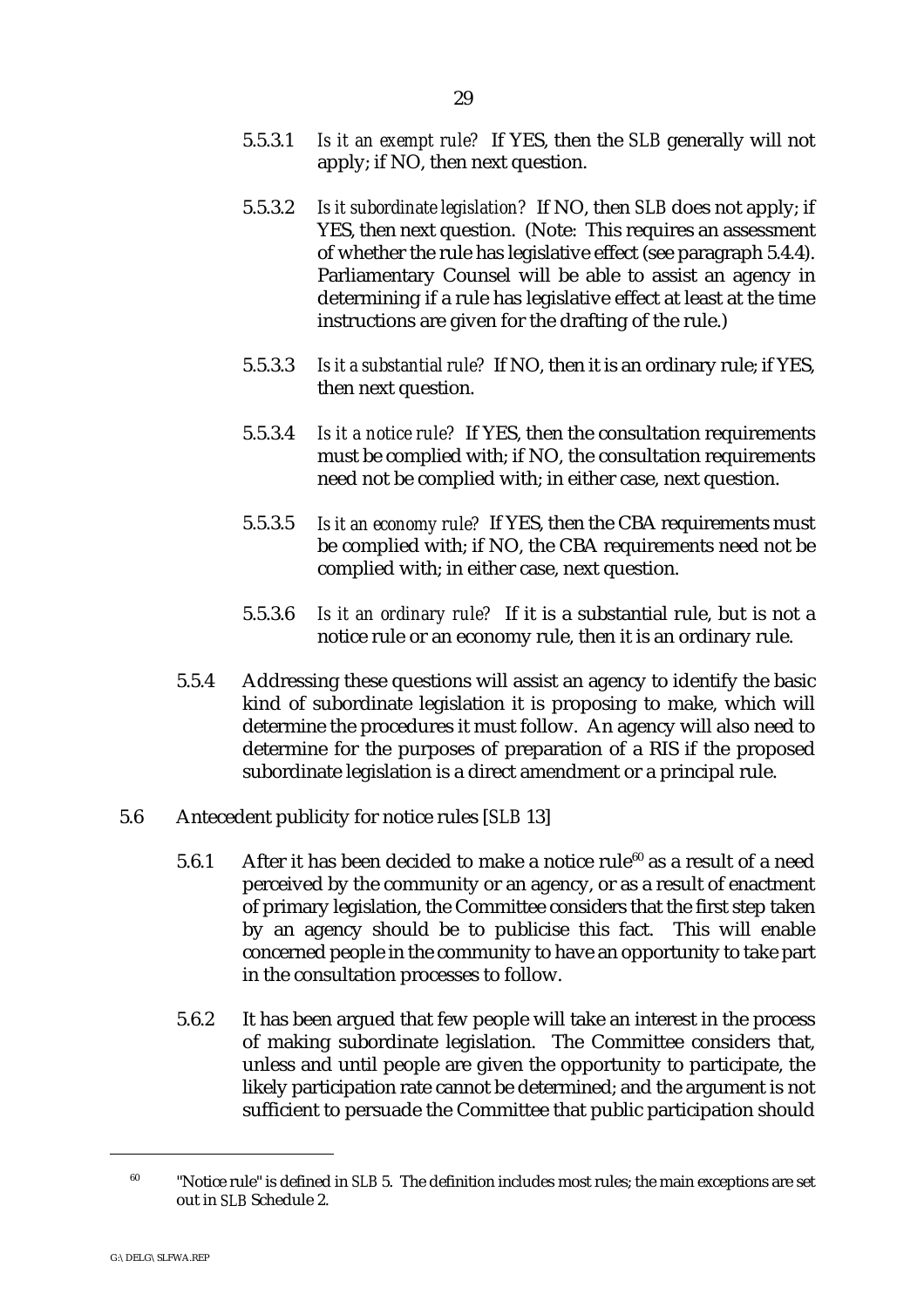not be supported. The view of one of the experts with whom the Committee met in the United States was that, if you give people the opportunity, they will (eventually) use it. In any event, even it if were the case that few people wanted to participate, this does not mean that people should not have the opportunity of participating. opportunity for public participation is an important, practical and efficient accountability mechanism.

- 5.6.3 Consequently it is recommended that a notice of a proposal to make a notice rule be published in the *Western Australian Government Gazette* [*SLB* 13(1)]. Where possible the notice should contain the full text of a draft of the proposed notice rule or a statement as to when and where a copy of the full text of a draft of the subordinate legislation may be examined or obtained. Implementation of this proposal will have resource implications for agencies.
- 5.6.4 In addition, a short notice<sup> $61$ </sup> is to be published in a daily newspaper. The purpose of this notice is to alert the public generally to a proposal to make a notice rule and to direct them to sources of further information (which in the first instance will be the *Gazette* or the relevant agency). Publication of such a notice, proposal or text of a notice rule solely in the *Gazette* is considered to be insufficient. How many members of the public have convenient access to or regularly read the *Gazette*? Whilst the content of the notice to be published in a newspaper is kept short to minimise costs, implementation of this proposal will have resource implications for agencies.
- 5.7 Drafting
	- 5.7.1 Wherever possible, drafting of subordinate legislation should be undertaken by Parliamentary Counsel or persons experienced in legal drafting. In relevant cases, persons responsible for drafting subordinate legislation should consult with appropriate technical experts.
- 5.8 Consultation [*SLB* 15]

Fish Resources Management Act 1995

The Fisheries Department is proposing to make regulations under the above Act for the purpose of regulating certain fisheries. Further information may be obtained from the *Government Gazette* No. [number], [date] or by telephoning [number].

 $61$  Such a notice may simply provide, for example: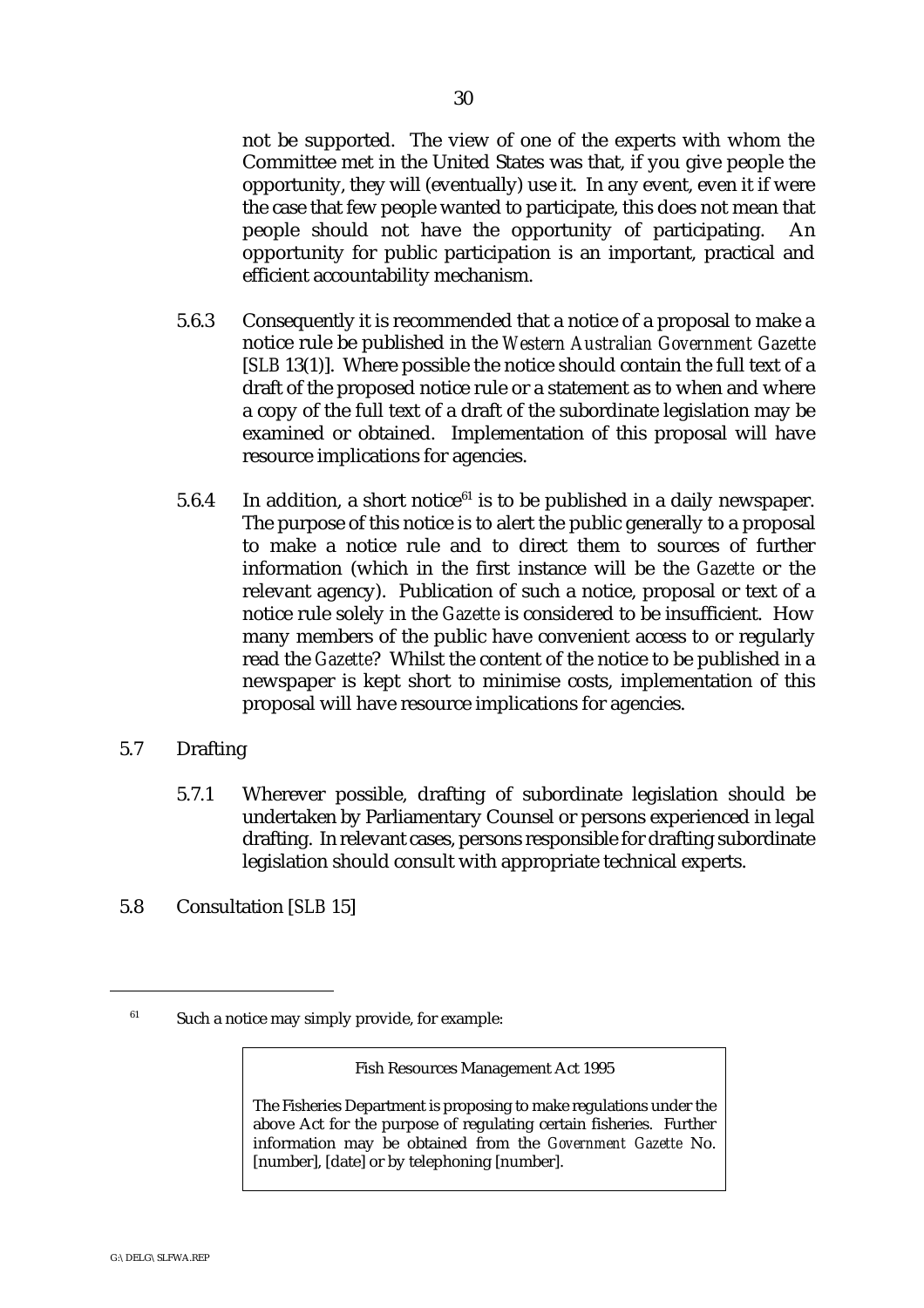- 5.8.1 There is growing demand for participation by members of the community in government decision-making. In the context of subordinate legislation, informal consultation has long been undertaken by many government agencies. The Committee recommends formalisation of these consultation procedures in respect of notice rules. It notes, however, that consultation is merely one aspect of ensuring accountability and preventing arbitrary rulemaking.
- 5.8.2 The *SLB* provides that, following publication of the relevant notice there follows a period in which persons can make submissions on the proposed notice rule to the relevant agency [*SLB* 13(1)(e)]. The minimum period for this is 14 days. It is intended that these submissions must in all cases in the first instance be in writing, though a person with a sufficient interest in the subject matter, and only such a person, may request (and must be given) an oral hearing [*SLB* 15(2)].
- 5.8.3 An obligation is placed on agencies to make reasonable endeavours to identify persons who will be significantly affected by the relevant subordinate legislation and give them notice of it individually [*SLB* 14]. Thus, for example, organisations such as health and industry bodies must be given notice of proposed regulations that will significantly affect them.
- 5.8.4 These provisions may have resource implications for those agencies which do not currently undertake consultations in the making of subordinate legislation. However, the Committee considers that additional costs (if any) are justified by the necessity of this form of accountability.
- 5.9 Temporary exemptions [*SLB* 16]
	- 5.9.1 Provision is made for an agency to seek from the Governor a temporary exemption (initially 3 months, which may be extended by a further 3 months) from consultation requirements in unusual or emergency circumstances. This process gives agencies flexibility to meet genuine emergency situations, while providing for an external assessment that the agency's evaluation of what constitutes an unusual or emergency situation is reasonable.
	- 5.9.2 If granted, the exemption itself is nevertheless subordinate legislation which must be *Gazetted* and tabled and is subject to scrutiny by the Committee. This provides for accountability by means of an independent check on administrative use of the process.
	- 5.9.3 Subordinate legislation made under such an exemption has a maximum life of 6 months. At the end of that time it must be re-made in accordance with the procedures set out in the *SLB*. It is anticipated that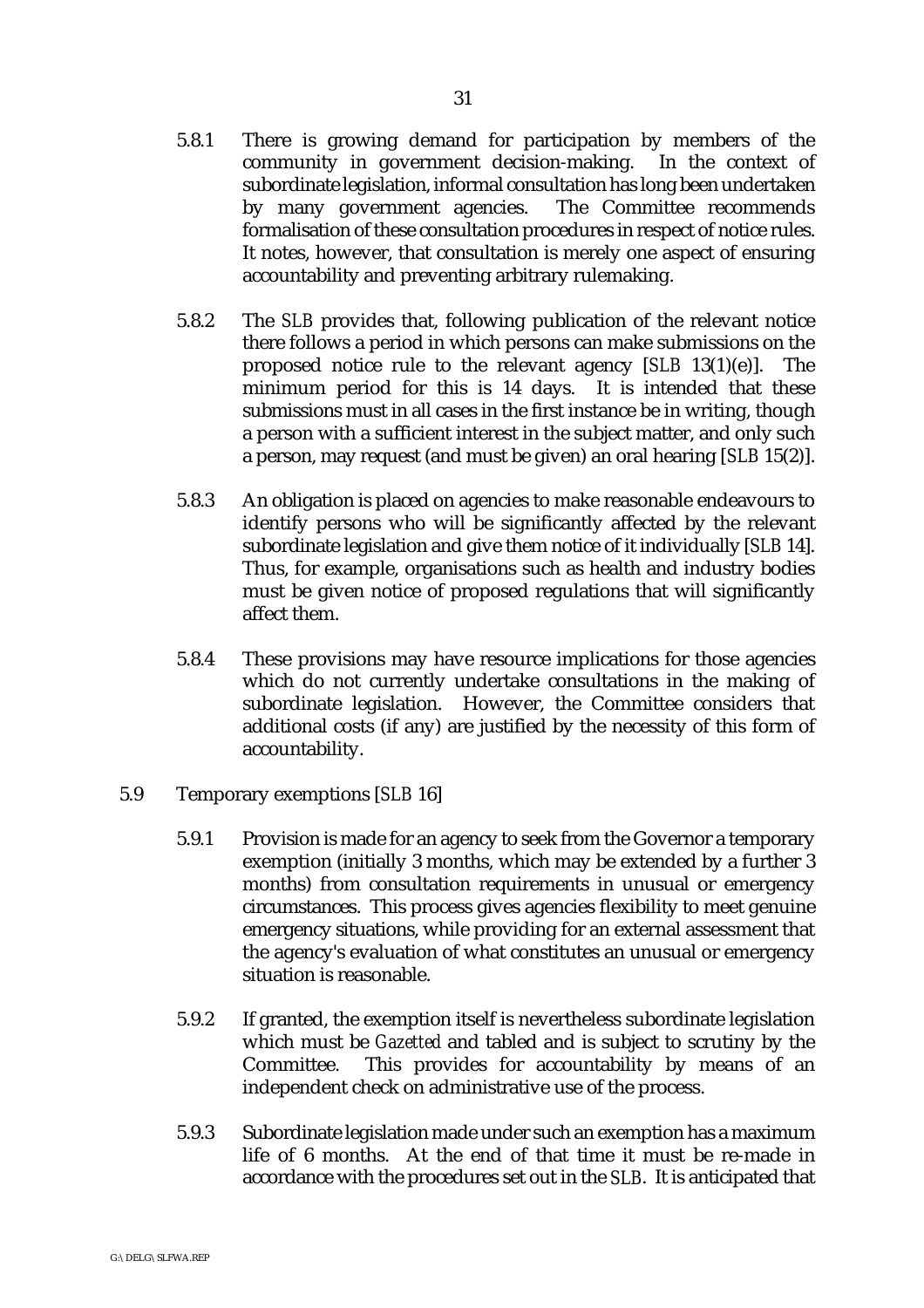- 5.10 Agency record [*SLB* 17]
	- 5.10.1 In making subordinate legislation, agencies may only rely on matters of which they have maintained records. This is considered to be a critical part of the reform package as it will significantly discourage agencies from making arbitrary or capricious subordinate legislation and from attempting to justify subordinate legislation simply on the basis that "it is policy". If an agency attempts to justify subordinate legislation on the basis that it is policy, or on any other basis, it must be able to identify precisely what is the policy or other basis. Preferably, the agency should be able to justify its policy by reference to relevant facts and circumstances.
	- 5.10.2 While this provision is included to prevent arbitrary subordinate legislation and processes, it should be noted that most agencies base their proposed subordinate legislation on a rational analysis of a problem or issue that requires to be addressed. In these circumstances, the provision merely requires agencies to keep a record of that rational analysis so that the agency can at any time demonstrate how it arrived at its decision. The Committee considers that this is nothing more than a common sense approach to the making of subordinate legislation. In most cases maintenance of an agency record in respect of subordinate legislation should require no additional commitment of resources.
	- 5.10.3 It is anticipated that each agency will maintain a copy of all subordinate legislation for which it is responsible as a part of its agency record.
- 5.11 Criteria to be considered [*SLB* 18]
	- 5.11.1 In making subordinate legislation an agency must satisfy itself that it is not exceeding its powers, that it is not unduly affecting individuals' rights and that it is not, unless expressly authorised by its enabling legislation, prohibiting judicial review of administrative acts and decisions. These are matters which the Committee takes into account in its scrutiny process and this provision will require an agency to address them before the scrutiny stage. Hopefully this will establish within government agencies responsible for preparing subordinate legislation a consciousness of the purpose and functions of subordinate legislation, the fact that the capacity to make subordinate legislation is a secondary function which is delegated by Parliament and is subject to scrutiny by Parliament, and the fact that subordinate legislation is nevertheless law which affects people and does not just exist in a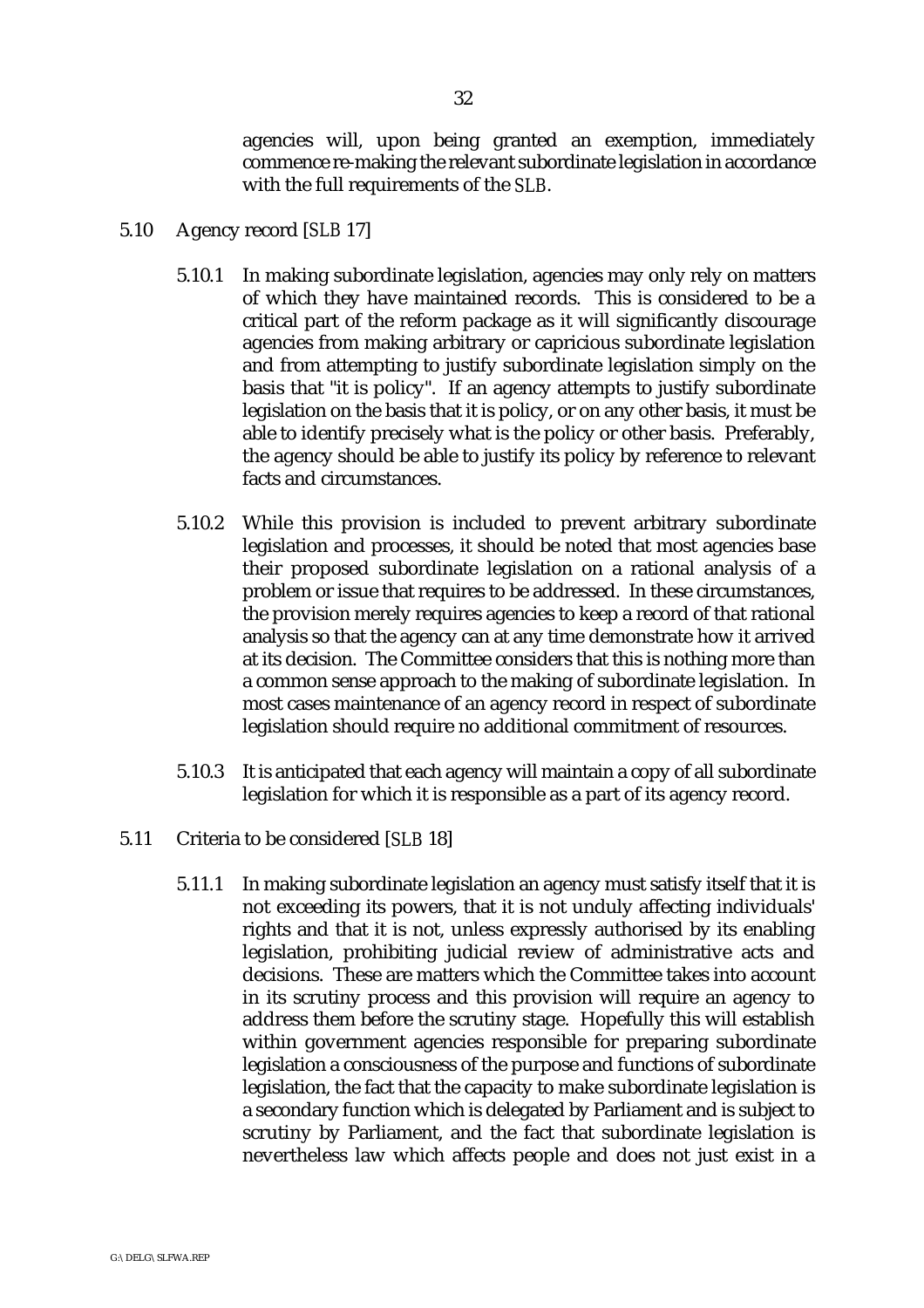"heaven of [administrative] conceptions"<sup>62</sup> in which every problem can be solved by a quick change to the rules.

- 5.12 Publication and commencement of subordinate legislation [*SLB* 19]
	- 5.12.1 Generally subordinate legislation will come into operation upon its publication in the *Gazette*. Retrospective operation of subordinate legislation is prohibited unless expressly authorized in the enabling legislation.
	- 5.12.2 If subordinate legislation is not *Gazetted* it will be of no force or effect [*SLB* 19(2)]. The reasons for this have already been considered - see paragraph 3.1.1. Essentially, people should not be bound by laws of which they have no reasonable means of knowing. Publication in the *Gazette* ensures that there is at least one reasonably accessible place in which people can ascertain the content of a piece of subordinate legislation.
- 5.13 Cost-benefit analysis (CBA) [*SLB* 20]
	- 5.13.1 The Committee commented in the Investigations Report on the potentially enormous costs that could be involved in the preparation of RIS's in the United States. It seems that the bulk of the cost of preparation of an RIS is incurred in preparation of a CBA. The Committee has been informed by the Victorian Office of Regulatory Review that CBA's in that State can cost up to \$50,000, though the vast majority of CBA's cost much less than this.
	- 5.13.2 National competition policy requires that CBA's be undertaken in respect of subordinate legislation. This was recommended in the Hilmer Report<sup>63</sup> in August 1993 and confirmed by the Commonwealth-State Committee on Regulatory Reform<sup>64</sup> in April 1995.
	- 5.13.3 The Committee has been informed that some agencies in Victoria, whilst they consider that CBA's are an important aid to decisionmaking and policy development, have a concern that they, or more particularly the quantitative economic costs and benefits that they

 $62$  See the description of von Ihering's satirical Heaven of Juristic Conceptions where "the sun is the source of life but concepts cannot accommodate themselves to life; they need a world of their own in which they may exist for themselves solely, remote from all contact with life" in Stone, J, *Legal System and Lawyer's Reasoning*, 1964, p226.

<sup>&</sup>lt;sup>63</sup> National Competition Policy, Report by the Independent Committee of Inquiry, August 1993, AGPS, pp 190 et seq.

<sup>&</sup>lt;sup>64</sup> Council of Australian Governments, Commonwealth-State Committee on Regulatory Reform, *Principles and Guidelines for National Standard Setting and Regulatory Action by Ministerial Councils and Standards Setting Bodies*, April 1995.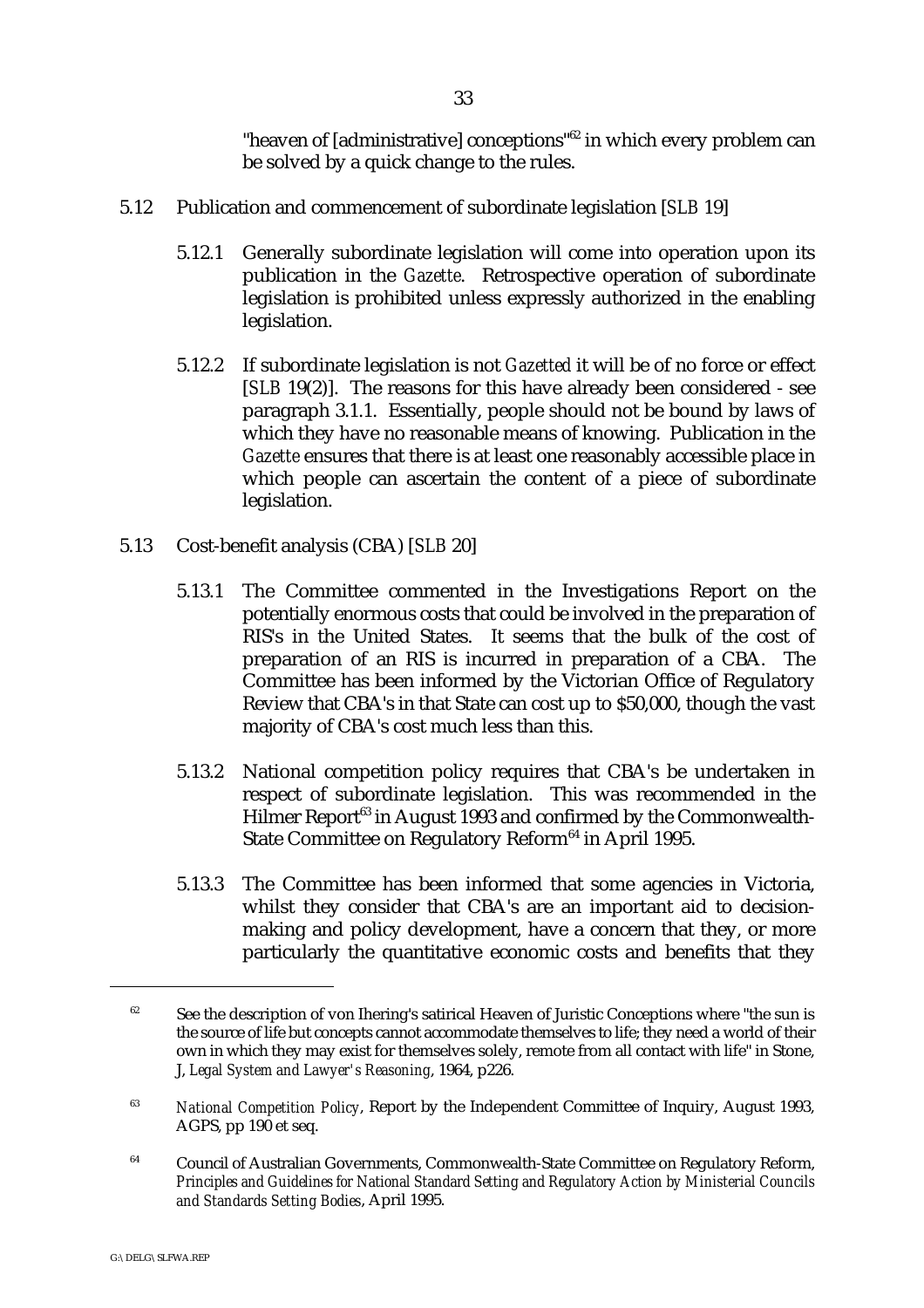identify, can become the sole determinant of policy. The Committee, whilst agreeing that CBA's are a useful tool, considers that basing policy solely on a quantitative economic analysis is unsatisfactory as policy must often take into account matters which are not, despite the ideals of some economists, logically or reasonably economically quantifiable $^{65}$ . A solely quantitative analysis can lead to bad policy development. Furthermore, attempts to assign quantitative values to qualitative matters is often arbitrary and based on the current perceptions of the person assigning the value. These may not accord with the prevailing values of the community and may have long-term unforeseeable consequences. Additionally, there are inevitably gaps in the available information which lessen the accuracy and therefore the value of CBA's.

5.13.4 Margaret Allars says:

The rational-comprehensive model $^{66}$  is the cornerstone of corporate management, the theory which now dominates public administration in Australia. This theoretical foundation tends to be extrapolated into a celebration of costbenefit analysis which distorts the goals of administration, giving primacy to efficiency over all other goals... But the distinction between efficiency and effectiveness ought not to be forgotten. Rationality does not require that efficiency displace effective pursuit of legislative objectives and ultimate values associated with the rule of law... $67$ 

5.13.5 In all jurisdictions which the Committee has examined which require CBA's, attempts (whether explicit or implicit) are made to limit the circumstances in which CBA's are required to those where there is a clear need for or benefit to be gained from them. This is no doubt largely due to the costs and administrative burdens involved in preparing CBA's, as well as to the inflexibility in rulemaking that CBA requirements often entail. No jurisdiction, in the Committee's view, has been entirely successful in this respect. Consequently the Committee has proposed, whilst supporting the Hilmer-based requirements for CBA's in appropriate circumstances, what it believes to be a new approach in restricting the requirement for a CBA to:

 $s<sup>65</sup>$  See, for example, Allars 1990, p8.

 $66$  A model of decision-making which requires a consideration of alternative options and an evaluation of all of their consequences. This is the model adopted by Victoria in its requirements for cost-benefit analyses and regulatory impact statements.

 $^{67}$  Allars 1990, p6 (references omitted).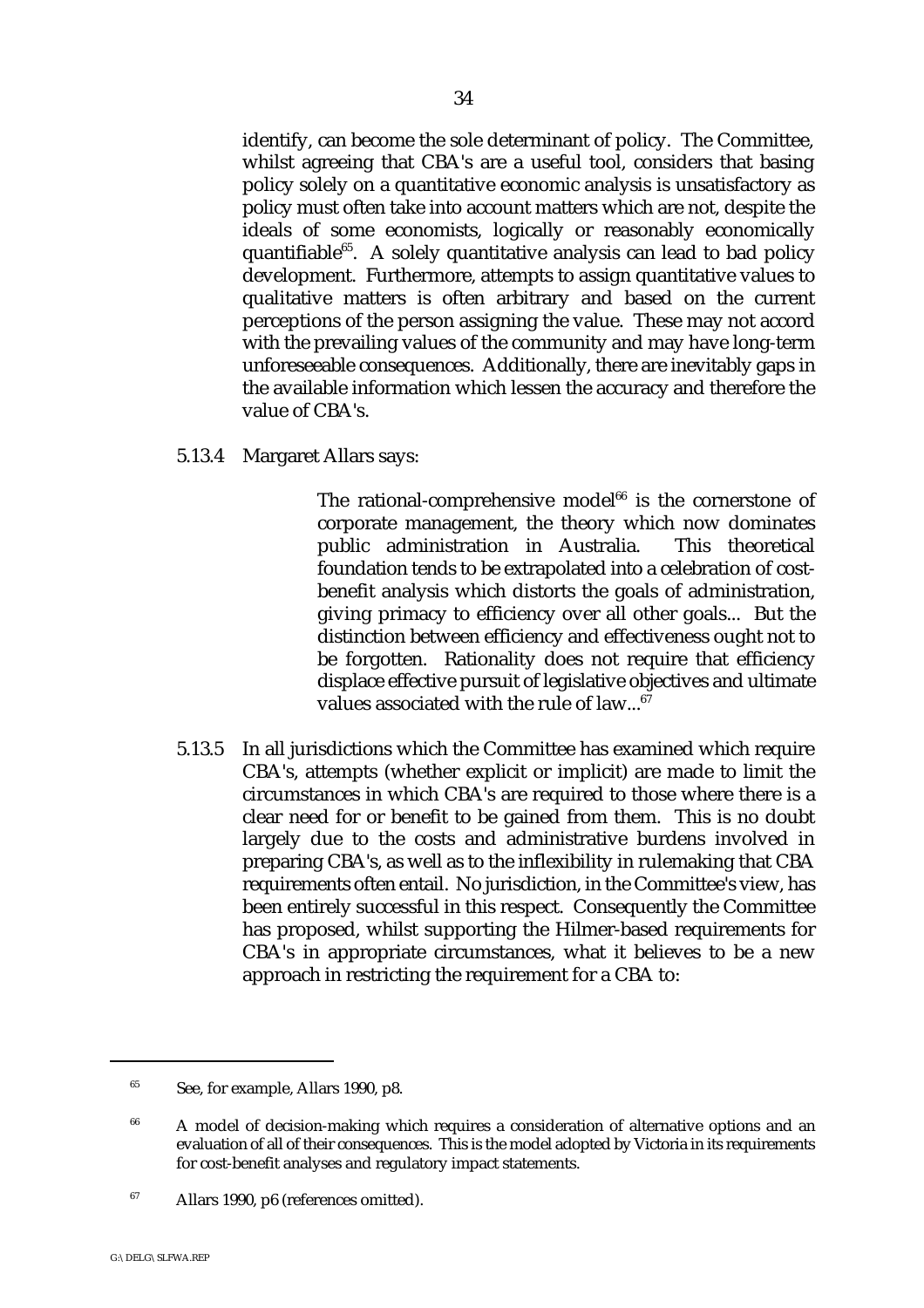- 5.13.5.1 substantial rules which significantly affect economic competition; and
- 5.13.5.2 rules which impose new fees, levies or charges or increase fees, levies or charges by more than the change in the CPI since the imposition or last increase in the fees, levies or charges.
- 5.13.6 If these provisions of the *SLB* are accepted by the Parliament, the Committee will monitor the operation of the requirements for CBA's in the course of its ongoing scrutiny process. Monitoring of the CBA requirements will be necessary to ascertain their efficaciousness and their effect, beneficial or detrimental, on government's capacity to achieve legislative objectives. It may be that, in the future, the categories of subordinate legislation requiring a CBA need to be expanded, or it may be that they should be further restricted. This can only be ascertained in the light of experience.
- 5.13.7 Another problem with the requirement to prepare CBA's is that of establishing expertise in their preparation. It is the Committee's understanding that few CBA's in Victoria are prepared by agencies; rather, private consultants are engaged to prepare them. Additionally, the Victorian Office of Regulatory Review assists agencies in complying with their statutory duties in this respect. In Tasmania a Regulation Review Unit has been established in the Department of Treasury and Finance with functions similar to those of the Office of Management and Budget in the United States of America. Implementation of the Committee's recommendations in respect of CBA's may require establishment of an Office of Regulatory Review by the Western Australian Government (see paragraph 5.22).
- 5.14 Regulatory impact statements (RIS) [*SLB* 21]
	- 5.14.1 Agencies are to be required to prepare a RIS in respect of all subordinate legislation other than exempt rules. RIS's are required to be sent to the Committee to assist the Committee to adequately scrutinise subordinate legislation<sup>68</sup>. Agencies are already required, under a 1993 directive from the Premier $69$ , to prepare an explanatory memorandum for use by the Committee. Some agencies are slow to provide the Committee with such memoranda which has resulted in the Committee being forced to give a protective notice of motion of disallowance in respect of relevant subordinate legislation, pending receipt of the memorandum. In most cases the subordinate legislation

 $168$  It is anticipated that RISs will be subject to parliamentary privilege.

 $^{69}$  Circular to Ministers No. 37/93, 30 September 1993.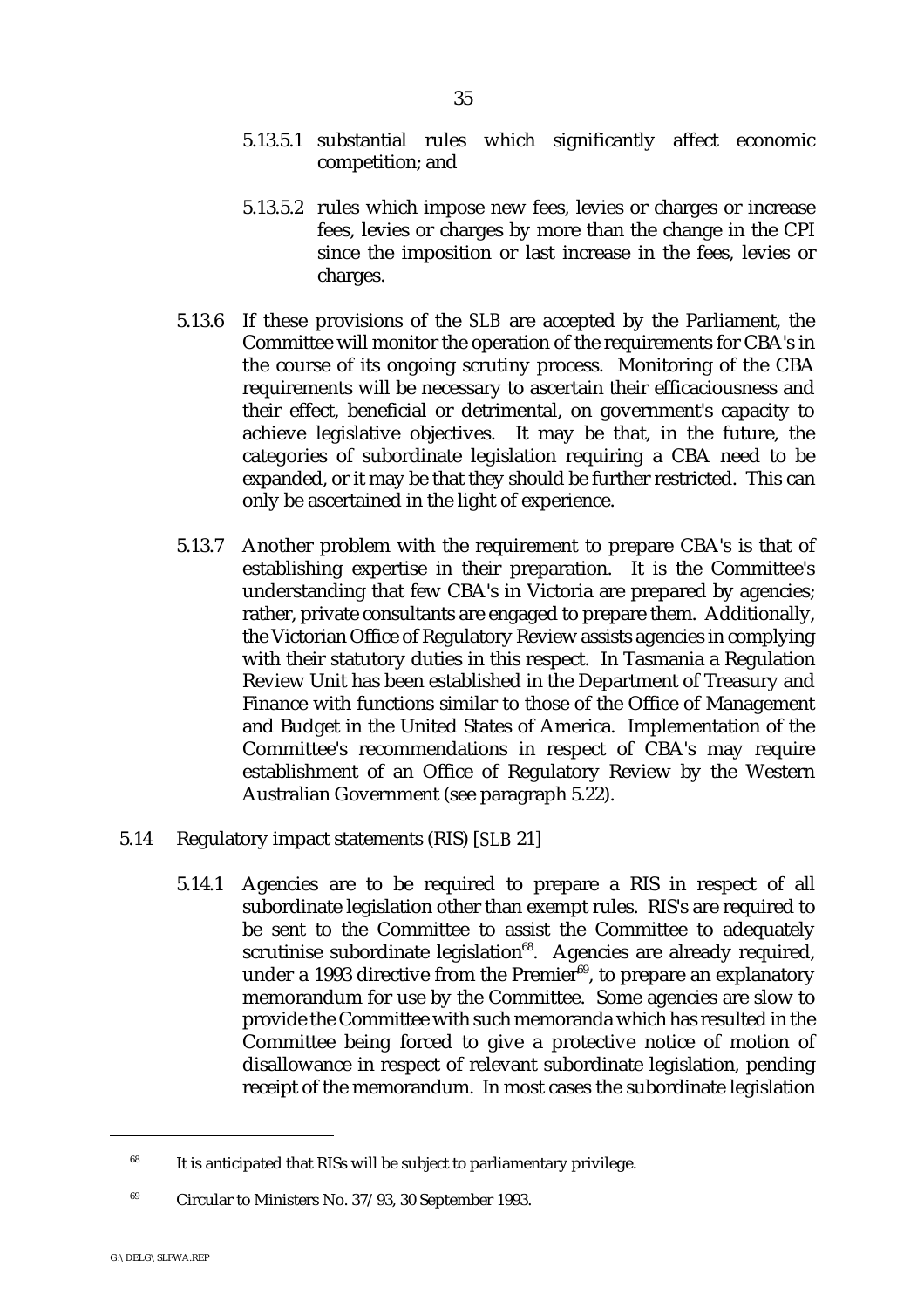does not violate the Committee's terms of reference but, without the explanatory memorandum, the Committee is often not able to determine that this is the case. Consequently it is considered desirable to make this requirement a statutory one. In many cases explanatory memoranda provided by agencies are inadequate for scrutiny purposes. Consequently, the provisions of the *SLB* require agencies to provide a minimum amount of information to the Committee in the RIS. Additionally, this requirement will have the effect of requiring agencies to consider those matters which must be included in the RIS.

5.14.2 Much of the information formally required by the *SLB* to be contained in the RIS is in fact already provided by some agencies to the Committee in explanatory memoranda. Furthermore, as was noted in the Investigations Report, the United States Supreme Court has said:

> [T]here can now be no doubt that implicit in the decision to treat the promulgation of rules as a "final event" in an ongoing process of administration is an assumption that an act of reasoned judgment has occurred, an assumption which further implicates the existence of a body of material documents, comments, transcripts, and statements in various forms declaring agency expertise or policy - with reference to which such judgment was exercised...<sup>70</sup>

In other words, preparation of a RIS merely requires an agency to summarise the processes and reasoning by which it prepares subordinate legislation. Consequently, after the initial process of familiarisation with new procedures, the requirement to prepare RIS's should not result in a significant additional burden to agencies in the preparation of subordinate legislation. The exception to this is the requirement that agencies must prepare a CBA (which forms part of the RIS) in respect of certain kinds of subordinate legislation, as to which see paragraph 5.13. Therefore, this requirement should not have a significant resources impact.

- 5.15 It is anticipated that the requirement to prepare a RIS, in conjunction with other relevant provisions of the *SLB* (such as consultation and the requirement to maintain a rulemaking record) will in fact have a beneficial effect on the general quality of subordinate legislation by requiring agencies formally to address issues on a rational and logical basis.
- 5.16 Scrutiny by the Committee [*SLB* 22-23]
	- 5.16.1 The Committee will continue with its role of scrutiny of subordinate legislation. Its terms of reference have been incorporated in the *SLB* in

<sup>&</sup>lt;sup>70</sup> Home Box Office Inc v FCC 567 F 2d 9 (DC Cir), 434 US 829 (1977).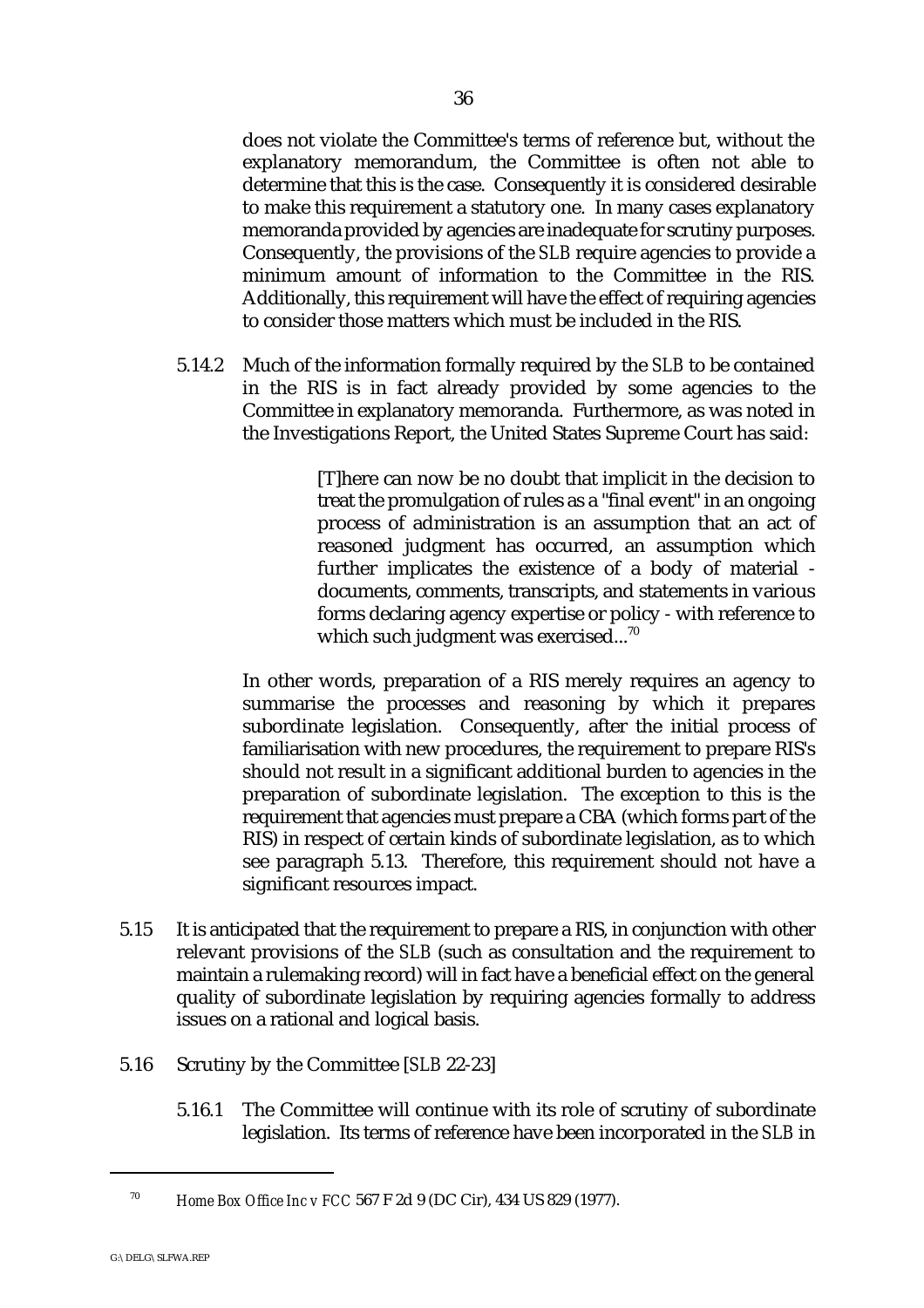a slightly amended form and expanded to include a power to comment on any contravention of the provisions of the *Bill*. The Committee's rules<sup> $71$ </sup> (including its terms of reference) will require consequential amendment. Appropriate amendments are suggested in Appendix 4. Additionally the Committee should be re-named the "Subordinate Legislation Committee".

# *Recommendation 2: The Committee recommends that:*

- *(a) it be re-named the "Subordinate Legislation Committee"; and*
- *(b) the rules of the Committee be amended as set out in Appendix 4.*
- 5.17 Suspension of subordinate legislation by the Committee [*SLB* 24]
	- 5.17.1 The Committee has been given a power to suspend subordinate legislation in limited circumstances. Each of the Victorian *Subordinate Legislation Act 1994* (s 22) and the Tasmanian *Subordinate Legislation Committee Act 1969* (s 9) give the respective committees of those States a power to suspend subordinate legislation in certain circumstances. It is considered that a suspension power is required to attempt to prevent injustices that may occur in the event that subordinate legislation is disallowed. For example, an agency may seek to levy a fee by making subordinate legislation. The Committee may consider that the fee is invalid. Until such time as Parliament has an opportunity to consider the matter and disallow the relevant subordinate legislation, an agency would nevertheless be able to collect the fee, which may not be refundable to the persons who pay it before the fee is disallowed. This is the current situation, which is manifestly unjust. If the Committee has a power to suspend regulations in such circumstances, the potential for such injustice is much reduced. It is anticipated that the power would only be used in exceptional circumstances.
- 5.18 Power to amend subordinate legislation
	- 5.18.1 The Tasmanian Subordinate Legislation Committee has power to instruct an agency to amend subordinate legislation<sup> $72$ </sup>. The Committee does not consider that it should be given the power to amend subordinate legislation. This is a function of the Government and the administration under a delegation from Parliament for which the Committee is not necessarily equipped and which conceivably could

*Joint Rules of the Standing Committee on Delegated Legislation*, September 1987. The current rules <sup>71</sup> are set out in Appendix 3.

*Subordinate Legislation Committee Act 1969*, s 9. <sup>72</sup>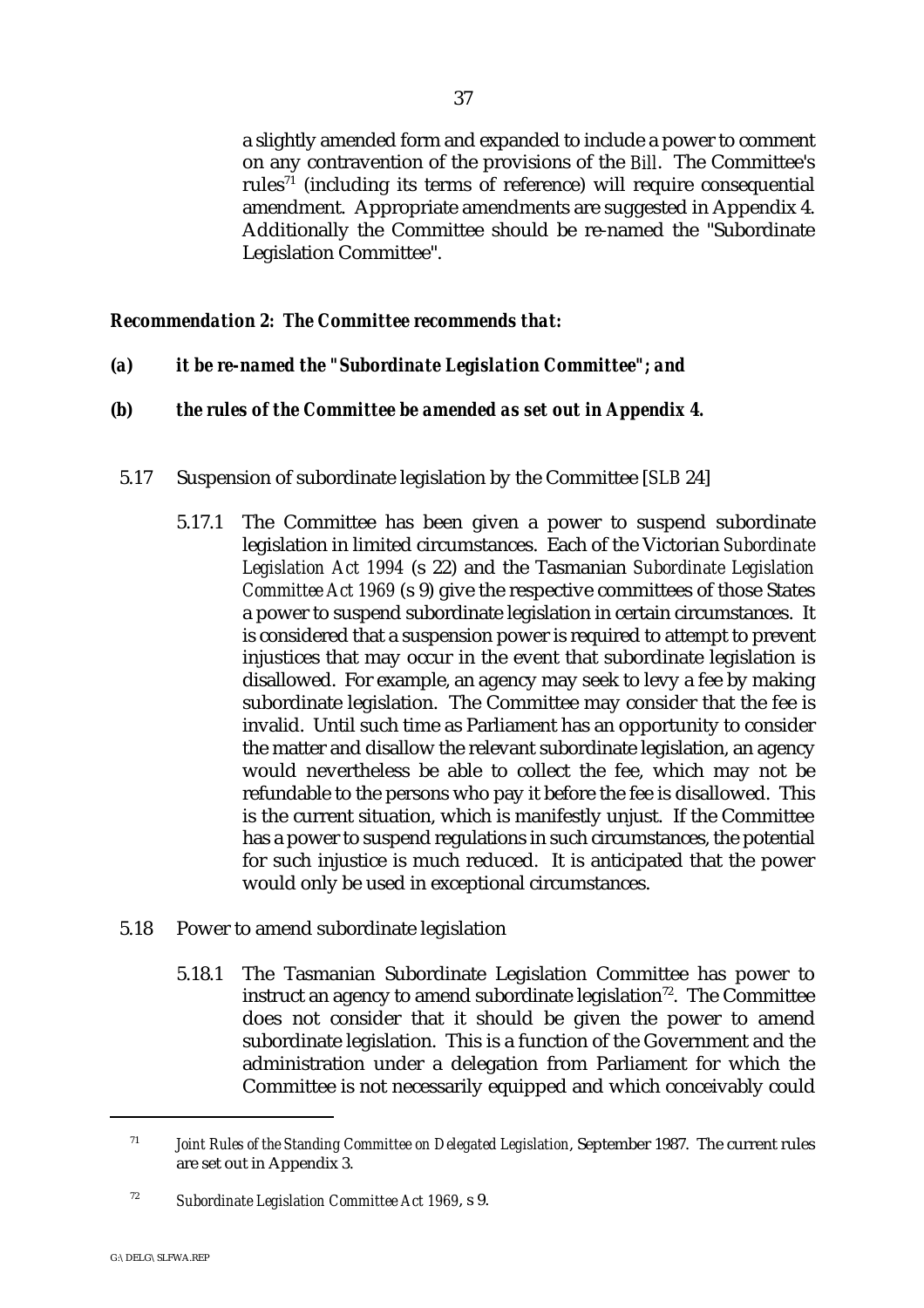compromise the non-partisan status of the Committee. If the Committee did consider that a particular amendment was desirable, it would still be open to the Committee to report that fact to Parliament, which could then amend the subordinate legislation<sup> $73$ </sup> if it thought fit.

- 5.19 Advisory role of Committee [*SLB* 25]
	- 5.19.1 The Committee's advisory role has been given statutory authority<sup>74</sup>. Hopefully this will encourage an understanding of the role of the Committee as well as assist agencies and Ministers in respect of questions regarding subordinate legislation.
- 5.20 Consequences of non-compliance with the *SLB*
	- 5.20.1 The requirements of the *SLB* are, obviously, statutory. Whilst a failure to table subordinate legislation will render it ineffective [*SLB* 26(2)], a failure to comply with other provisions of the *SLB* will not necessarily have this effect, but may make the subordinate legislation subject to a recommendation for disallowance by the Committee and, ultimately, disallowance by one (or both) of the Houses of Parliament. Additionally, a substantial failure to comply with the requirements of the *SLB* is a ground for judicial review.
- 5.21 Judicial review [*SLB* Part 6]
	- 5.21.1 As has already been noted, the scope of judicial review of subordinate legislation in Western Australia is limited. The reasons for the limitations are largely due to restrictive standing rules and the requirements that a specific remedy (such as a prerogative writ) is available for the alleged wrong. The Committee considers that the limitations on judicial review of subordinate legislation are too restrictive and make such review largely impracticable. At a Law Society seminar on 11 April 1995, Christine Wheeler QC said, in respect of the standing rules for prerogative writs:

The rules of standing have been criticised in almost every text and Law Reform Commission Report as unduly narrow, complex, and technical $^{75}$ .

*Interpretation Act 1984*, s 42(4), *SLB* 26(4). <sup>73</sup>

A similar provision is s 27 *Subordinate Legislation Act (Vic)*. <sup>74</sup>

<sup>&</sup>lt;sup>75</sup> Wheeler, C, *Prerogative Writs and Judicial Review in the Supreme Court*, Law Society of Western Australia, 11 April 1995. It should be noted that Ms Wheeler does not entirely agree with the criticism and indicates that there are other difficulties which restrict the ability to obtain the remedies of the prerogative writs.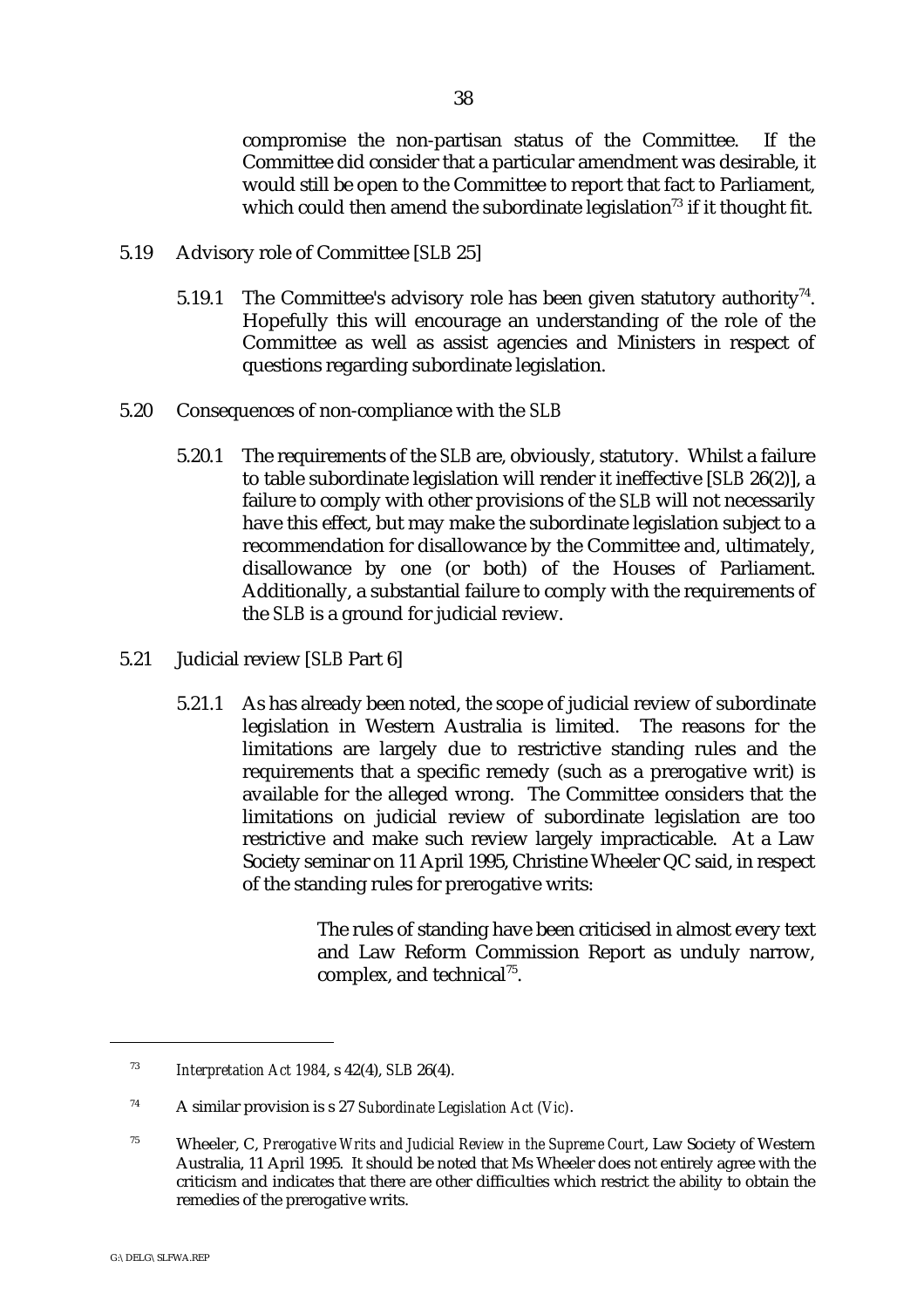- 5.21.2 Consequently the Committee proposes that the District Court be invested with jurisdiction to hear applications for review under the *SLB*, that standing rules be liberalised and the requirements that a specific remedy be available for the alleged wrong be de-restricted. However, certain limitations have been preserved in order to prevent excessive litigation relating to procedural matters similar to that which causes unreasonable delay, inflexibility and expense in the United States. Furthermore, the Court is given a discretion to refuse relief where there has been no substantial miscarriage of justice.
- 5.21.3 In drafting its legislative proposals in respect of judicial review, the Committee gave consideration to, among other things:
	- 5.21.3.1 *Administrative Decisions (Judicial Review) Act 1977 (Cth)*;
	- 5.21.3.2 *Judicature Amendment Act 1972 (NZ)*, ss 4 13;
	- 5.21.3.3 *Supreme Court Act 1981 (UK)*, s 5; and
	- 5.21.3.4 *Supreme Court Rules (UK)*, O53.
- 5.22 Office of Regulatory Review
	- 5.22.1 Whilst knowledge of the legal nature of subordinate legislation and the role of the Committee has, since 1987, slowly been filtering into many agencies, it is the Committee's experience that there is still much misunderstanding and many misconceptions about these things. Additionally it is the experience in other jurisdictions that agencies need assistance in adapting to the evolving nature of subordinate legislation systems. In particular agencies require assistance with compliance with CBA requirements and preparation of CBAs. In these contexts the Committee was impressed by the concept of the *Subordinate Legislation User's [*sic*] Guide* prepared by the Tasmanian Department of Treasury and Finance.
	- 5.22.2 For these reasons the Committee is of the view that it would be useful if the Government re-constituted the Office of Economic Liaison and Regulatory Review (as the Office of Regulatory Review (ORR)) to prepare a *Subordinate Legislation Manual*, assist agencies in adapting to the requirements of the *SLB* and monitor the operation of the *Bill* from the perspective of agencies. The ORR should in the first instance be established for a fixed term to assist agencies during a transitional period, and could then be continued on a permanent basis if this proved to be necessary. The ORR should, where appropriate or necessary, consult the Committee.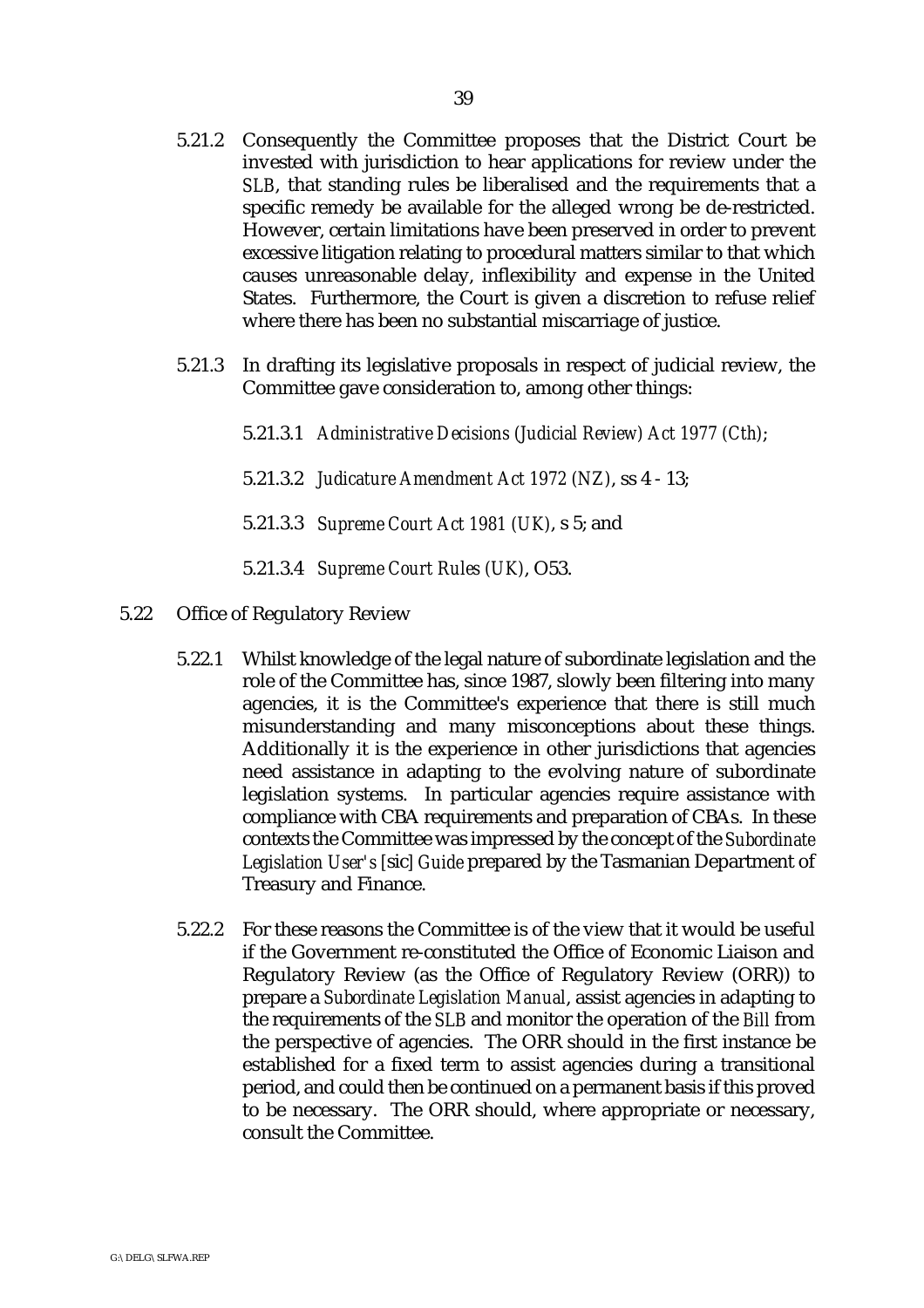*Recommendation 3: The Committee recommends that the Western Australian Government consider establishing an Office of Regulatory Review for a fixed term to:*

- *(a) develop a "Subordinate Legislation Manual" describing the purpose and function of subordinate legislation and incorporating administrative procedures and guidelines for agencies to follow for the purposes of implementation of the* **SLB***;*
- *(b) assist agencies in their compliance with the* **SLB***; and*
- *(c) monitor the operation of the* **SLB** *from an agency perspective.*
- 5.23 Staged repeal and sunsetting
	- 5.23.1 In 1989, Hon Peter Foss said:

I would like to see all delegated legislation have a sunset clause; such legislation should not be set on the Statute books  $for ever^{76}$ .

The 1993 report on subordinate legislation prepared by the Ministry of Premier and Cabinet<sup>77</sup> recommended that processes for staged repeal of existing subordinate legislation and sunsetting of new subordinate legislation should be implemented. The Committee supports this recommendation and notes that one government department (Conservation and Land Management) has advised the Committee that it intends to review its regulations approximately every 1 or 2 years in any event<sup>78</sup>. However, the Committee notes that the 1993 report simply adopted the New South Wales timetable for staged repeal and period for sunsetting without any apparent analysis of the existing situation in Western Australia or the impact (in terms of cost and administrative burden) that the proposal would have.

5.23.2 The Committee does not support this approach. It considers that the Western Australian situation should be analysed before such recommendations are made.

#### *Recommendation 4*

 $78$  Telephone conversation with Don Keene, 14 June 1995; evidence of Mr Keene to Committee, 10 August 1995.

 <sup>1989</sup> WAPD 1649. <sup>76</sup>

Ministry of Premier and Cabinet Policy Office, *A Statutory Framework for Review of Subordinate* <sup>77</sup> *Legislation in Western Australia*, 9 August 1993.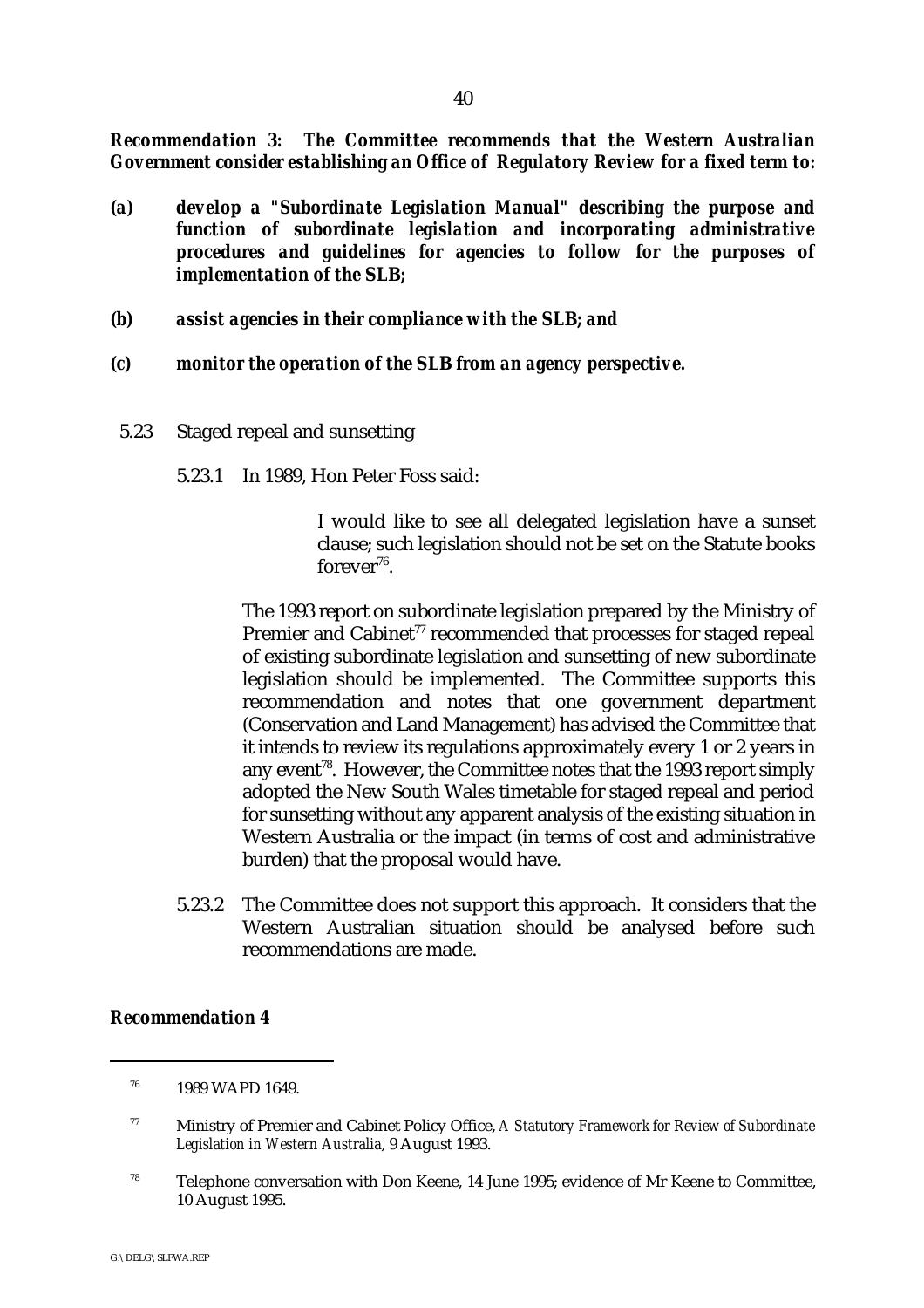# *The Committee recommends that the Office of Regulatory Review reviews the State's existing subordinate legislation and recommends:*

- *(a) a timetable for its staged repeal; and*
- *(b) an appropriate period for sunsetting of all new subordinate legislation.*
- 5.24 Henry VIII clauses [*SLB* 23(1)(c)]
	- 5.24.1 A "Henry VIII clause" is a provision in an Act that authorises the amendment of the enabling legislation or another Act by means of subordinate legislation. The *Macquarie Dictionary of Modern Law* notes that it is "so named because of its autocratic flavour". The Committee has repeatedly expressed its concern at the use of Henry VIII clauses<sup>79</sup>, as have other subordinate legislation committees throughout Australia<sup>80</sup> as well as in the United Kingdom<sup>81</sup> and New Zealand<sup>82</sup>.
	- 5.24.2 Following further consideration of the matter and after hearing evidence from Greg Calcutt, Parliamentary Counsel, in May 1995, the Committee has accepted the view that the use of Henry VIII clauses is necessary or desirable in some limited circumstances. However, the Committee considers that the use of Henry VIII clauses requires some specific form of Parliamentary scrutiny, such as that which would be provided by a scrutiny of Bills committee. Additionally, the Committee considers that Henry VIII clauses should be precisely delimited and perhaps be subject to a definite time limitation such as that suggested by the Donoughmore Committee  $(1 \text{ year})^{83}$ .
	- 5.24.3 The Committee will continue to monitor subordinate legislation made under Henry VIII clauses. However, as has been stated before, scrutiny of such subordinate legislation is like "shutting the gate after the horse has bolted". Furthermore, the Committee notes that it is sometimes

- See, for example, Westminster, *Third Commonwealth Conference on Delegated Legislation: Record* <sup>81</sup> *of Proceedings*, 1989.
- <sup>82</sup> See, for example, New Zealand Regulations Review Committee, *Report on an Inquiry into the Resource Management (Transitional) Regulations 1994 and the principles that should apply to the use of empowering provisions allowing regulations to override primary legislation during a transitional period*, 1995.
- <sup>83</sup> UK Committee on Ministers' Powers, *Report*, 1932 (Cmd 4060), p61.

See, for example, Joint Standing Committee on Delegated Legislation, *Review of Operations: 1991-* <sup>79</sup> *1992*, 11th Report, December 1992.

See, for example, Senate Standing Committee for the Scrutiny of Bills, *Ten Years of Scrutiny*, <sup>80</sup> 25 November 1991.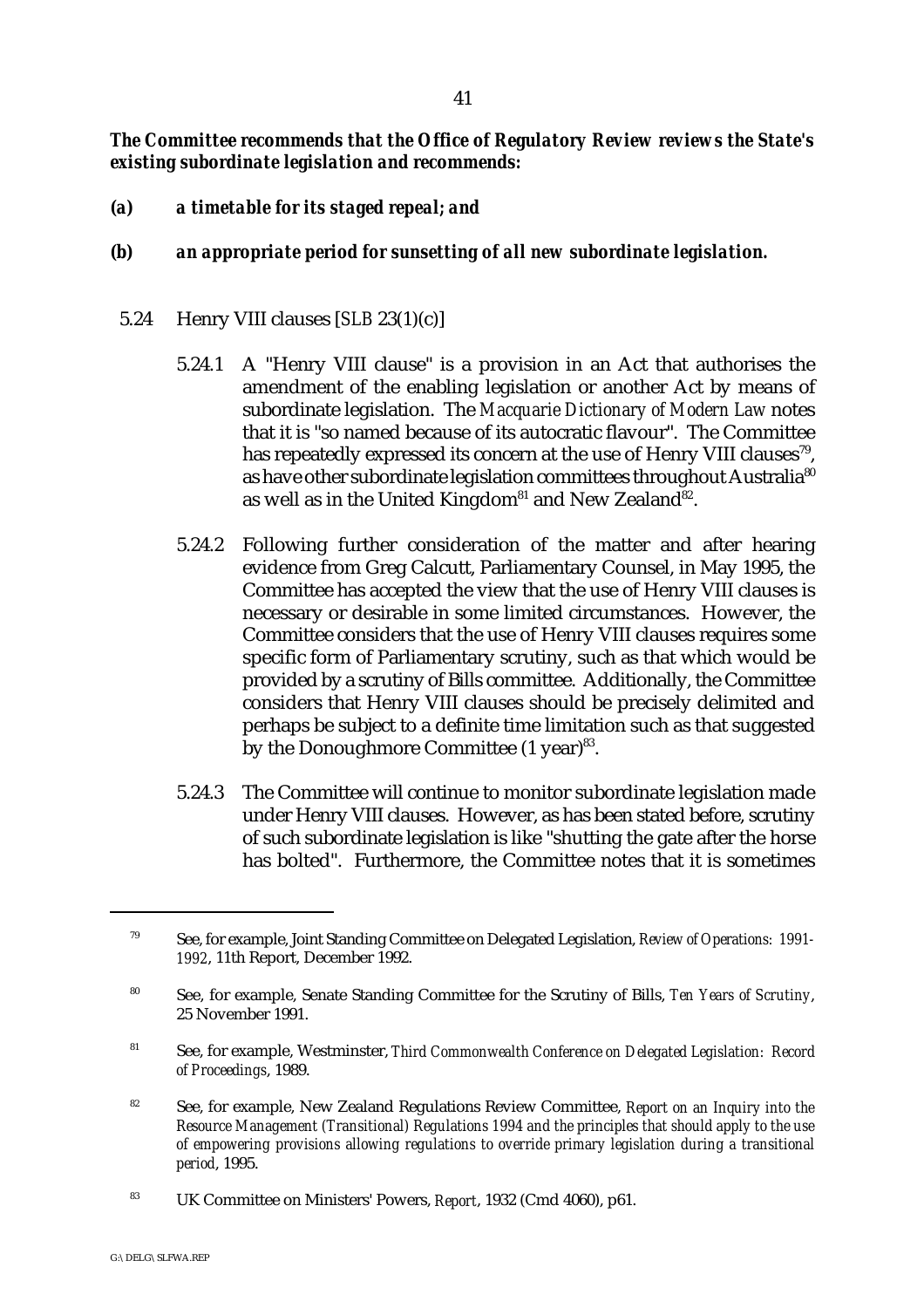difficult to determine the precise effect of amendment of an Act by a regulation, particular in the absence of an opportunity for public debate. The consultation procedures in the *SLB* may to some extent address this problem.

- 5.25 General recommendation
	- 5.25.1 It is anticipated that the *SLB* will have a similar beneficial effect on the making of subordinate legislation to the aims and effects described by Lockhart J in the context of the impact of the *Administrative Decisions (Judicial Review) Act 1977 (Cth)* on general administrative decisions:

The ultimate aim of the... Act is to ensure that decisions of public servants and others which affect the rights, prospects and property of citizens, are made after giving careful consideration to the questions involved in the particular case, so that it is more likely that the decision will be right and justice done to the persons affected by it...

The determination... of proper standards to be observed in decision making inevitably involves balancing the requirement of fair play to the citizen against the real problems that confront decision makers in the Public Service and calls for an approach... that is fair, practical and of common sense. There is no essential inconsistency between the duty of decision makers to be fair to those who may be affected by their decisions and the advancement and efficiency of the Public Service<sup>84</sup>.

5.25.2 It is the goal of the *SLB* to achieve an appropriate balance between the requirements of flexible and efficient public administration in the context of subordinate legislation and the requirements of accountability and fairness to the citizen. The Committee considers that the *SLB* and the recommendations in this report substantially address these requirements.

*Recommendation 5: The Committee recommends that the Government introduce a subordinate legislation Bill in terms of the substance of the proposed* **Subordinate Legislation Bill** *appended to this report. The Committee recommends that it be invited to comment on the draft Bill after its introduction to Parliament.*

# 6 **Uniform Legislation**

<sup>&</sup>lt;sup>84</sup> Toy Centre Agencies Pty Ltd v Spencer (1983) 46 ALR 351, 359.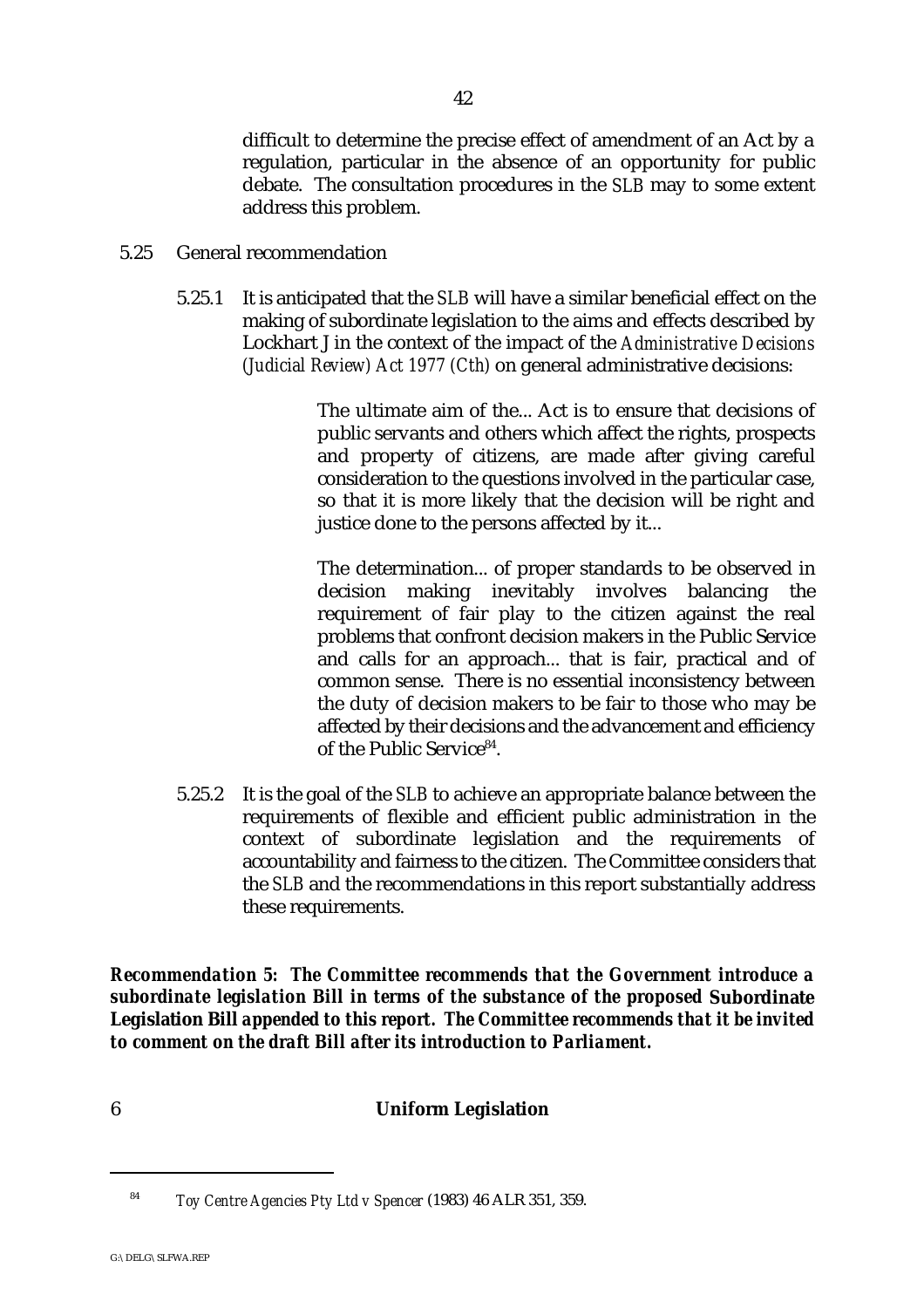- 6.1 Scrutiny of subordinate legislation made under national uniform legislation schemes is a vexed issue. Problems arise as to how individual jurisdictions may scrutinise subordinate legislation made under a national uniform legislation scheme given the principle that the subordinate legislation is designed to be uniform throughout Australia. The question arises as to what function, if any, a scrutiny committee has after such subordinate legislation is made. If a scrutiny committee identifies a problem, which may be based on local circumstances, what measures can be taken given that the subordinate legislation is required to remain uniform with that applying elsewhere in Australia? The desirability of uniformity must be balanced against the need to meet local circumstances and the requirements of accountability and Parliamentary scrutiny and control of subordinate legislation.
- 6.2 Scrutiny committees of the various Australian jurisdictions have each published a joint discussion paper on these issues<sup> $85$ </sup>. The proposal preferred by a majority of the members of the working party which drafted the discussion paper was:

That all Scrutiny Committees adopt the following separate Terms of Reference for the examination of **national scheme subordinate legislation**.

- Whether the subordinate legislation is in accordance with the provisions of the Act under which it is made and whether it duplicates, overlaps or conflicts with other regulations or Acts;
- Whether the subordinate legislation trespasses unduly on personal rights and liberties;
- Whether, having regard to the expected social and economic impact of the subordinate legislation, it has been properly assessed.
- 6.3 The Committee is generally supportive of this proposal. If and when the proposal is implemented, the Committee recommends that its terms of reference be expanded by adding terms of reference substantially in the form of those proposed for the specific purpose of scrutiny of subordinate legislation made under national uniform legislation. The Committee's terms of reference (as recommended in this Report) for scrutinising ordinary subordinate legislation should remain in place.
- 6.4 Until such time as such a proposal is implemented, subordinate legislation made under national uniform legislation will be treated as ordinary subordinate

<sup>&</sup>lt;sup>85</sup> Western Australian Standing Committee on Uniform Legislation and Intergovernmental Agreements, *Discussion Paper No. 1 on the Scrutiny of National Scheme Legislation and the Desirability of Uniform Scrutiny Principles*, July 1995.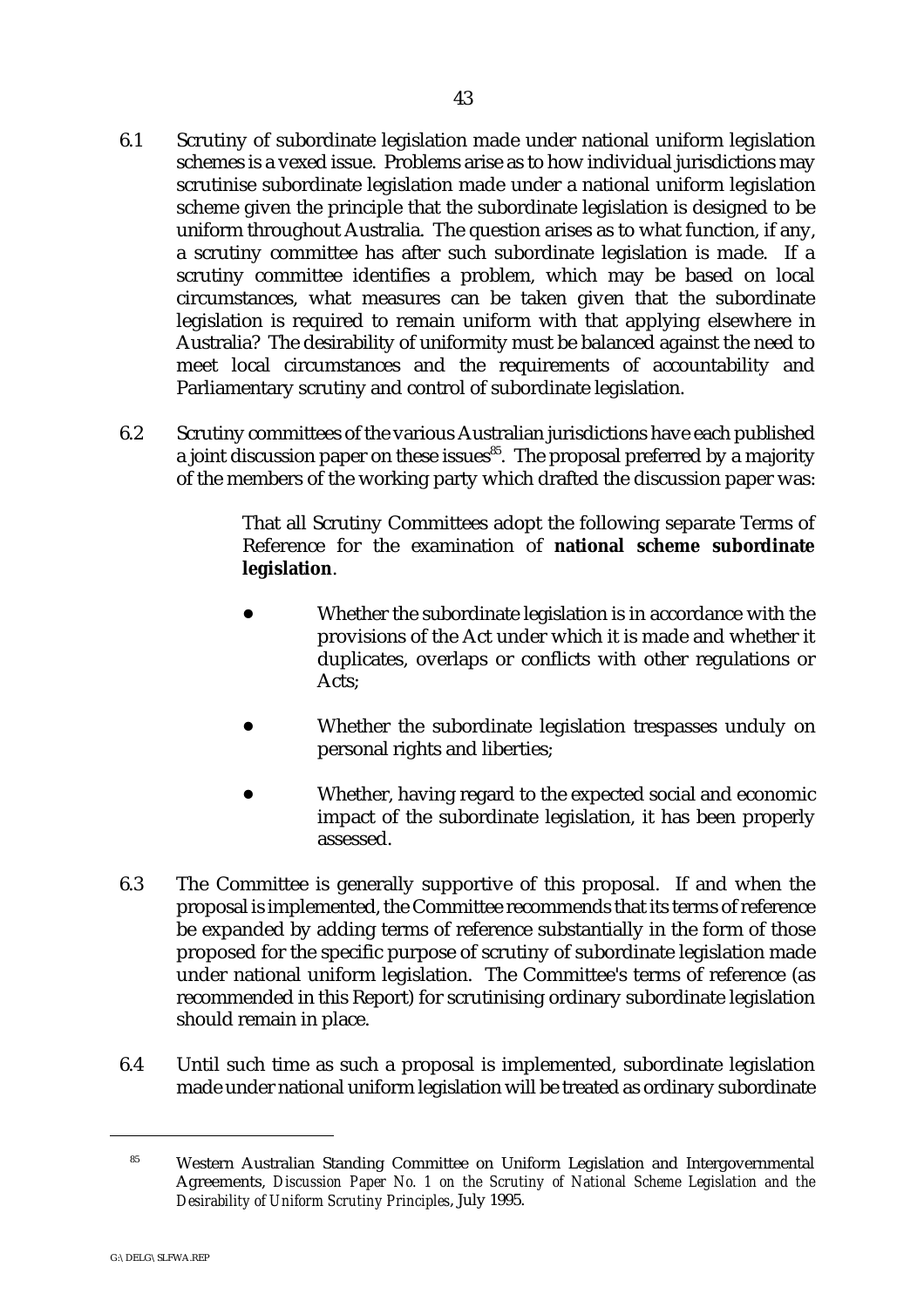legislation (subject, of course, to consideration of the requirements of uniformity). Under the *SLB* it would be treated as an ordinary rule (assuming it first met the requirements of being a substantial rule).

6.5 The Committee will continue to monitor developments in this area.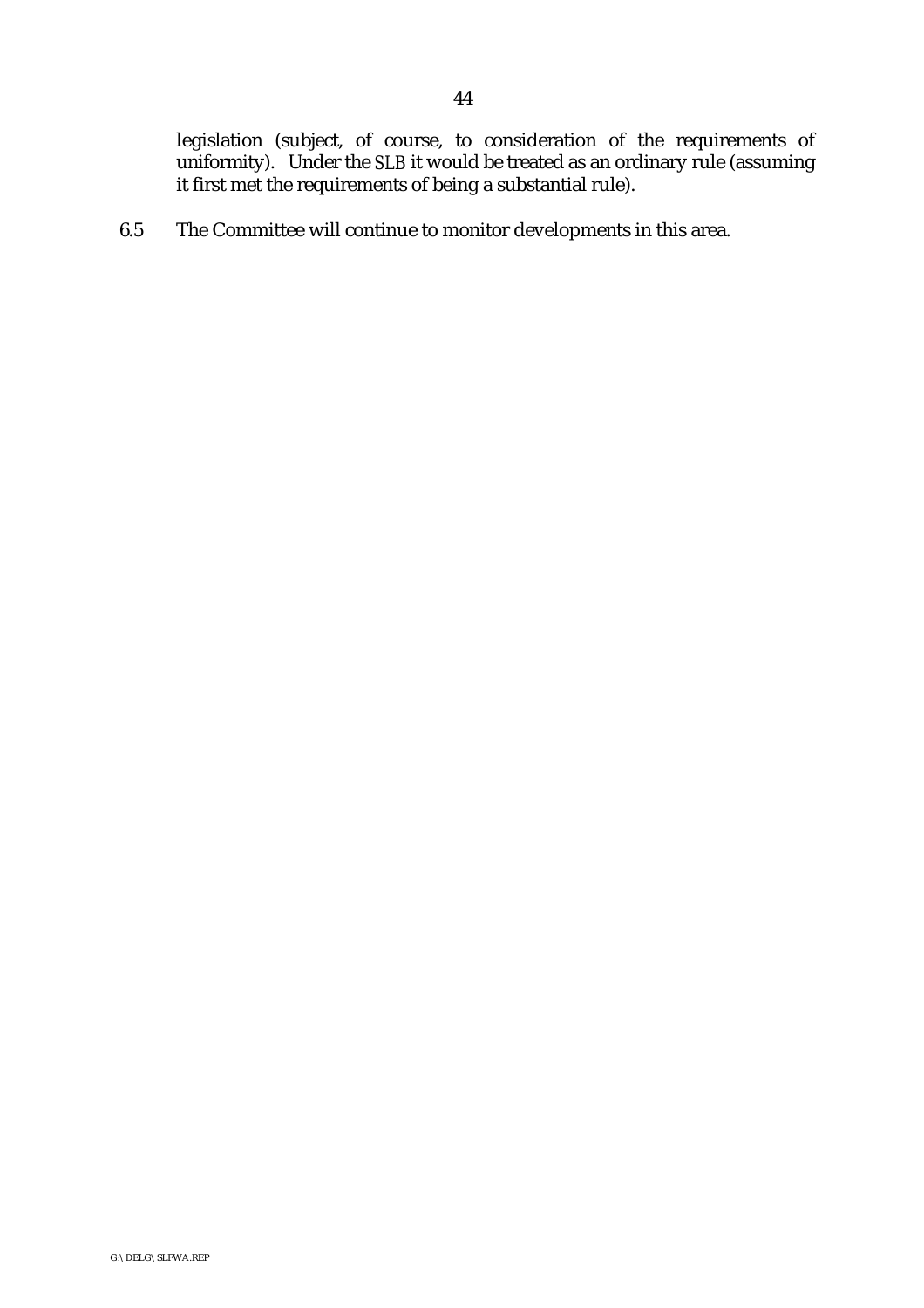#### *Delegated Legislation Seminar: 8 May 1992*

#### **List of Participants**

#### **Joint Standing Committee on Delegated Legislation**

*Hon Tom Helm MLC (Chairman) Hon Margaret McAleer MLC (Deputy Chairman) Hon Reg Davies MLC Hon Beryl Jones MLC Mr Bob Wiese MLA Dr Judy Edwards MLA Mr Phil Smith MLA Mr Bob Bloffwitch MLA Mrs Jane Burn (Research Officer) Ms Jan Paniperis (Committee Clerk)*

#### **Members of Parliament (and representatives)**

*Hon Clive Griffiths MLC - President of the Legislative Council Ms Jill Fuller - for Hon George Cash MLC Hon Kim Chance MLC Hon Cheryl Davenport MLC Hon Muriel Patterson MLC Hon Derrick Tomlinson MLC Ms Sue Connor (Electorate Officer) - for Hon Ernie Bridge MLA Ms Denise Sussovitch (Executive Officer: NW) - ditto Ms Colma Keating (Policy Officer, Agriculture) - ditto Dr Liz Constable MLA Mr Matt Ngui - for Hon Judyth Watson MLA Mr Colin Campbell-Fraser - ditto*

*Mr Kim Yeadon - NSW Regulation Review Committee*

#### **Parliamentary Officers**

- 
- 
- 
- 
- 

- *Mr Adrian Cruickshank (Chairman) NSW Regulation Review Committee*
	-
	- *Mr Greg Hogg Legal Officer, NSW Committee*
- *Mr Laurie Marquet Clerk, Legislative Council*
- *Mr Peter McHugh Clerk, Legislative Assembly*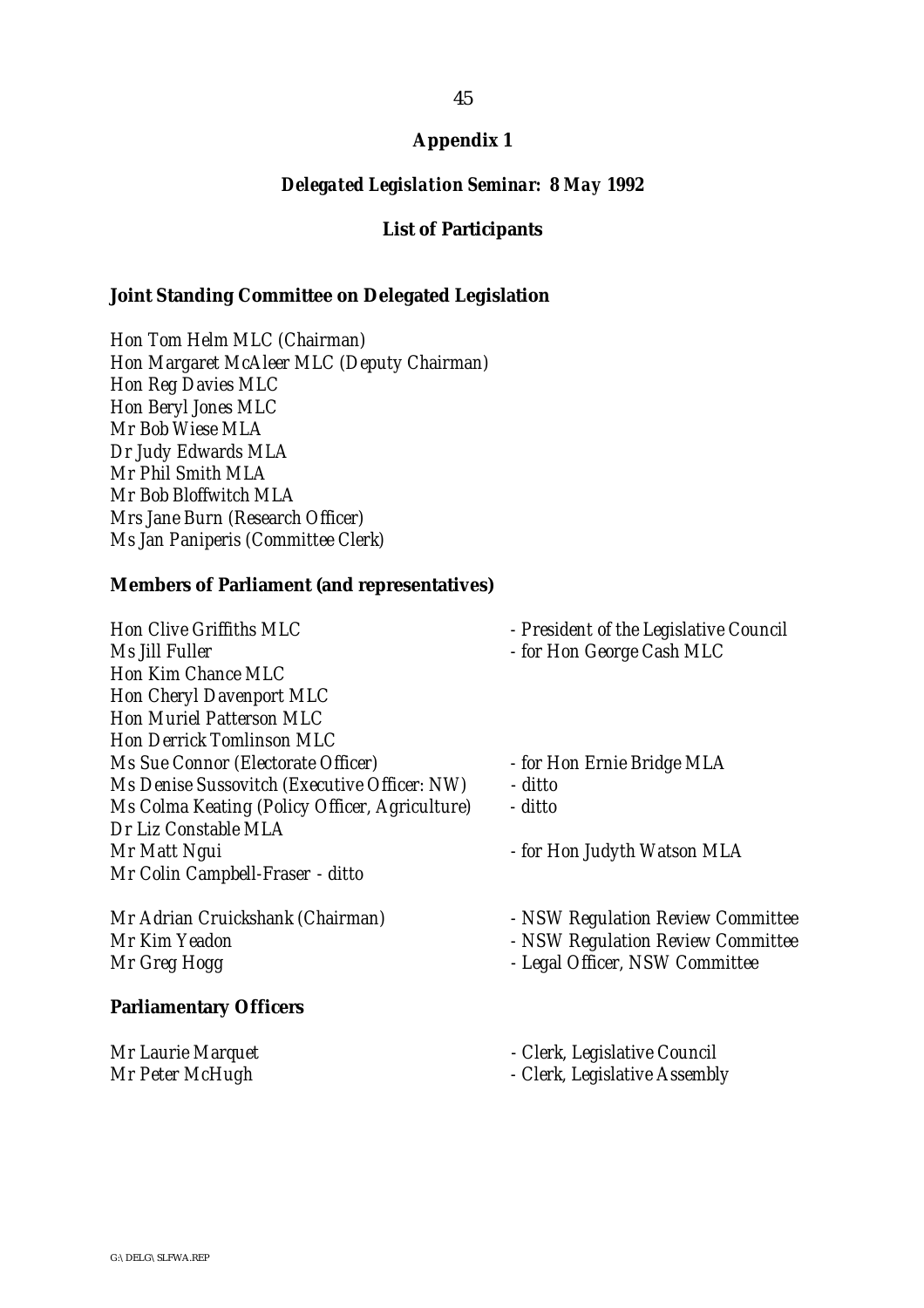# **Departmental Officers**

| Mr Neville May                   | - Aboriginal Affairs Planning Authority |                                      |
|----------------------------------|-----------------------------------------|--------------------------------------|
| Mr John Paterson                 |                                         | - Agriculture                        |
| <b>Mr David Hampton</b>          |                                         | - CALM                               |
| <b>Mr Simon Hancocks</b>         |                                         | - CALM                               |
| <b>Mr Terry Simpson</b>          |                                         | - Community Services                 |
| Mr John Foulsham                 |                                         | - Community Services                 |
| <b>Ms Penny Lipscombe</b>        |                                         | - Community Services                 |
| <b>Messrs</b> John Thurtell      | <b>Tony Becker</b>                      | - Consumer Affairs                   |
| <b>Mick Drover</b>               | <b>Lloyd Davies</b>                     |                                      |
| <b>Mark Bodycoat</b>             | <b>Gordon Gray</b>                      |                                      |
| Jennie Ibrahim<br>M <sub>S</sub> | <b>Mary Devereux</b>                    |                                      |
| Mr John Metaxas                  |                                         | - Commissioner, Corporate Affairs    |
| <b>Mr Gary Newcombe</b>          |                                         | - Legal Officer, Corporate Affairs   |
| Mr Hubert Du Guesclin            |                                         | - Corrective Services                |
| Dr Jim Thomson                   |                                         | - Crown Solicitor's Office           |
| Mr Glen Coffey                   |                                         | - Crown Law                          |
| Mr John Frame                    |                                         | - Crown Law                          |
| Mr Greg Calcutt                  |                                         | - Parliamentary Counsel              |
| Mr John Gladstone                |                                         | - CEO, DoLA                          |
| Mr David Mulcahy                 |                                         | - Executive Director, DoLA           |
| <b>Ms Alison Clarke</b>          |                                         | - EPA                                |
| <b>Mr Richard Maisey</b>         |                                         | - Education                          |
| Ms Julie Harris                  |                                         |                                      |
| <b>Mr Barry Jones</b>            |                                         | - Fisheries                          |
| <b>Mr Rod Simpson</b>            |                                         | - Fisheries                          |
| Ms Liza Newby                    |                                         | - Health                             |
| <b>Mr Trevor Davies</b>          |                                         | - Health                             |
| Mr Brett Wakefield               |                                         | - Industrial Relations Commission    |
| <b>Mr Darrel Schorer</b>         |                                         | - Local Government                   |
| Mr Des Warner                    |                                         | - Director, Corporate Services, Main |
|                                  |                                         | <b>Roads</b>                         |
| Mr Trevor Maughan                |                                         | - Marine and Harbours                |
| <b>Messrs Ray Dawson</b>         | John Suda                               | - Mines                              |
| <b>Ken Price</b>                 | <b>John Hanley</b>                      |                                      |
| <b>Gino Valenti</b>              | <b>Henry Zuidersma</b>                  |                                      |
| <b>Roger Pike</b>                | <b>Bill Phillips</b>                    |                                      |
| <b>Roy Burton</b>                | <b>Bob Stevens</b>                      |                                      |
| <b>Bob Hopkins</b>               | <b>Rob Ferguson</b>                     |                                      |
| <b>Peter Garland</b>             |                                         |                                      |
| <b>Ms Jeanette Dunkley</b>       |                                         | - representing the Ombudsman         |
| Mr Brian Bradley                 |                                         | $- O.H.S.W.$                         |
| <b>Dr Paul Schapper</b>          |                                         | - Economic Liaison &                 |
| Mr Paul Tzaikos                  | - Regulatory Review                     |                                      |
| <b>Inspector Chris Mabbott</b>   |                                         | - Police                             |
| <b>Sgt Graham Harnwell</b>       |                                         | - Police                             |
| Mr Steve Oswald                  |                                         | - Police                             |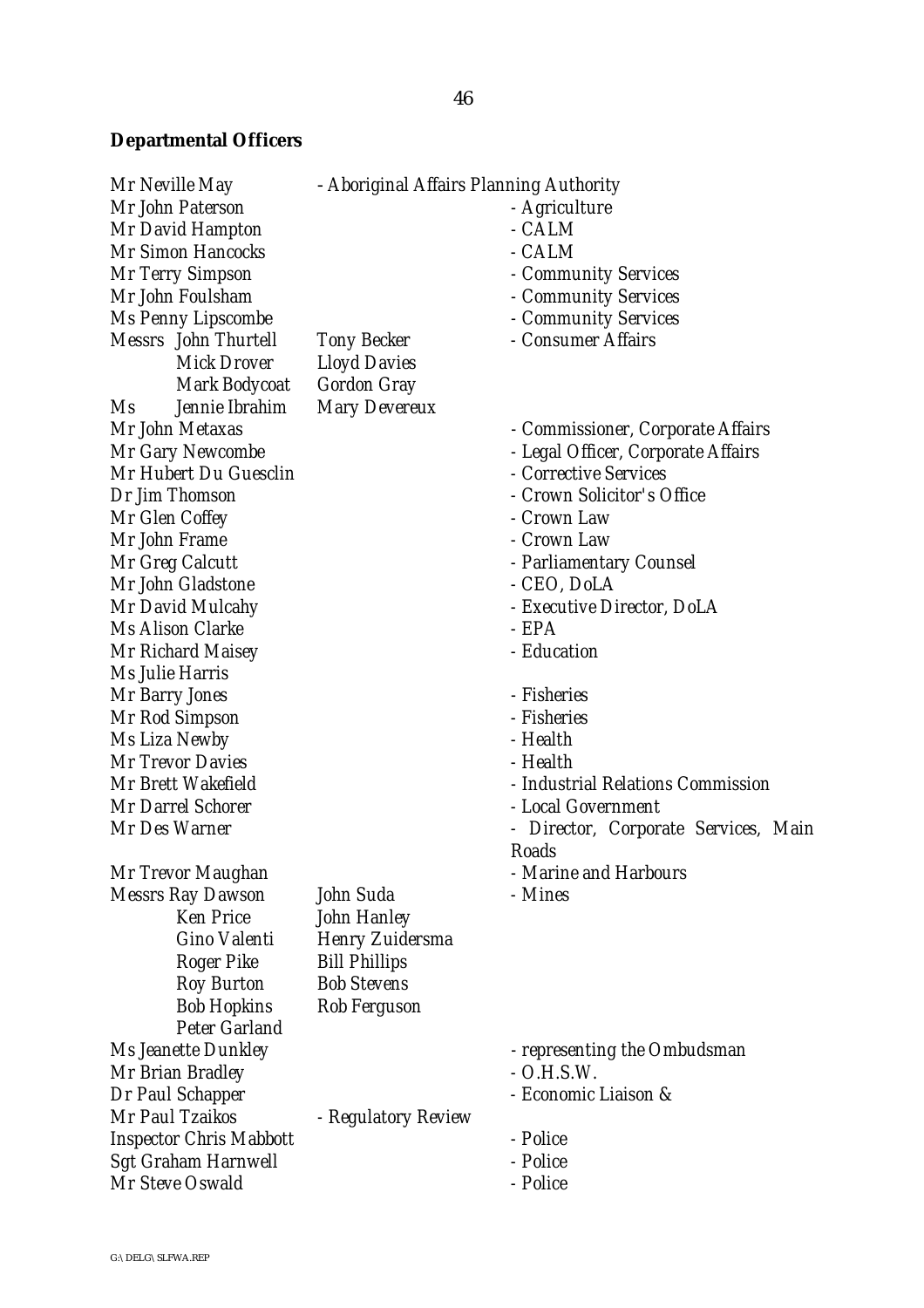*Mr Mike Gelani - SECWA Mr Tom Paswanski - SECWA Dr W Cox*<br>*Managing Director, WAWA*<br>*Manager, Corporate Divn, W*<br>*Manager, Corporate Divn, W* 

# **Judiciary and Legal Profession**

*Mr Noel Whitehead - Productivity & Labour Relations*

- *Dr Michael Woods Public Service Commissioner*
	-
	-
	-
	- *Mr Greg Scrivener Manager, Corporate Divn, WAWA*
- *Mr Paul Brooks Workers' Compensation*
- *Ms Erica Grundy Workers' Compensation*

*His Honour Judge Heenan - Chief Judge, District Court His Honour Judge Hammond* Fig. 2. Pistrict Court<br>
Mr Peter Johnston - Deputy Presidential Arr Peter Johnston *Mr Peter Johnston - Deputy President, Administrative Appeals Tribunal Mr Len Roberts-Smith QC Dr Steven Churches - Jackson MacDonald*

*Mr Neil Douglas - Northmore Hale Davy Leake*

**Universities**

#### **Business Community**

*Mr Merv Mason*

*Prof K Brown - School of Business Law, Curtin*

*Dr Aubrey Birkelbach - Chamber of Commerce*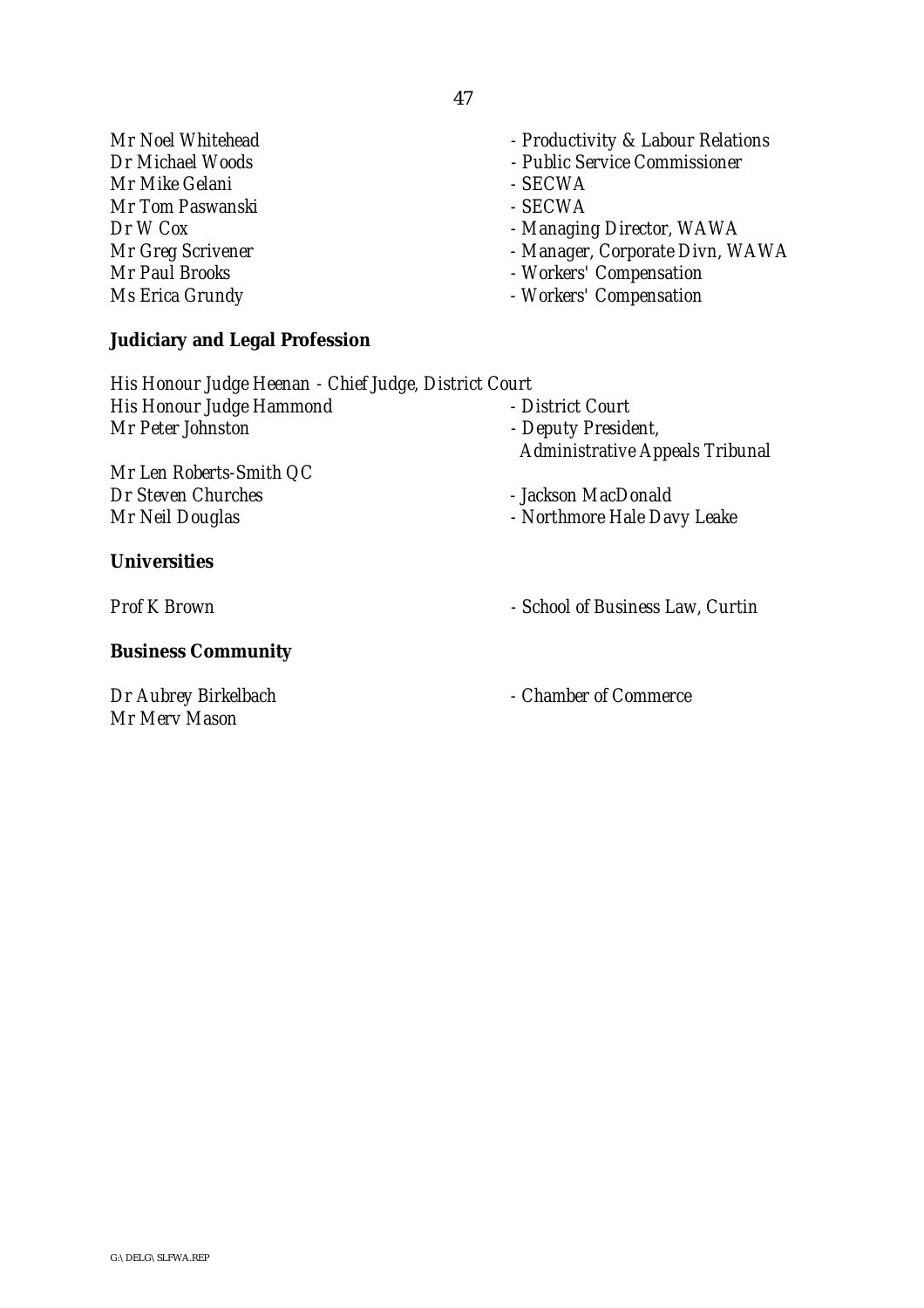# **Appendix 2A**

#### **Flowchart of a typical process of making subsidiary legislation** (*Interpretation Act 1984*)

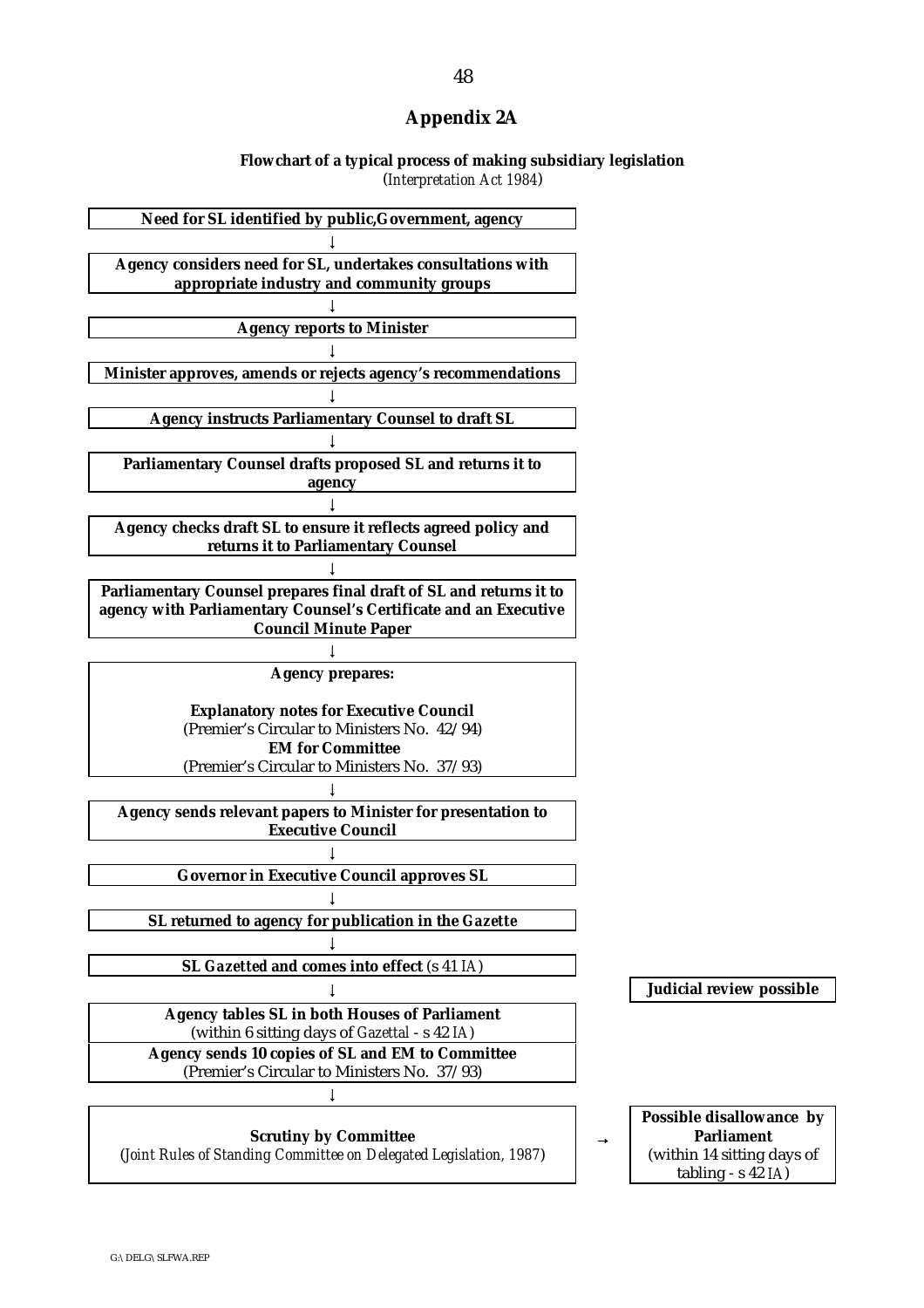# **Appendix 2B**

#### **Flowchart of the process of making subordinate legislation under the** *SLB*

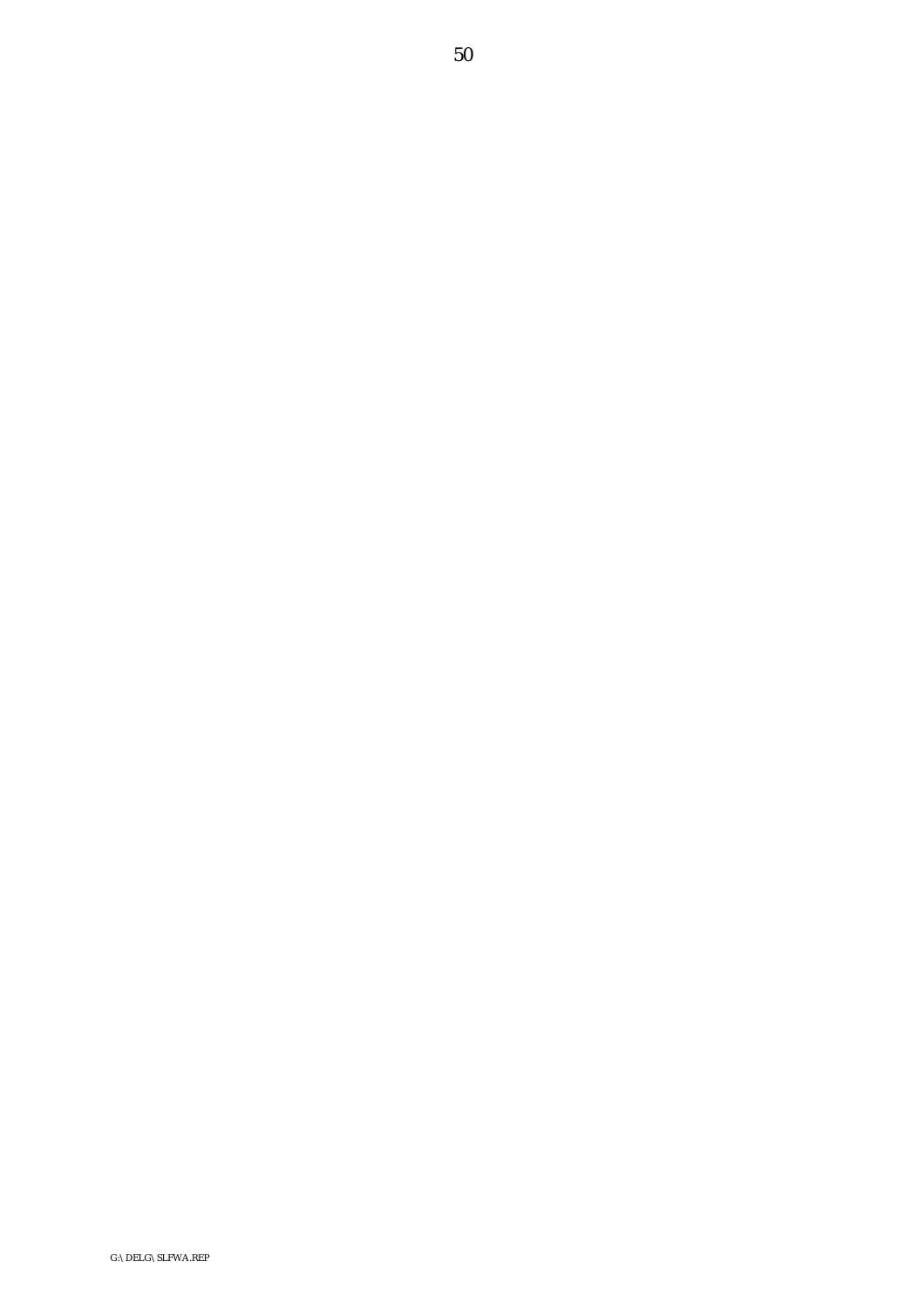# **JOINT RULES OF THE STANDING COMMITTEE ON DELEGATED LEGISLATION**

# *(in force September 1987)*

- 1. The Standing Committee on Delegated Legislation (the "Committee") shall consist of 4 members of the Legislative Assembly and 4 members of the Legislative Council.
- 2. (1) The Assembly members of the Committee shall be chosen as the House may determine but, where there is a party in the Assembly of not less than 5 members, other than a party whose leader is either the Premier or the Leader of the Opposition, 1 of the Assembly members of the Committee shall be a member of that party.
	- (2) The term of office of each Committee member extends from the time of election to the Committee until the expiration of that Parliament during which he was elected.
	- (3) When a vacancy occurs on the Committee during a recess or a period of adjournment in excess of 2 weeks the President or the Speaker, as the case may be, may appoint a member to fill the vacancy until an appointment can be made by the Council or Assembly as the case may be.
	- (4) A member may resign from membership of the Committee at any time by writing addressed to the President or Speaker, as the case may require, and the appropriate Presiding Officer shall thereupon notify the House of the vacancy, and any member elected to fill that vacancy holds office for the balance of the vacating member's term and is eligible for re-election.
- 3. A person shall not be elected to, or continue as, a member of the Committee if that member is or becomes:
	- (a) a Minister of the Crown;
	- (b) the President of the Legislative Council;
	- (c) the Speaker of the Legislative Assembly; or
	- (d) the Chairman of Committees of the Legislative Council or of the Legislative Assembly.
- 4. At its first meeting and thereafter as occasion requires the Committee shall elect from its members a Chairman who belongs to a party or parties supporting the Government, and a Deputy Chairman.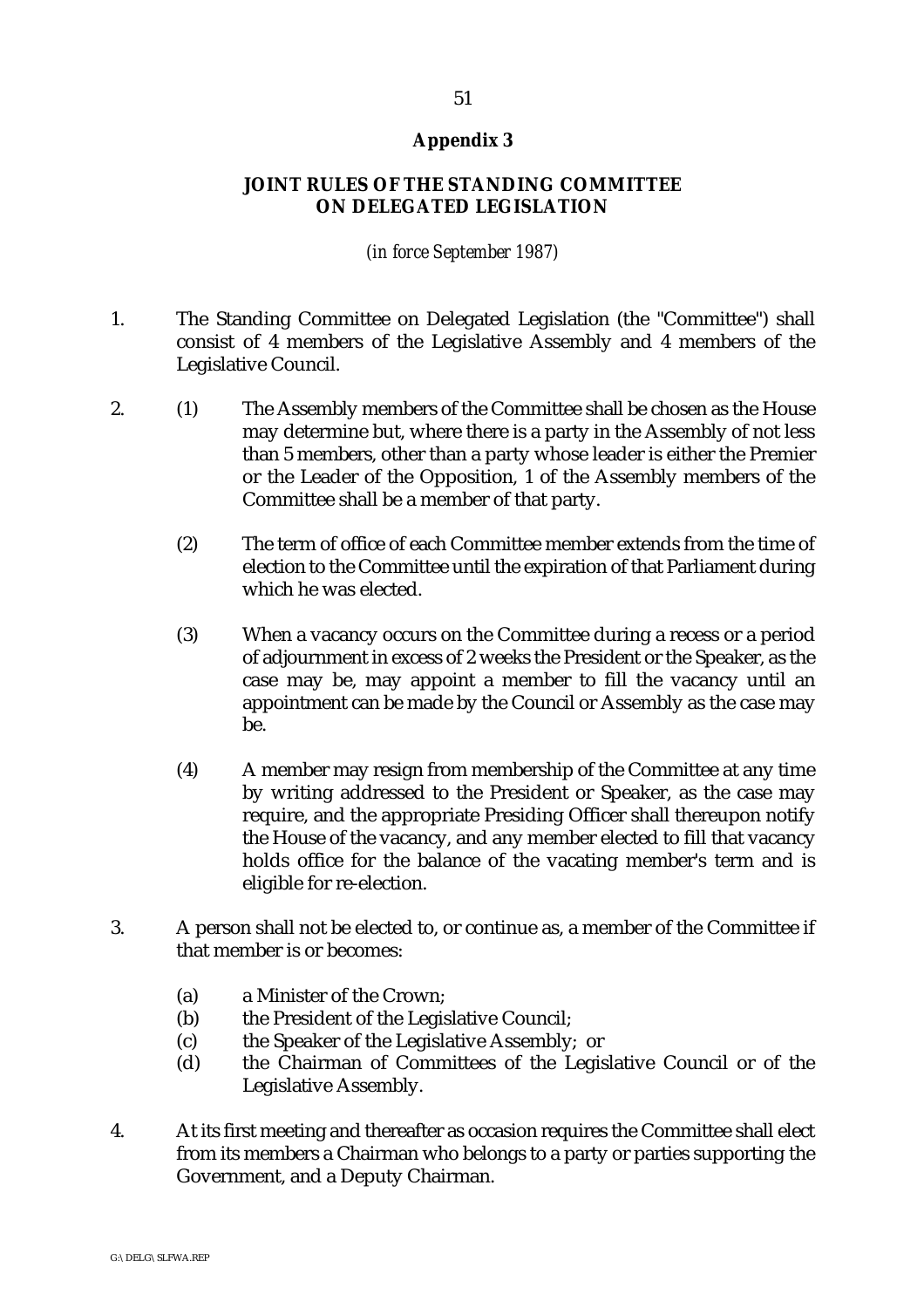- 5. It is the function of the Committee to consider and report on any regulation that:
	- (a) appears not to be within power or not to be in accord with the objects of the Act pursuant to which is purports to be made;
	- (b) unduly trespasses on established rights, freedoms or liberties;
	- (c) contains matter which ought properly to be dealt with by an Act of Parliament; or
	- (d) unduly makes rights dependent upon administrative, and not judicial, decisions.
- 6. (1) If the Committee is of the opinion that any of the Regulations ought to be disallowed, in whole or in part, it shall report that opinion and the grounds thereof to each House before the end of the period during which any motion for disallowance of those Regulations may be moved in either House, but if both Houses are not sitting, it may report its opinion and the grounds thereof to the authority by which the Regulations were made.
	- (2) Where a report is made to the regulation-making authority pursuant to rule 6(1), a copy of the report shall be delivered to the Clerk of each House who shall make it available to any member for perusal, and any such report shall be tabled in each House not later than 6 sitting days from the start of the next ensuing sitting of each House.
- 7. If the Committee is of the opinion that any other matter relating to any Regulation should be brought to the notice of the House, it may report that opinion and matter to the House.
- 8. A report of the Committee shall be presented in writing to each House by a member of the Committee nominated for that purpose by the Committee.
- 9. The Committee has power to send for persons, papers and records, and to sit during a recess or an adjournment of either House or of both Houses.
- 10. A quorum for the conduct of business is 4 members of whom not less than 2 shall be members of the Assembly and not less than 2 members of the Council.
- 11. Except to the extent that they impinge upon the functioning of the Committee, its proceedings shall be regulated by the standing orders applicable to Select Committees of the Legislative Council.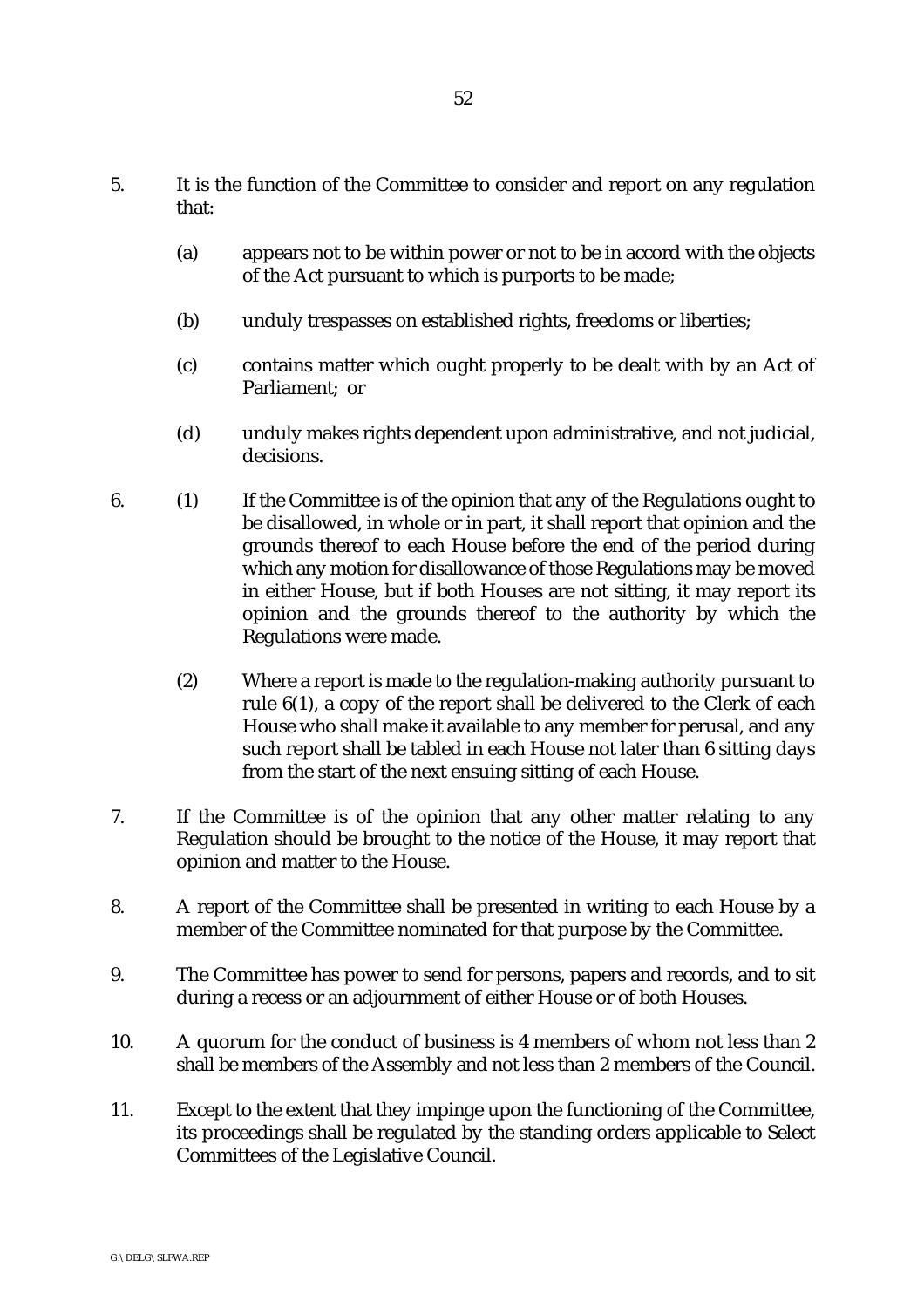# **Proposed Amendments to the "Joint Rules of the Standing Committee on Delegated Legislation"**

1 Delete the heading and substitute therefor:

"RULES OF THE SUBORDINATE LEGISLATION COMMITTEE".

2 In paragraph 1, delete "The Standing Committee on Delegated Legislation" and substitute therefor:

"The Subordinate Legislation Committee".

- 3 Delete paragraphs 5, 6 and 7.
- 4 Insert the following paragraph after paragraph 4:

"5. The functions and powers of the Committee shall be those functions and powers conferred on it by the *Subordinate Legislation Act 199\** and these rules."

5 Renumber the remaining paragraphs.

 $G\setminus$ DEL $G\setminus S$ LEWA.REP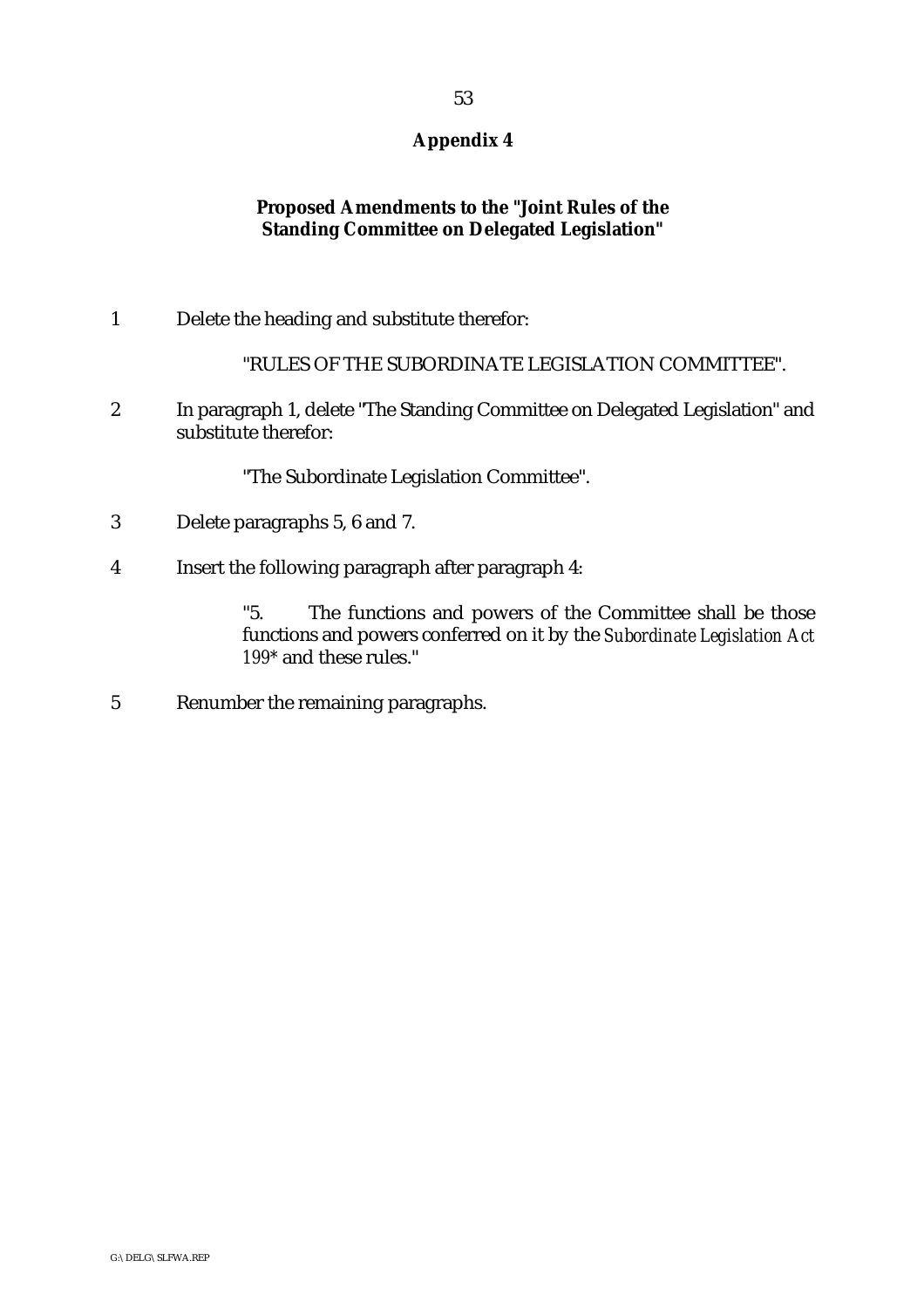**Proposed Subordinate Legislation Bill**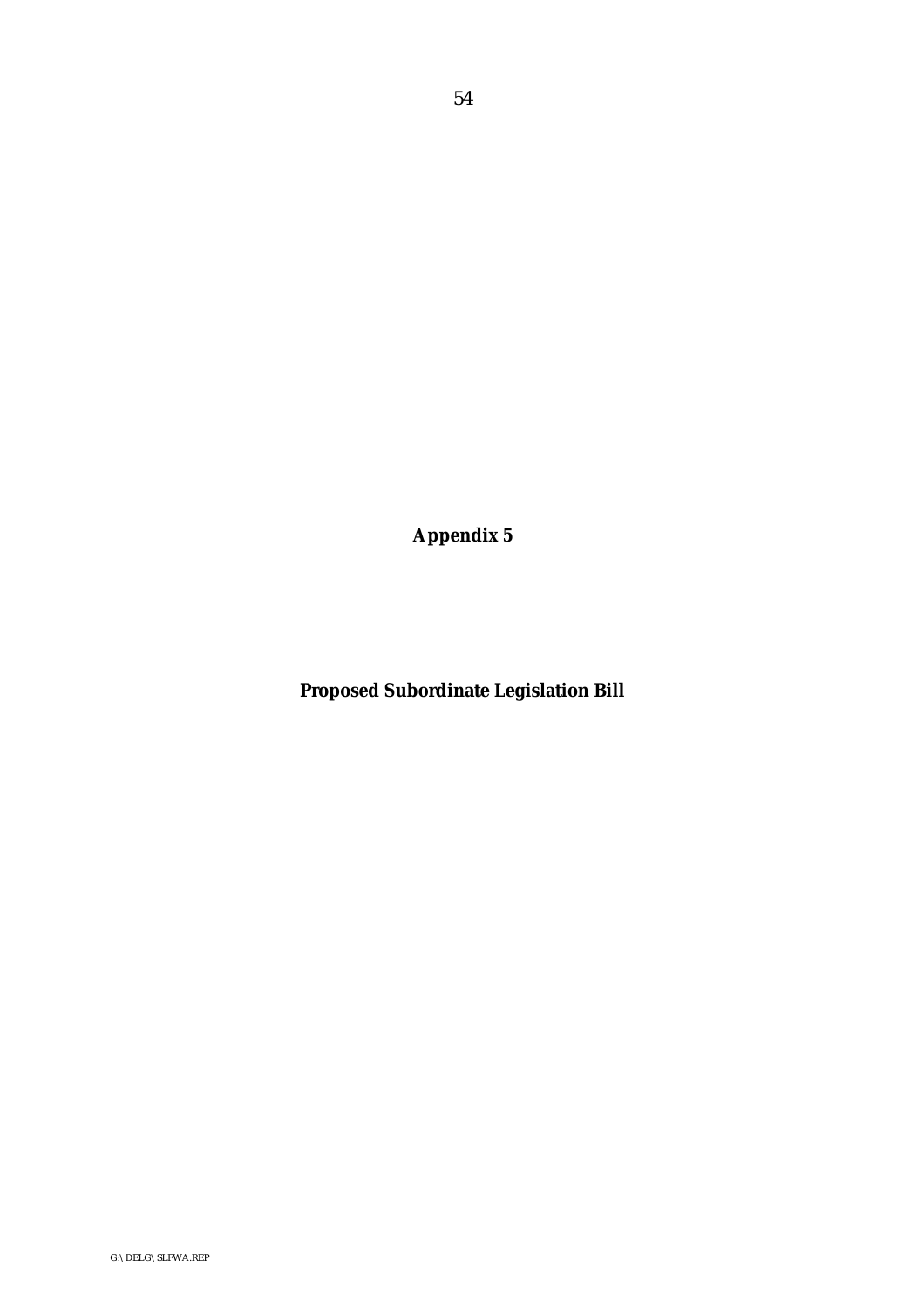#### **Subordinate Legislation Act 199\***

# **A Bill for**

#### **An Act to authorize and regulate subordinate legislation.**

The Parliament of Western Australia enacts as follows:

# **PART 1: PRELIMINARY**

#### **Short title**

1 This Act may be cited as the *Subordinate Legislation Act 1995* and shall be read together with the *Interpretation Act 1984*.

# **Purpose**

- 2 The purpose of this Act is to:
	- (a) regulate the preparation, making, publication, scrutiny and review of subordinate legislation;
	- (b) provide for public participation in the preparation, scrutiny and review of subordinate legislation; and
	- (c) to ensure that the power to make subordinate legislation is exercised subject to Parliament's authority and control.

# **Commencement**

3 This Act comes into operation on \*\*.

#### **Application of Act**

4 Unless expressly stated otherwise in an Act, this Act applies to subordinate legislation, or any part, amendment or repeal thereof, that comes into operation after the commencing day.

#### **Interpretation**

5 (1) In this Act, unless the contrary intention appears:

**"agency"** means a person on whom a duty or power is imposed or conferred by an enactment to make subordinate legislation and includes a delegate of that person, empowered to perform the duty or exercise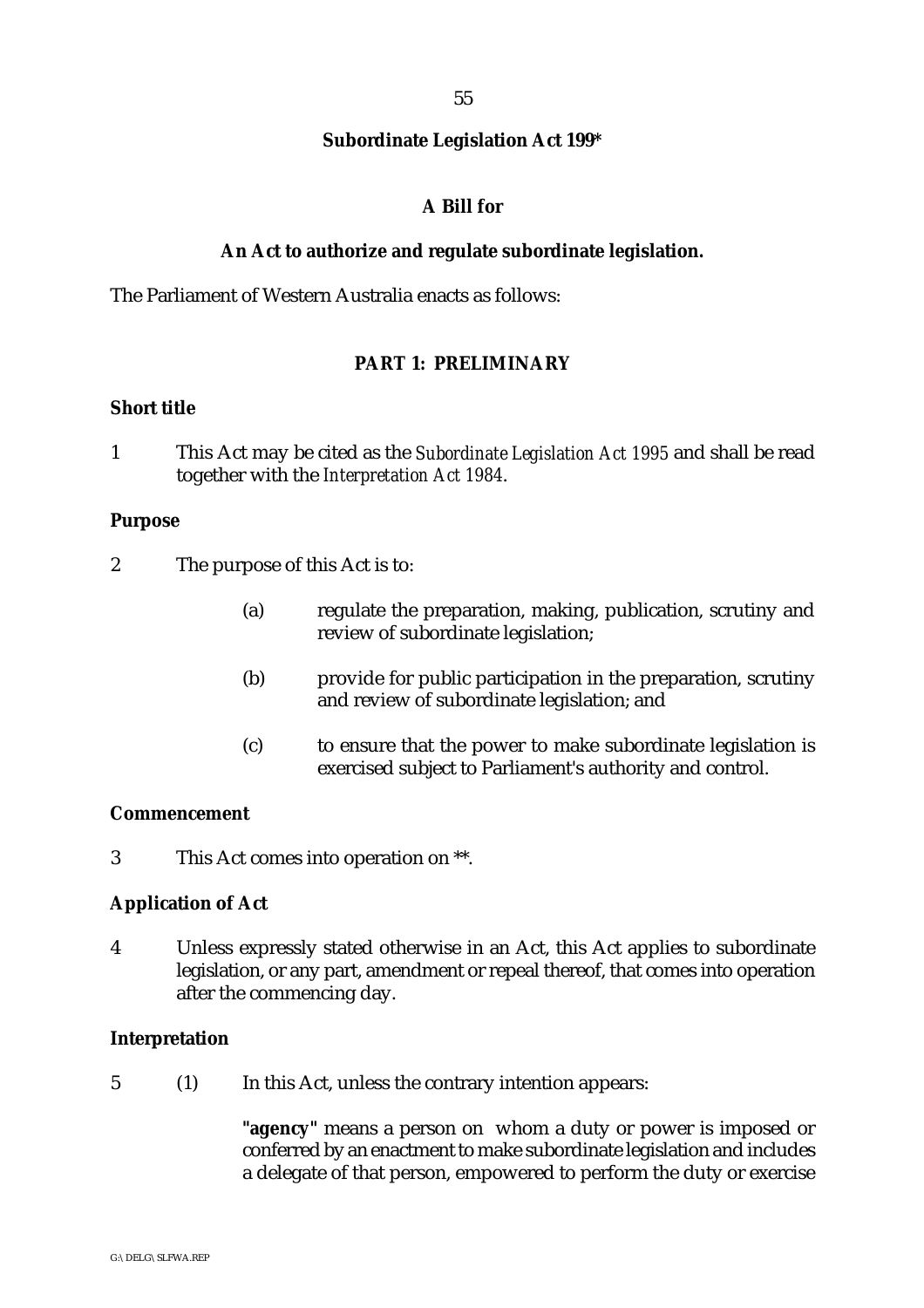the power, but does not include either House of Parliament or any committee or officer of either or both Houses;

**"commencing day"** means the day that this Act comes into operation under section 2;

**"Committee"** means a committee of one or both Houses of Parliament constituted for the purpose of reviewing or scrutinising subordinate legislation;

**"cost-benefit analysis"**, in relation to subordinate legislation, means the evaluation to be prepared by an agency under section 20;

**"Court"** means the District Court or a District Court Judge;

**"CPI"** means \*\*;

*[Parliamentary Counsel to provide definition]*

**"direct amendment"** means an amendment that inserts, adds, alters or substitutes matter;

**"enabling legislation"**, in relation to subordinate legislation, means the enactment that authorizes the making of the subordinate legislation concerned;

**"exempt rule"** means subordinate legislation of a kind listed in Schedule 1;

**"notice rule"** means a substantial rule other than subordinate legislation of a kind listed in Schedule 2;

**"regulatory impact statement"**, in relation to subordinate legislation, means the statement prepared by an agency under section 21;

**"interested person"** means any person whose rights or interests are, or are likely to be, affected by subordinate legislation to an extent or degree that is demonstrably greater than or distinguishable from any effect on the rights or interests of the general public in the same circumstances;

**"principal rule"** means principal subordinate legislation that is made for the first time under an enactment, or under a particular head of power under an enactment, after the commencing day, but does not include any exempt rule;

*[Parliamentary Counsel to review this definition to assess its efficaciousness]*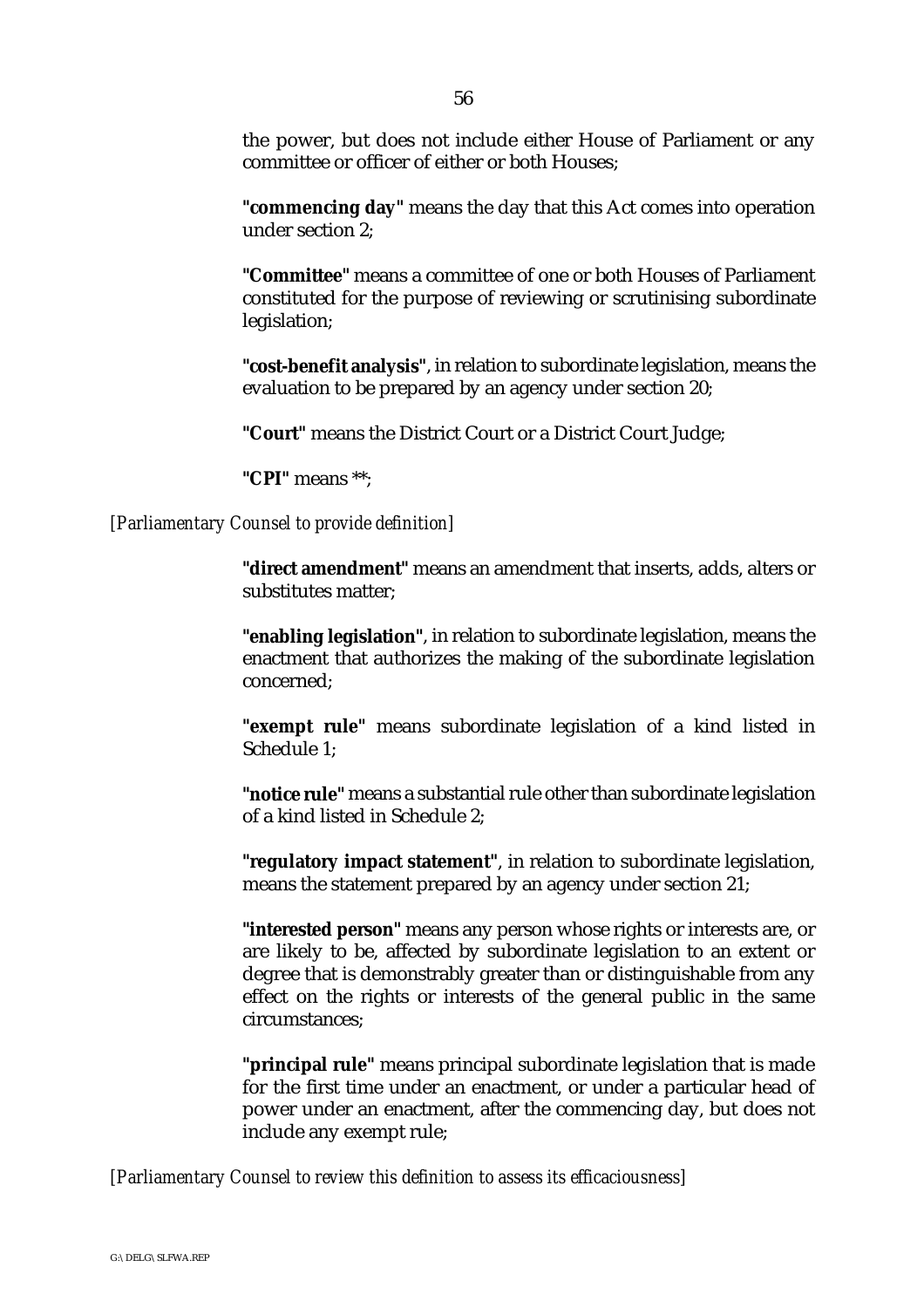**"substantial rule"** means subordinate legislation (including principal rules) that implements, alters, abolishes, interprets or describes agency policy or rules whether of general or particular application, but does not include any exempt rule.

(2) A reference in this Act to a duty or power created or delegated by Parliament in respect of an agency, includes a delegation of that duty or power by an agency to another agency.

# **PART 2: GENERAL PROVISIONS**

# **Governor to make subordinate legislation**

6 If an enactment provides that subordinate legislation may or shall be made and does not provide by whom the subordinate legislation may or shall be made, it shall be made by the Governor.

# **Subordinate legislation to be consistent with Acts**

7 Subordinate legislation shall be invalid to the extent of any inconsistency with the provisions of its enabling legislation or any Act.

# **Special purpose not to derogate from general purpose**

8 Where an enactment confers power on an agency to make subordinate legislation for any general purpose and also for any related special purposes, the enumeration of the special purposes shall not derogate from the generality of the powers conferred with reference to the general purpose.

# **Words and expressions in subordinate legislation**

- 9 (1) Words and expressions used in subordinate legislation shall have the same respective meanings as are used in its enabling legislation.
	- (2) A reference in subordinate legislation to "the Act" shall be construed as a reference to the Act under which the subordinate legislation is made.

# **General penalty**

10 Regulations, rules or by-laws made under a power conferred by an Act passed after the commencing day may provide that contravention of a provision thereof constitutes an offence and may provide for a penalty in respect of such a contravention not exceeding a fine of \$1000.

# **Reference to an enactment to include subordinate legislation**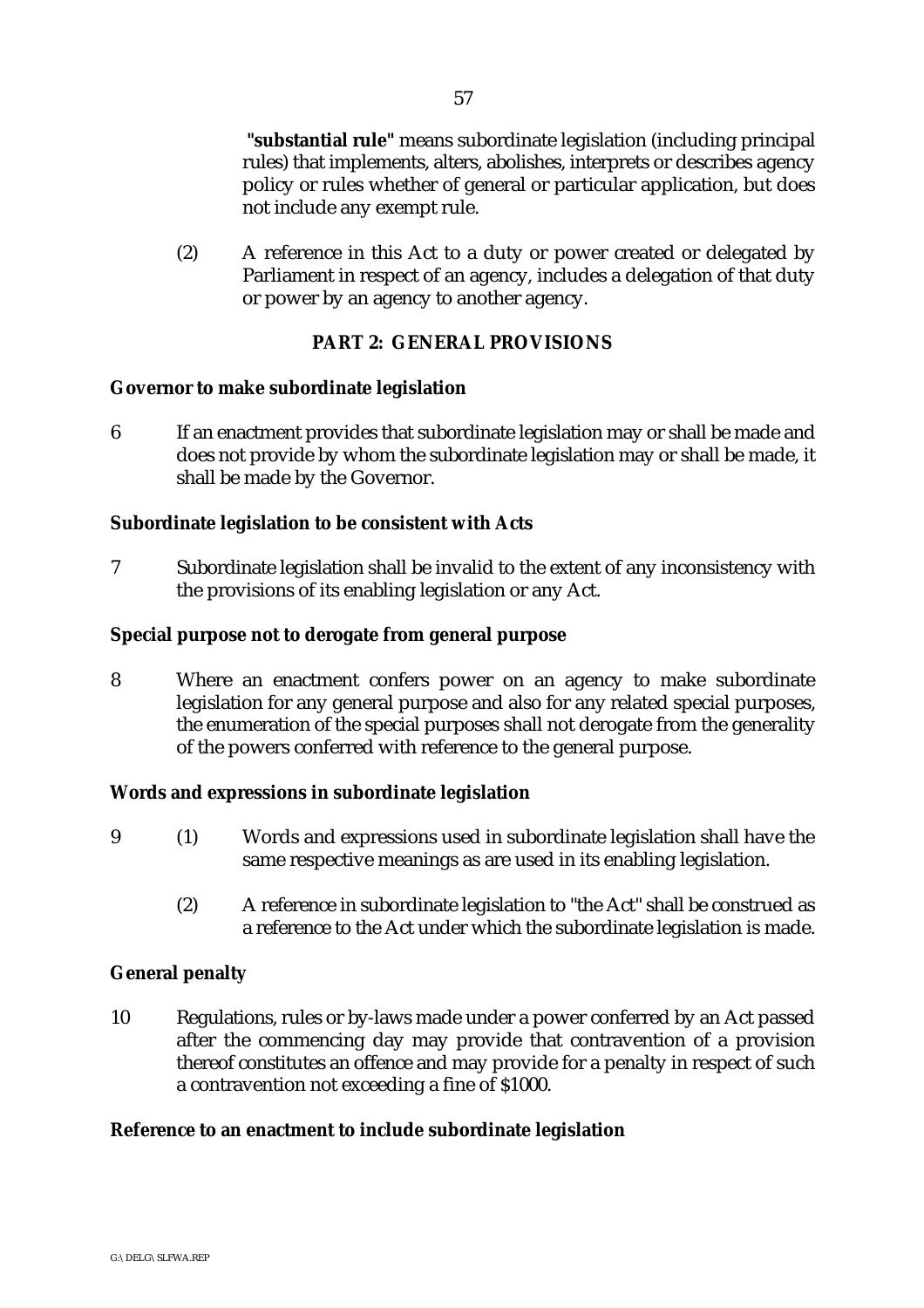- 11 (1) A reference in an enactment to another enactment shall be construed so as to include a reference to any subordinate legislation made under that other enactment.
	- (2) A reference in an enactment to an Imperial Act or a Commonwealth Act shall be construed so as to include a reference to any subordinate legislation made under that Act.

# **Acts under subordinate legislation deemed done under Act**

12 Any act done under subordinate legislation shall be deemed to be done under the enabling legislation of the subordinate legislation.

# **PART 3: PUBLIC CONSULTATION**

#### **Certain substantial rules subject to notice**

- 13 (1) An agency proposing to make a notice rule shall publish in the *Gazette*, in relation to that proposal, a notice that includes:
	- (a) as a heading, the name of the enabling legislation under which the proposed notice rule is to be made;
	- (b) a statement of the provisions of the enabling legislation or other authority under which the notice rule is to be made;
	- (c) the text, or an adequate description, of the proposed notice rule;
	- (d) a summary of the substance and effects of the proposed notice rule;
	- (e) an invitation to comment on the proposed notice rule within a specified time (which shall not be less than 14 days after publication of the notice); and
	- (f) a statement that an interested person may request an oral hearing to support a written submission to the agency and a statement of the time, date (which shall not be less than 14 days after publication of the notice), place and nature of the agency hearings on the proposed notice rule.
	- (2) If the text of the proposed notice rule is not published, the *Gazette* notice shall state where and when the text may be examined.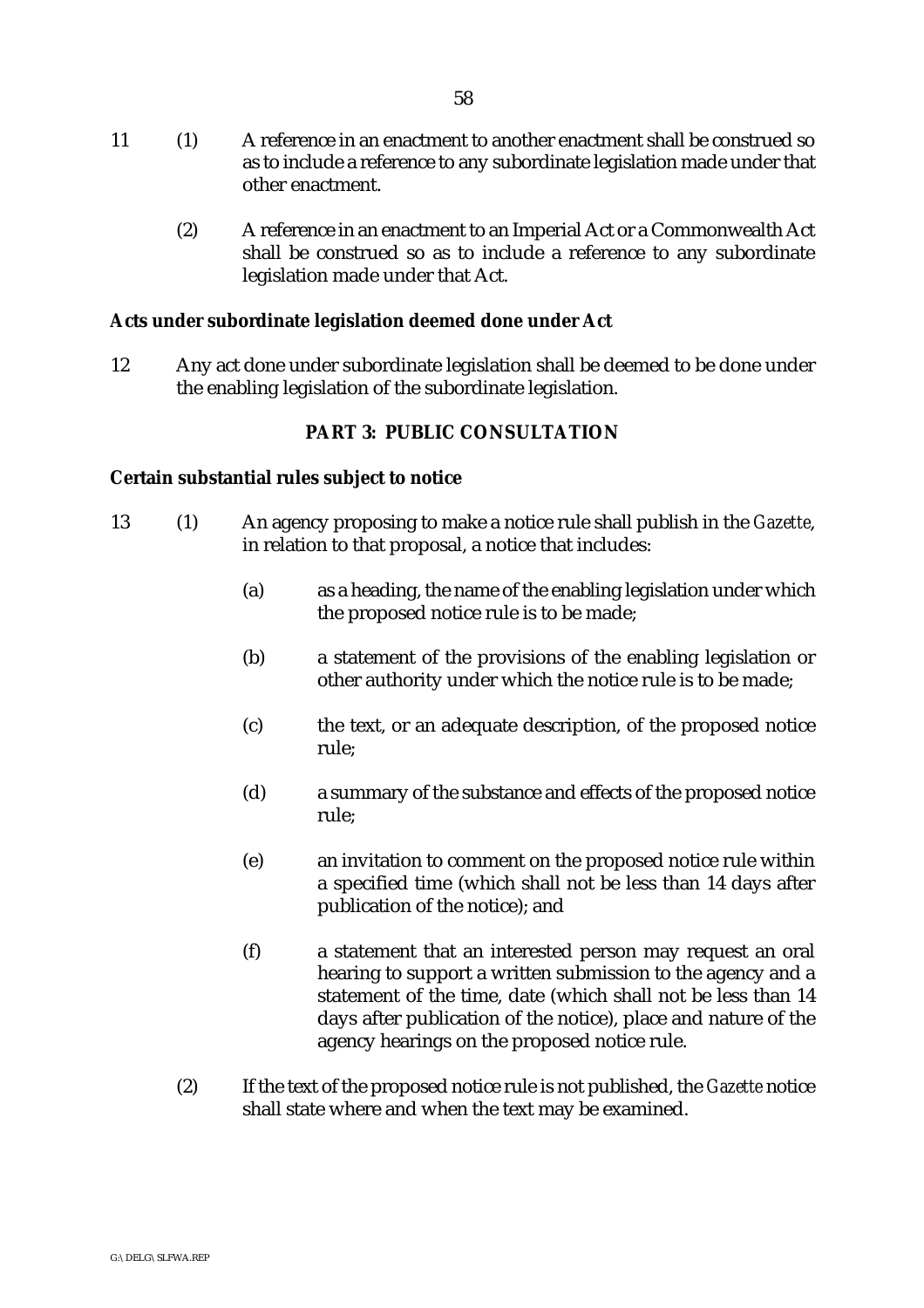- (3) An agency proposing to make a notice rule shall, in addition to the notice to be published in the *Gazette*, publish in a daily newspaper circulating throughout the State a notice that includes:
	- (a) as a heading, the name of the enabling legislation under which the proposed notice rule is to be made;
	- (b) a statement that the agency is proposing to make subordinate legislation under the enabling legislation and a concise statement of the purpose of the proposed subordinate legislation; and
	- (c) a statement indicating in which issue of the *Gazette* further information may be obtained.

# **Agency to give notice to affected persons**

- 14 (1) An agency shall, in respect of a proposed notice rule, make reasonable endeavours to ascertain whether or not there is a person or persons who together sufficiently represent the interests of all those likely to be affected by the proposed notice rule.
	- (2) Where an agency determines that there is a person or persons who together sufficiently represents the interests of all those likely to be affected by a proposed notice rule it shall send a notice, in the same terms as the notice to be published in the *Gazette* under section 13, to that person or persons.

# **Consultation**

- 15 (1) An agency shall not make a notice rule before considering evidence that may be provided in response to an invitation to comment.
	- (2) An agency is not obliged to take oral evidence except that of an interested person who has made a written submission and has requested an oral hearing in support of the submission.
	- (3) For the purposes of this section, an agency has power to:
		- (a) administer oaths or affirmations;
		- (b) order suppression absolutely, or for a specified period, publication of its proceedings or any evidence or document on the grounds that this is required by:
			- (i) legal profession privilege;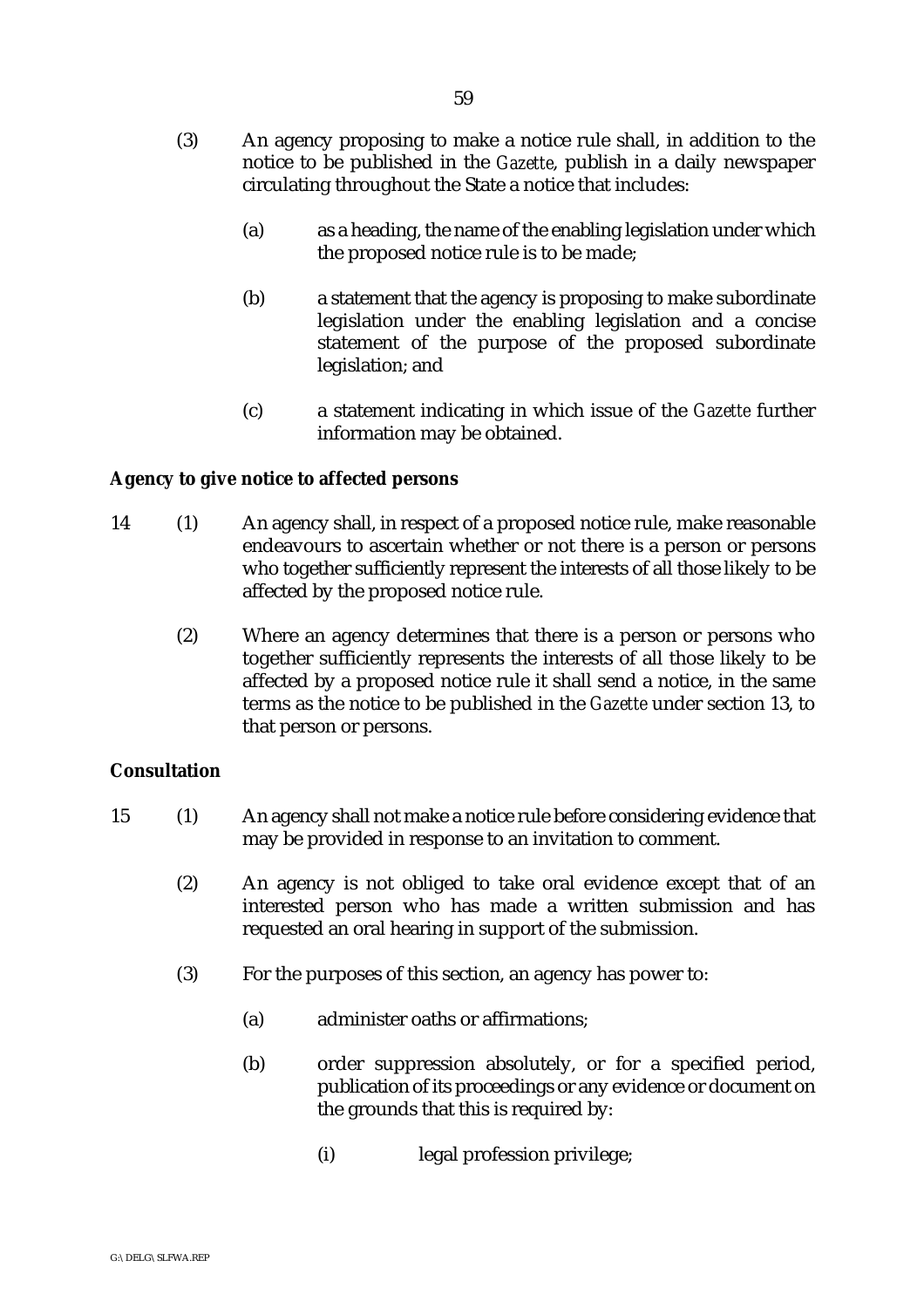- (ii) commercial confidentiality; or
- (iii) the public interest;
- (c) make orders, final or interim, relevant to its proceedings; and
- (d) consistent with this Act, regulate its own procedure.

#### **Temporary exemptions**

- 16 (1) Where by reason of:
	- (a) emergency;
	- (b) requirements of the public interest;
	- (c) an unforeseen event,

an agency believes that it should make a substantial rule having immediate effect, it may apply to the Governor for an exemption from the requirements of sections 13, 15, 20 and 21.

- (2) On being satisfied that the agency has reasonable grounds for its belief, the Governor may issue a Form 1 certificate granting the exemption sought conditionally or unconditionally.
- (3) A substantial rule made under this section expires and ceases to have effect 3 months from the day on which it took effect, but a further exemption not exceeding 3 months may be granted if application is made before the expiry of the first exemption.
- (4) An exemption granted by the Governor under this section is subordinate legislation which must be published in the *Gazette* and tabled in Parliament and is subject to scrutiny by the Committee in accordance with the relevant provisions of this Act.

#### **PART 4: MAKING SUBORDINATE LEGISLATION**

#### **Agency record**

- 17 (1) In making or deciding to make subordinate legislation, an agency may have regard to any relevant oral or written material received from any source and included by the agency in its record.
	- (2) All agency orders, records or transcripts of relevant agency meetings, and evidence, submissions and other documents received by the agency constitute the record of the agency.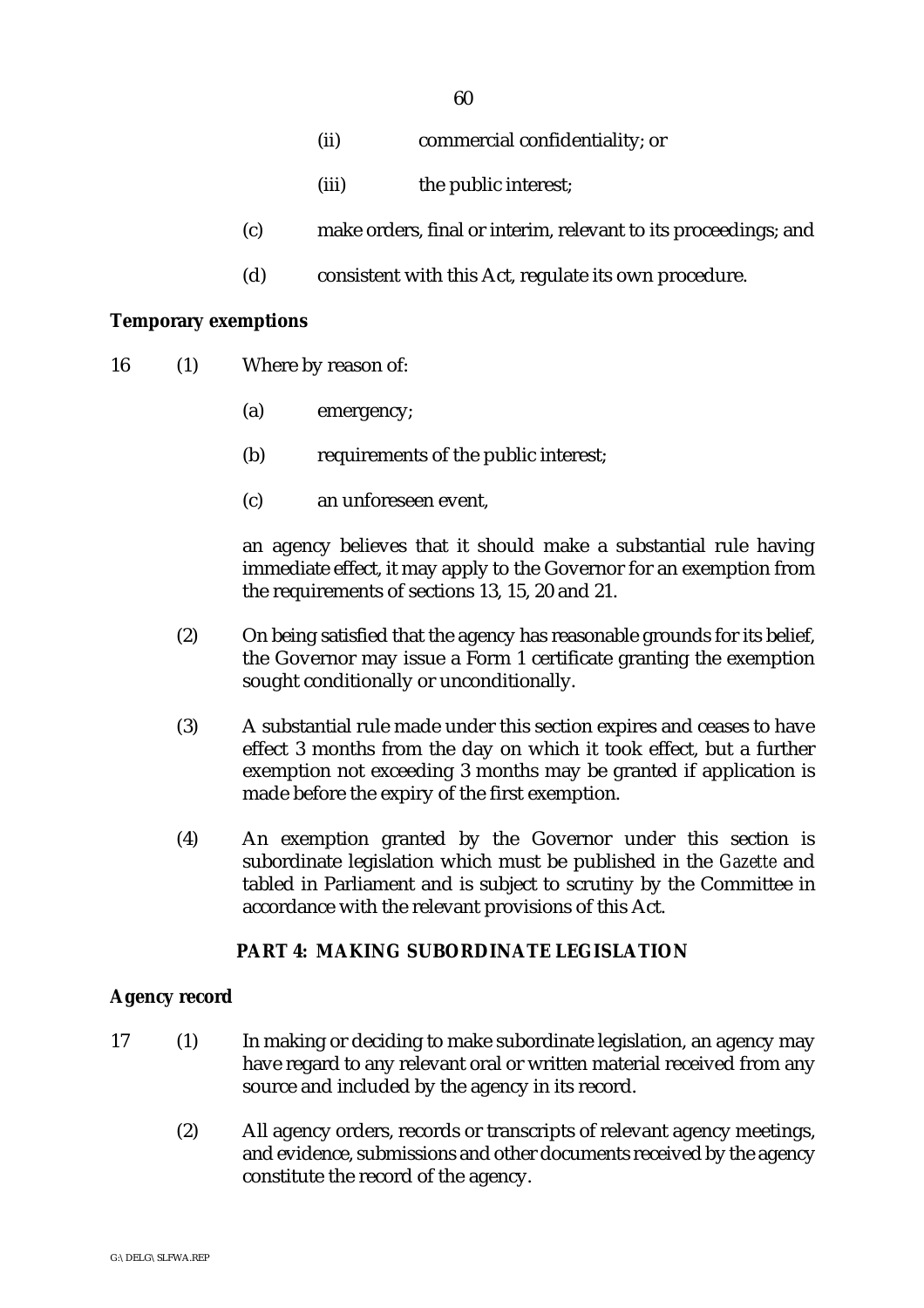# **Criteria to be considered**

- 18 When making subordinate legislation an agency shall satisfy itself that the subordinate legislation:
	- (a) accords with the purpose and objects, and is within the power, of its enabling legislation;
	- (b) does not, without sufficient cause, abolish, modify or trespass on personal rights or liberties possessed or recognized by law, custom or usage; and
	- (c) does not, unless expressly authorised to do so by its enabling legislation, oust judicial review of administrative acts or decisions.

# **Publication and commencement of subordinate legislation**

- 19 (1) All subordinate legislation shall:
	- (a) be published in the *Gazette* in its final form;
	- (b) subject to sections 23, 24 and 26, come into operation on the day of publication, or, where another day is specified or provided for in the subordinate legislation, on that day.
	- (2) Unless expressly provided otherwise in its enabling legislation, subordinate legislation shall be of no force or effect until it is published in the *Gazette* in accordance with sub-section (1).
	- (3) A power to fix a day on which subordinate legislation shall come into operation does not include power to fix different days for different provisions of the subordinate legislation unless express provision is made in that behalf in the enabling legislation.
	- (4) A power to fix a day on which subordinate legislation shall come into operation does not include power to fix a day prior to publication of the subordinate legislation in the *Gazette* unless express provision is made in that behalf in the enabling legislation.

#### **Certain subordinate legislation requires cost-benefit analysis**

- 20 (1) An agency shall prepare an evaluation of the costs and benefits of:
	- (a) any substantial rule which significantly affects economic competition; and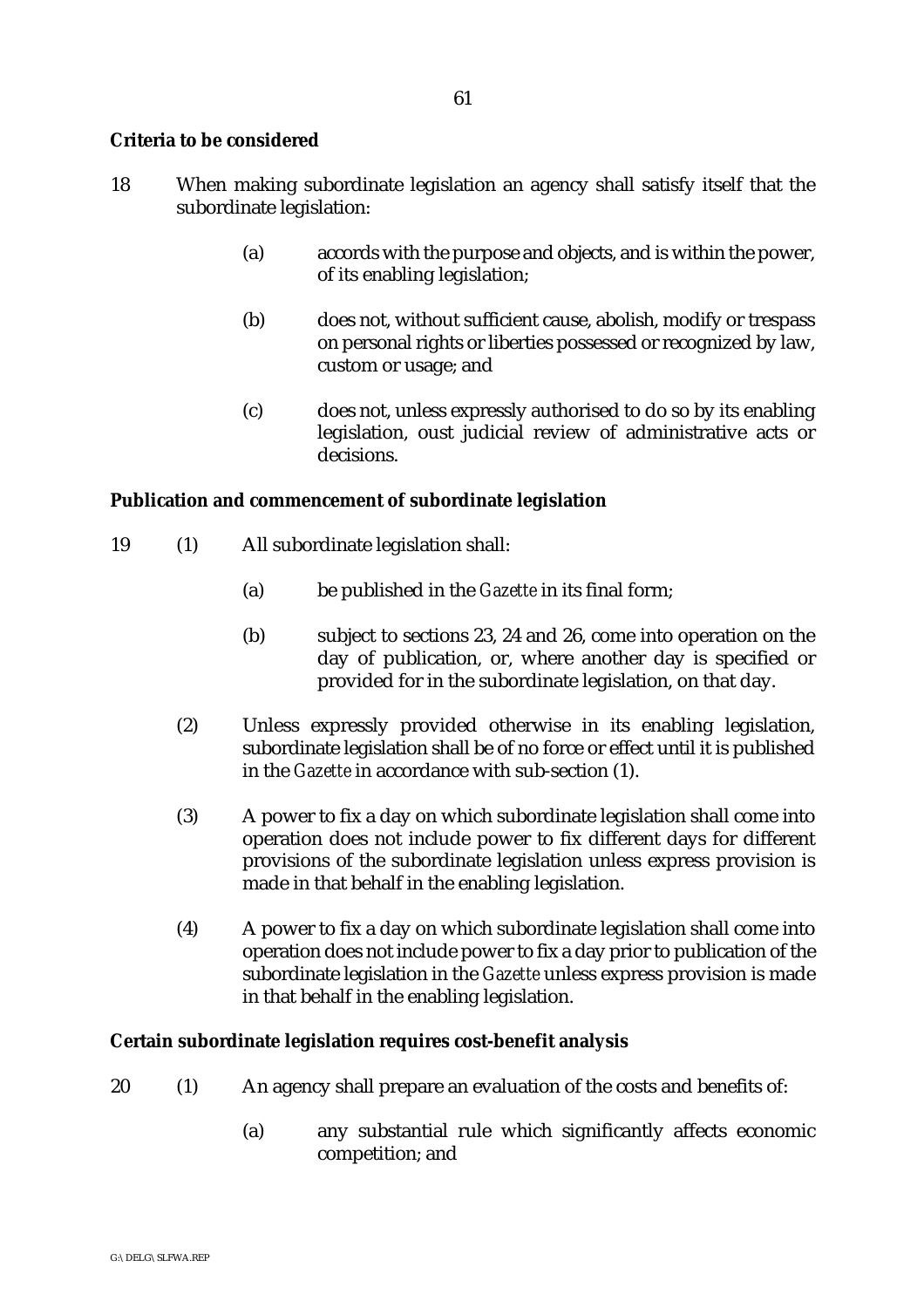- (b) any subordinate legislation which imposes a new fee, levy or charge or increases any fee, levy or charge by more than the change in the CPI since the later of the imposition or last change in the fee, levy or charge.
- (2) An evaluation of costs and benefits required to be made under subsection (1) shall take into account:
	- (a) direct and indirect, and tangible and intangible costs and benefits;
	- (b) the effect on economic competition of the relevant subordinate legislation;
	- (c) the relative costs and benefits of alternative approaches to the relevant subordinate legislation (including non-regulatory options); and
	- (d) the public interest.

# **Certain subordinate legislation requires regulatory impact statement**

- 21 (1) An agency shall, in respect of subordinate legislation that is not an exempt rule, prepare a regulatory impact statement in respect of the subordinate legislation.
	- (2) The regulatory impact statement shall include:
		- (a) a statement of the authority under which the subordinate legislation is made;
		- (b) a statement of the reasons for making, and of the purpose and objects of, the subordinate legislation;
		- (c) in respect of a substantial rule which is a principal rule, a summary of the alternative approaches considered (including non-regulatory options) and a statement explaining why the chosen option is preferred;
		- (d) a statement identifying which persons or groups will be significantly affected by the subordinate legislation;
		- (e) if the subordinate legislation amends or alters an Act or the effect of a provision of an Act, a statement to that effect;
		- (f) if the subordinate legislation alters a fee, levy or charge, the amount of the fee, levy or charge before the alteration and the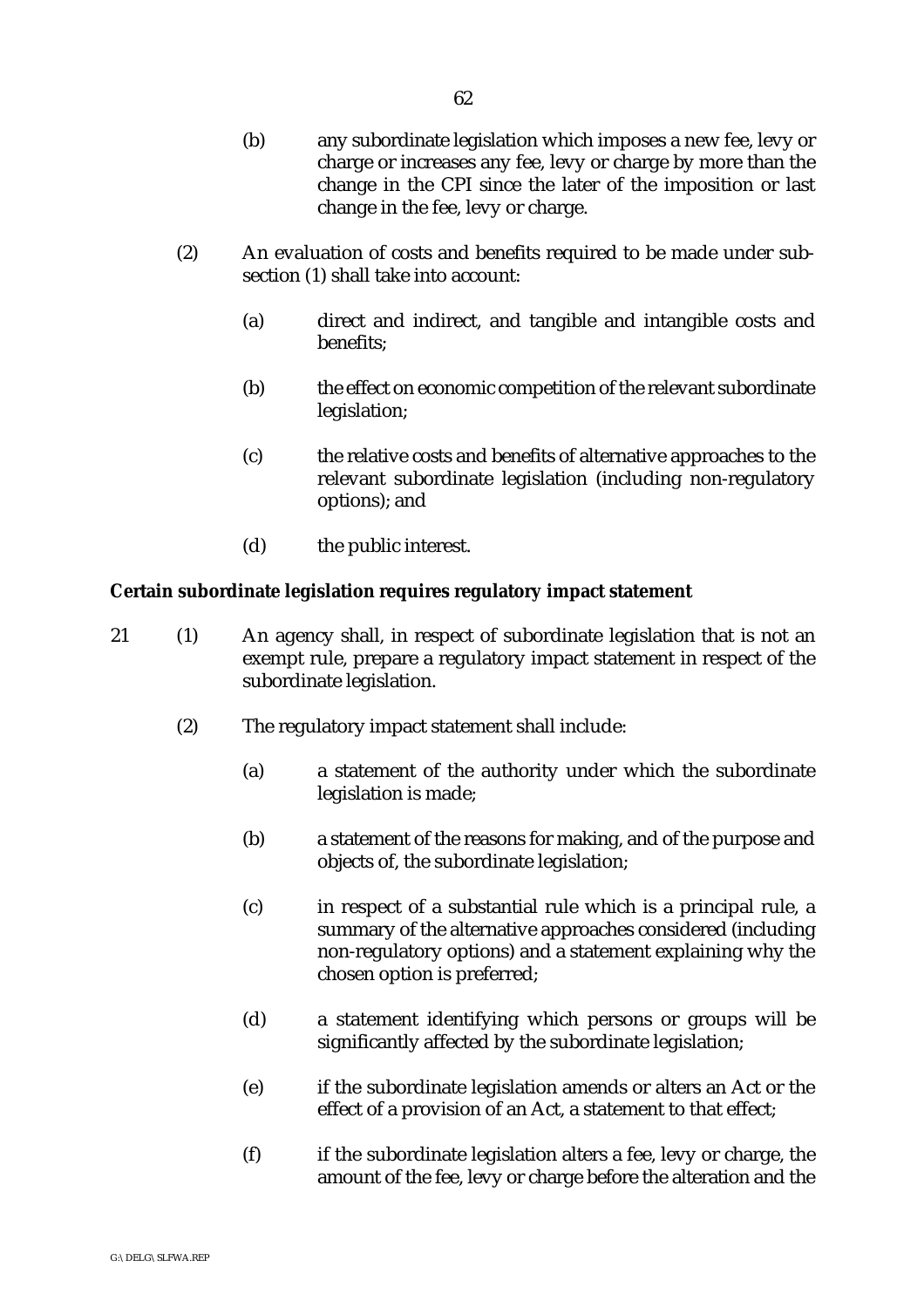date and amount of the last such alteration in the fee, levy or charge;

- (g) if relevant, a statement of the agency's reasons that the subordinate legislation does not require compliance with the requirements of sections 13, 14 and 15;
- (h) a list of the persons who responded to any invitation to comment on the subordinate legislation or proposal for subordinate legislation and the persons consulted by the agency for the purpose of making the subordinate legislation;
- (i) in respect of subordinate legislation other than direct amendments, a summary of relevant comments and consultations and the agency's response to those comments and consultations;
- (j) in respect of direct amendments, a table which is to contain, in respect of each such amendment, a column for each of:
	- (i) the text of the subordinate legislation before the amendment;
	- (ii) the text of the subordinate legislation as amended; and
	- (iii) the reasons for the amendment and a brief summary of any comments received by the agency in respect of the amendment and the agency's response to the comments;
- (k) in respect of repeals, the text of the subordinate legislation before its repeal; and
- (l) if relevant, the evaluation of costs and benefits prepared by the agency under section 20.

# **PART 5: SCRUTINY, SUSPENSION AND DISALLOWANCE**

# **Certain subordinate legislation to be forwarded to Committee**

- 22 (1) This section applies to subordinate legislation that is not an exempt rule.
	- (2) An agency shall, within 5 days after publication of the subordinate legislation in the *Gazette*, give to the Committee the number of copies required by the Committee of: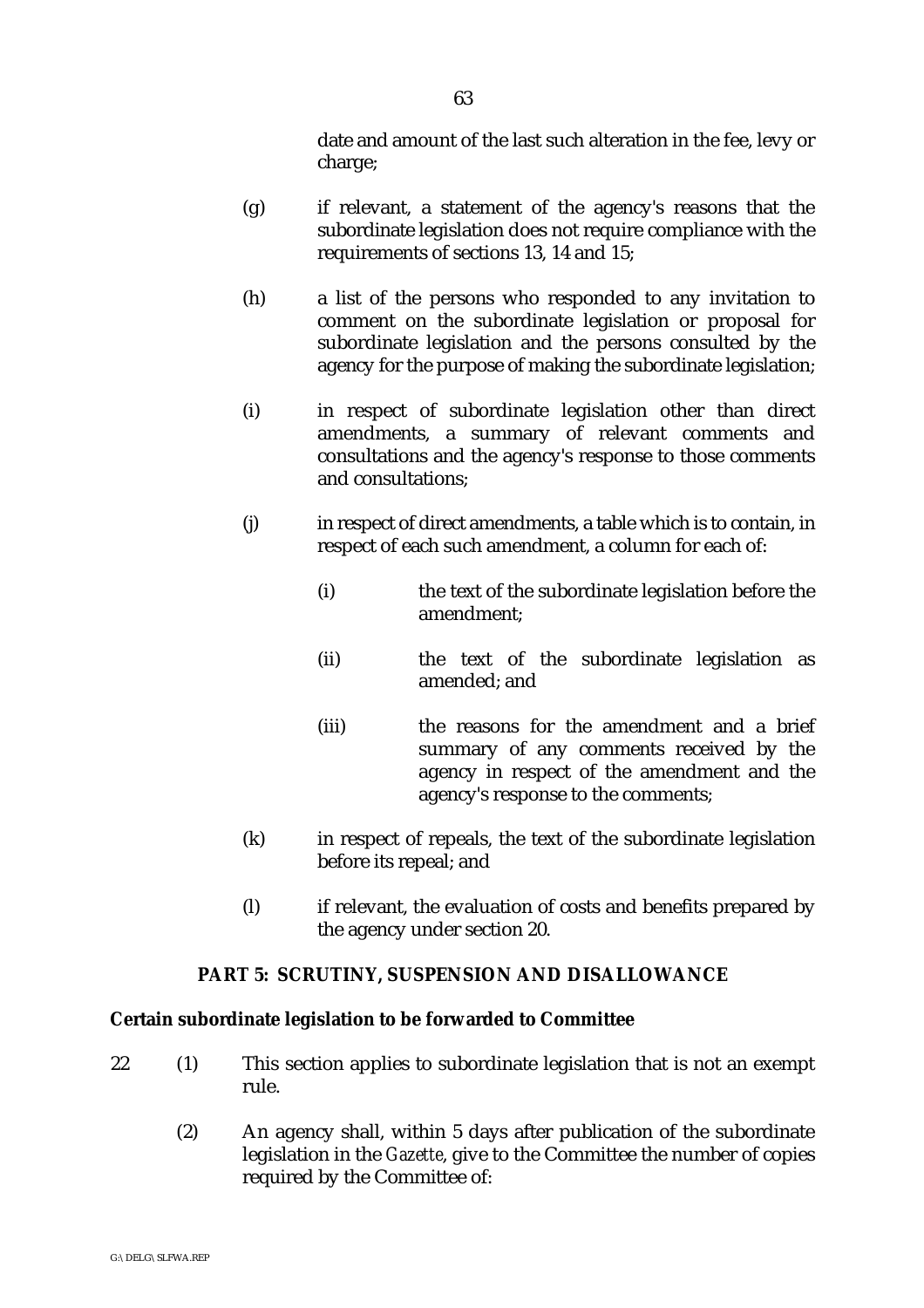- (a) the subordinate legislation; and
- (b) the relevant regulatory impact statement.

# **Scrutiny of subordinate legislation by Committee**

- 23 (1) The Committee may report to each House of Parliament if it considers that any subordinate legislation:
	- (a) appears not to be within power or not to be in accord with the purpose and objects of the enactment pursuant to which it purports to be made;
	- (b) unduly trespasses on established rights, freedoms or liberties;
	- (c) contains matter which ought properly to be dealt with by an Act or reveals an inappropriate delegation of legislative power;
	- (d) ousts judicial review of administrative action or decisions;
	- (e) contravenes, or the making of which contravened, any of the provisions of this Act; or
	- (f) should for any other reason be brought to the attention of Parliament.
	- (2) Notwithstanding section 4, the Committee may, in its discretion, examine, in accordance with sub-section (1) of this section, the provisions of any subordinate legislation that took effect before the commencement of this Act and make such reports and recommendations with respect thereto as it thinks fit.

#### **Suspension of subordinate legislation**

- 24 (1) If the Committee considers that subordinate legislation should be disallowed or amended or is of the opinion that considerations of justice and fairness require that the operation of subordinate legislation or any part thereof should be suspended pending its consideration by Parliament, the Committee may, by notice published in the *Gazette* within 10 sitting days of publication of the subordinate legislation in the *Gazette*, suspend the operation of the subordinate legislation.
	- (2) The Committee shall, within 4 sitting days of publication of a notice of suspension lay before each House of Parliament a report indicating why the subordinate legislation was suspended.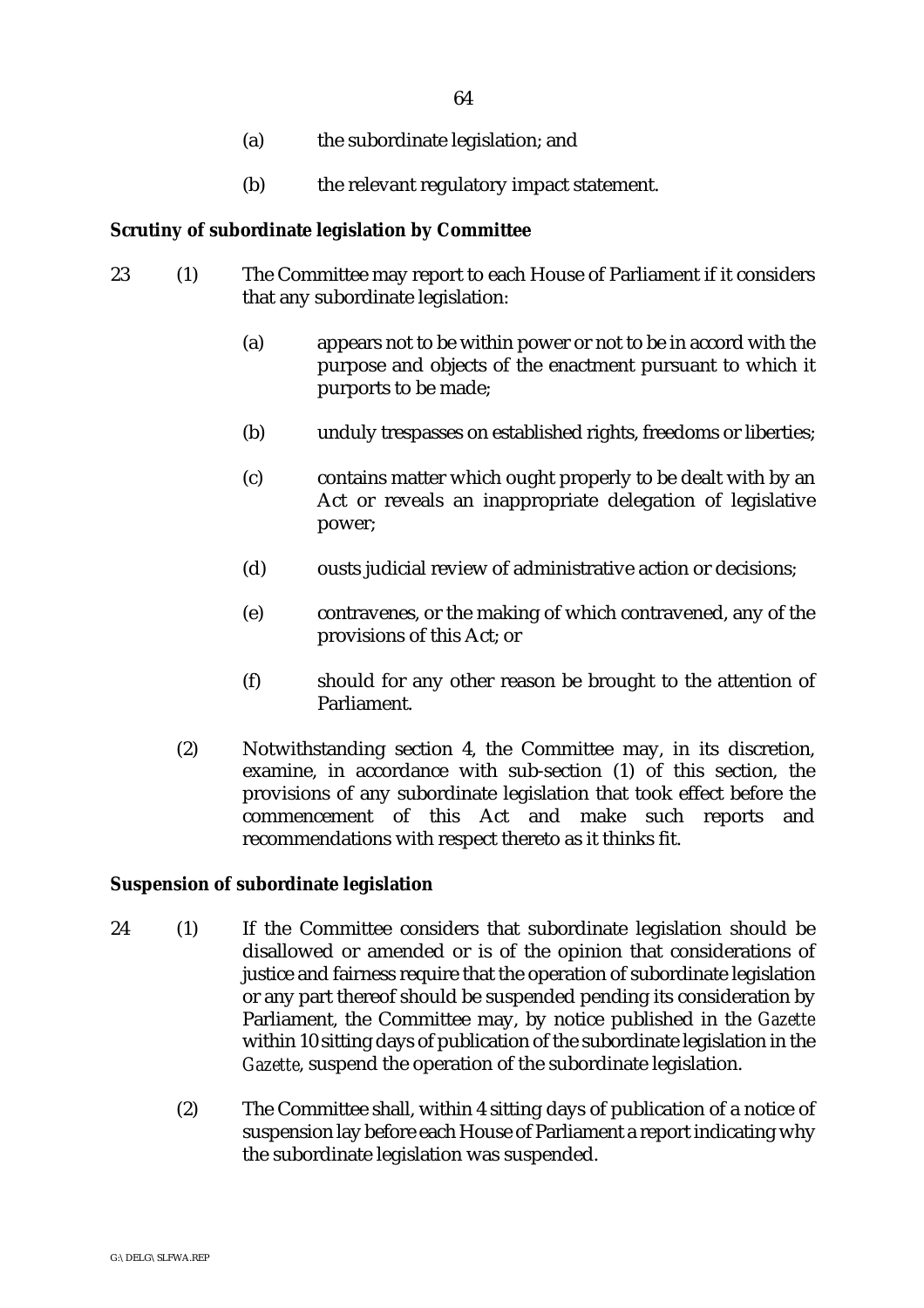- (3) A suspension of subordinate legislation under this section shall take effect the day after publication of the notice in the *Gazette* and remains in force until both Houses of Parliament have dealt with the Committee's report.
- (4) While the operation of subordinate legislation is suspended under this section it is not enforceable.

# **Advisory role of Committee**

25 The Committee may advise any person on any matter regarding subordinate legislation.

# **Laying subordinate legislation before Parliament, and disallowance**

- 26 (1) Subordinate legislation that is not an exempt rule shall be laid before each House of Parliament within 6 sitting days of such House next following publication of the subordinate legislation in the *Gazette*.
	- (2) Notwithstanding any provision in any enactment to the contrary:
		- (a) if either House of Parliament passes a resolution disallowing any subordinate legislation of which resolution notice has been given within 14 sitting days of such House after the subordinate legislation has been laid before it; or
		- (b) if any subordinate legislation that is not an exempt rule is not laid before both Houses of Parliament in accordance with subsection  $(1)$ ,

the subordinate legislation shall thereupon cease to have any effect, but without affecting the validity or curing the invalidity of anything done or of the omission of anything in the meantime.

- (3) Sub-section (2) applies notwithstanding that the period of 14 days referred to in that sub-section, or part of that period, does not occur in the same session of Parliament or during the same Parliament as that in which the regulations are laid before the House concerned.
- (4) Notwithstanding any provision in any enactment to the contrary, if both Houses of Parliament at any time pass a resolution originating in either House amending any subordinate legislation or substituting other subordinate legislation for that which has been disallowed by either House under sub-section (2), then on the passing of any such resolution: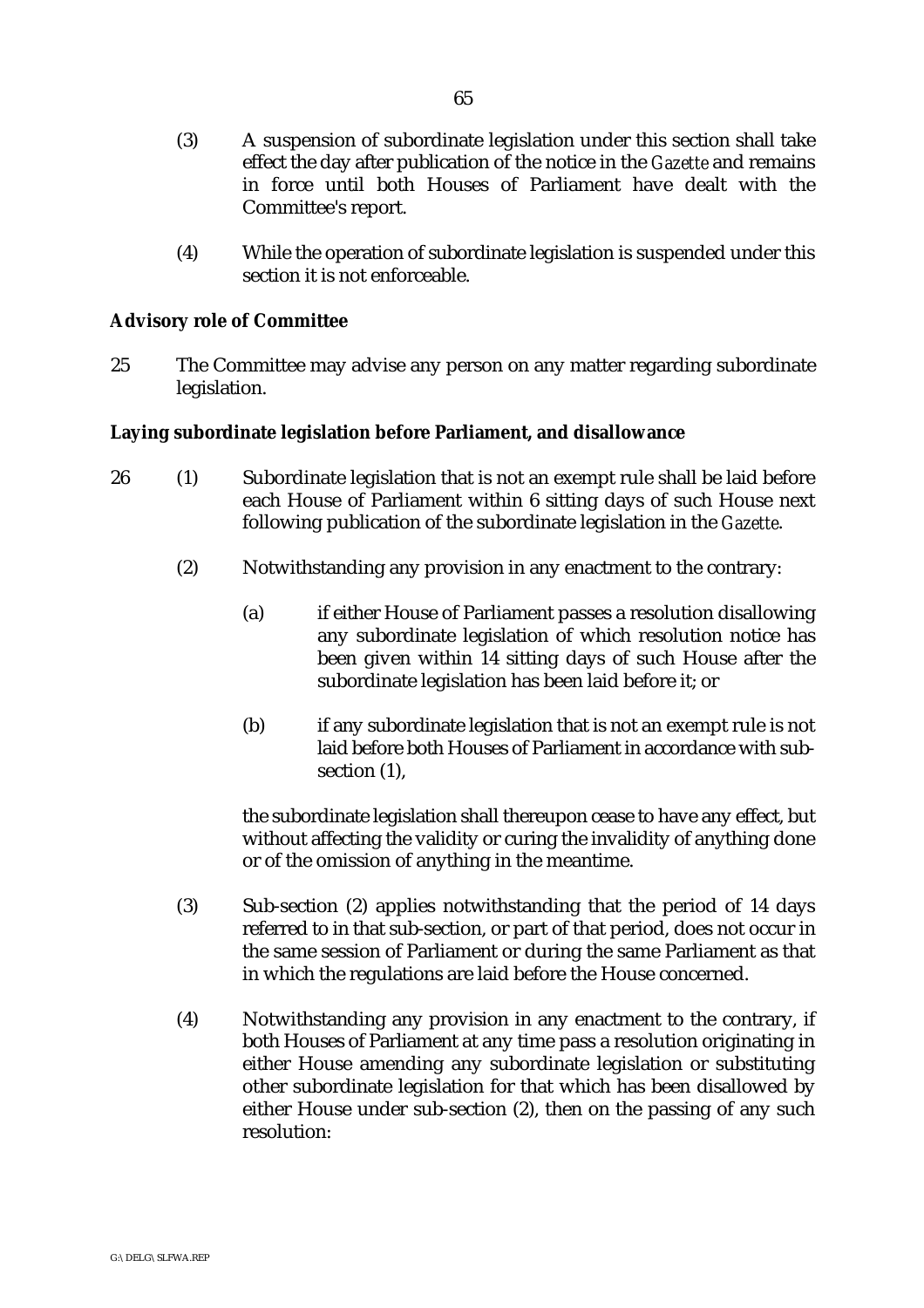- (a) amending subordinate legislation, the subordinate legislation so amended shall, after the expiration of 7 days from the publication in the *Gazette* of the notice provided for in subsection (5), take effect as so amended;
- (b) substituting subordinate legislation in place of subordinate legislation disallowed, the subordinate legislation so substituted shall, after the expiration of 7 days from the publication in the *Gazette* of the notice provided for in subsection (5), take effect in place of that for which the subordinate legislation is so substituted.
- (5) When a resolution has been passed under sub-section (2) or (4), notice of the resolution shall be published in the *Gazette* within 21 days of the passing of the resolution.
- (6) Notwithstanding section 37(1) of the *Interpretation Act 1984*, where:
	- (a) subordinate legislation is disallowed under this section or is not laid before both Houses of Parliament in accordance with sub-section (1); and
	- (b) that subordinate legislation amended or repealed subordinate legislation that was in operation immediately before the firstmentioned subordinate legislation came into operation,

the disallowance or failure to comply with sub-section (1) revives the previous subordinate legislation on and after the day of the disallowance or, in the case of failure to comply with sub-section (1), on and after the day next following the last day for compliance with subsection  $(1)$ .

(7) If an enactment authorizes or requires the making of subordinate legislation by an agency other than the Governor and requires that the subordinate legislation be confirmed or approved by the Governor or by any other person before having the force of law, sub-section (1) does not apply to the subordinate legislation unless it has been confirmed or approved as so required.

# **PART 6: JUDICIAL REVIEW**

# **Jurisdiction of District Court**

27 The Court has jurisdiction to hear and determine applications made to it under this Act.

# **Application for review**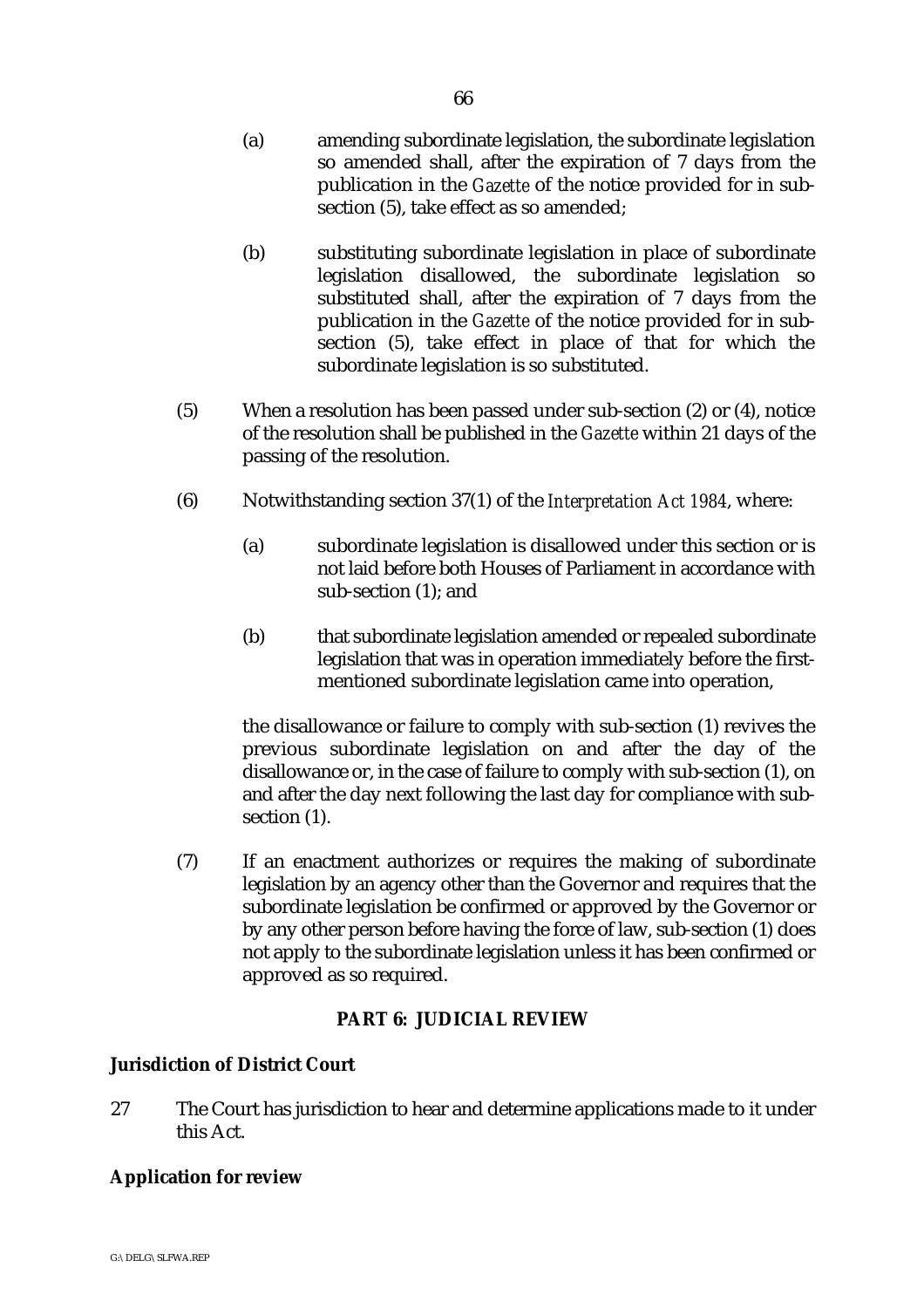- 28 (1) Notwithstanding any rule of law or written law, any person may make an application for review to the Court in respect of subordinate legislation on any one or more of the following grounds:
	- (a) that the subordinate legislation is not authorized by its enabling legislation;
	- (b) that the making of the subordinate legislation was an improper exercise of the power conferred by its enabling legislation; and
	- (c) that there was a substantial contravention of a provision of this Act in relation to the making, publication or tabling in either House of the subordinate legislation.
	- (2) The provisions of sub-section (1) are in substitution for and exclude any proceedings including, without limitation, proceedings for a writ of or in the nature of mandamus, prohibition or certiorari, that might otherwise have been commenced in the Court in respect of subordinate legislation.

# **Court may make orders**

- 29 On an application for review under this Act, the Court may, in its discretion, make all or any of the following orders:
	- (a) an order voiding the subordinate legislation;
	- (b) an order returning the subordinate legislation to the relevant agency for further consideration, subject to such directions as the Court thinks fit;
	- (c) an order declaring the rights of the parties in respect of the matter the subject of the application; and
	- (d) an order directing any of the parties to do, or to refrain from doing, any act or thing the doing, or the refraining from the doing, of which the Court considers necessary to do justice between the parties.

# **Court may refuse to grant relief**

30 On an application for review under this Act where the sole ground of relief established is a defect in form or technical irregularity, the Court may, if it finds that no substantial wrong or miscarriage of justice has occurred, refuse to grant an order under section 29.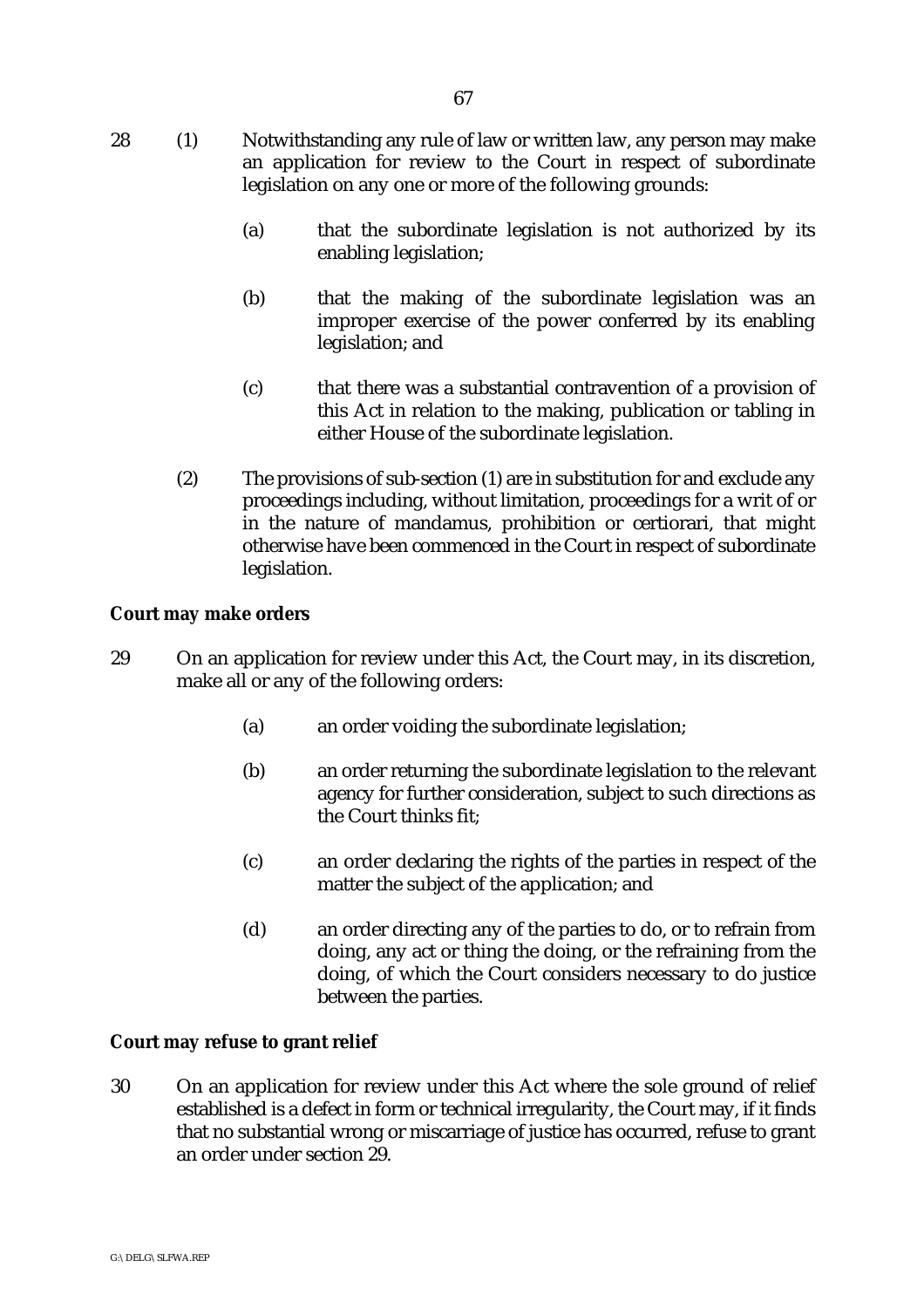#### 68

## **PART 7: CONSEQUENTIAL AMENDMENTS**

#### **Consequential amendments to** *Interpretation Act 1984*

*[Parliamentary Counsel to draft, and advise on any other necessary amendments.]*

Section 5: delete definition of "subsidiary legislation" and substitute:

**"subordinate legislation"** means any rule having legislative effect (howsoever it may be described) authorized or required to be made by or under an Act;

Delete Part VI - Subsidiary legislation.

Replace all remaining instances of "subsidiary legislation" with "subordinate legislation".

### **Miscellaneous consequential amendments**

for example, ss 5 & 10 *Retail Trading Hours Act*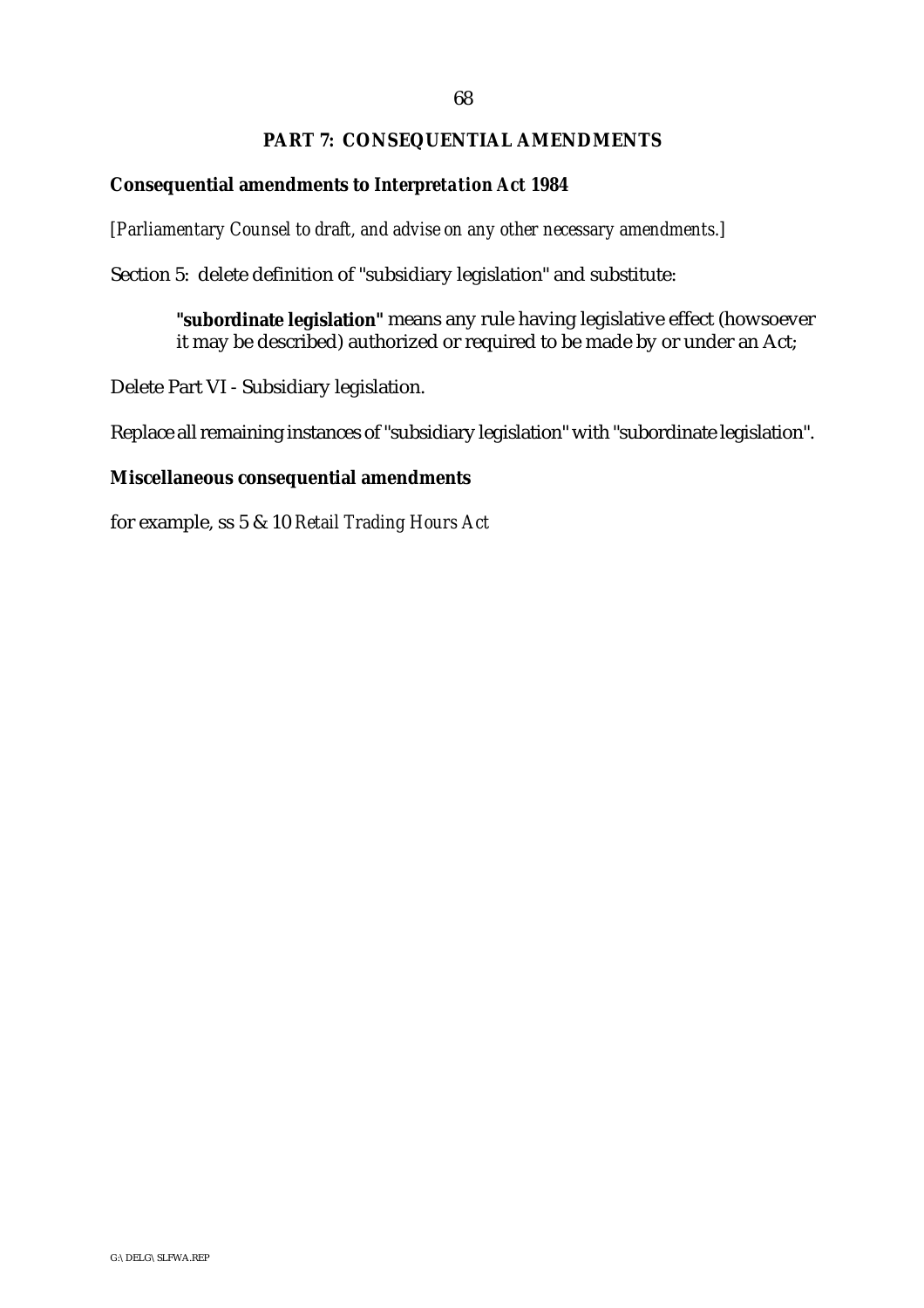# 69

#### **Schedule 1**

# **Exempt rules (Section 5)**

- 1 Any standing orders, rules, regulations, by-laws, proclamations, orders, notices, subordinate legislation or other instruments made by either or both Houses of Parliament.
- 2 Subordinate legislation which is confined to matters of internal agency procedure, organization or practice.

*[Parliamentary Counsel to consider other rules that may be appropriately exempted; eg University by-laws, matters relating to security in prisons, town planning schemes, workplace agreements?, etc.]*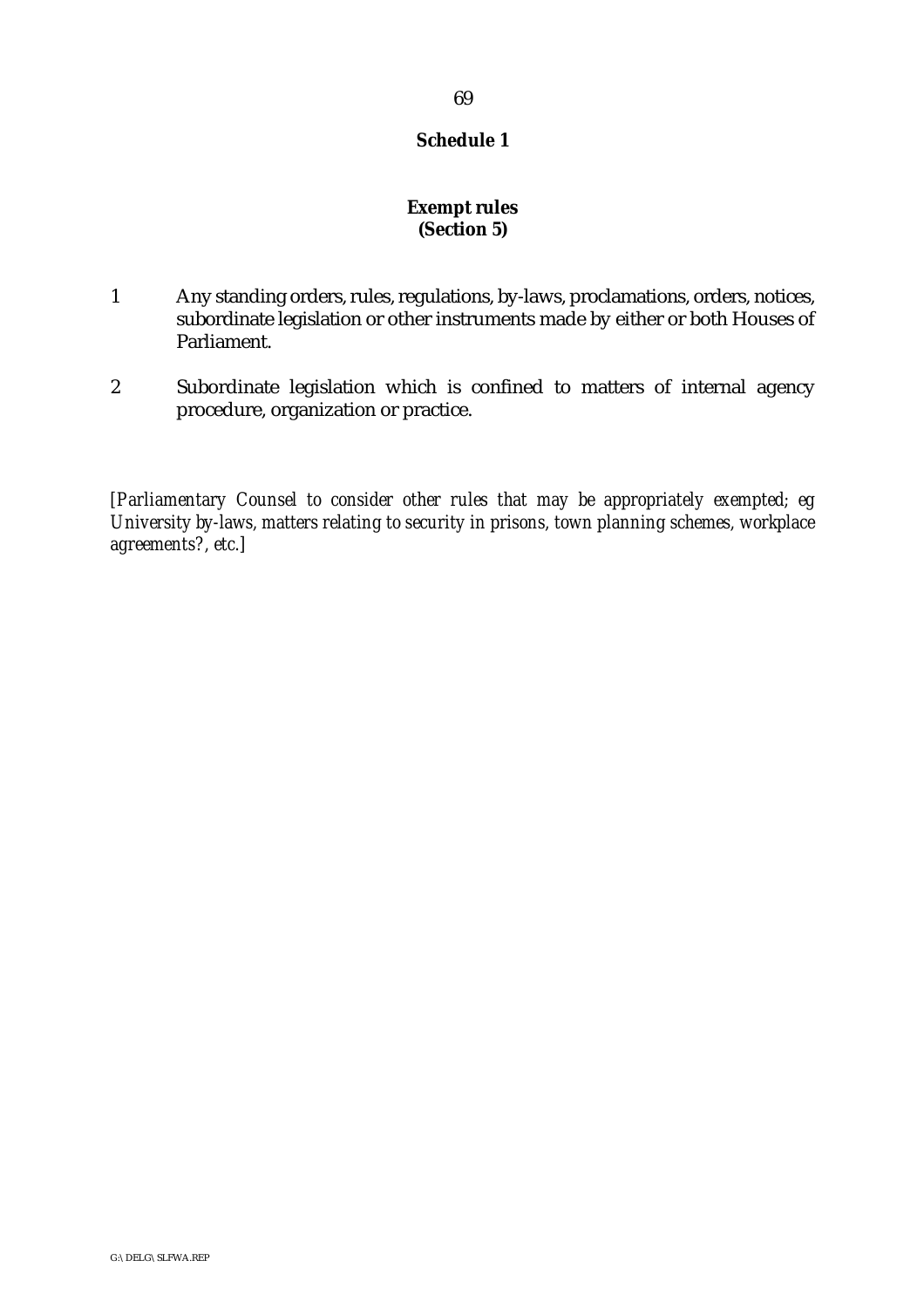## **Schedule 2**

# **Subordinate legislation which is not a notice rule (Section 5)**

- 1 Subordinate legislation which will implement a Government policy that has already been the subject of significant public consultation which included an opportunity for the public to comment on the policy, and in respect of which an agency has records of the public consultation.
- 2 Subordinate legislation that is made under or pursuant to a scheme of national uniform legislation and that is subject to some other form or process of Parliamentary scrutiny.
- 3 Subordinate legislation which is made under an enactment which prescribes consultation requirements for subordinate legislation made under it comparable to those contained in this Act.
- 4 Subordinate legislation which is a rule of court made by a court of record.
- 5 Subordinate legislation made under and for the purposes of the *Financial Administration and Audit Act 1985*.
- 6 Subordinate legislation which corrects an error in existing subordinate legislation.
- 7 Subordinate legislation which alters a fee, levy or charge where that alteration does not increase the fee, levy or charge by more than the change in the CPI since the later of the imposition or last change in the fee, levy or charge.

*[Parliamentary Counsel to consider other rules that may be appropriately excluded; eg town planning schemes, workplace agreements?, etc.]*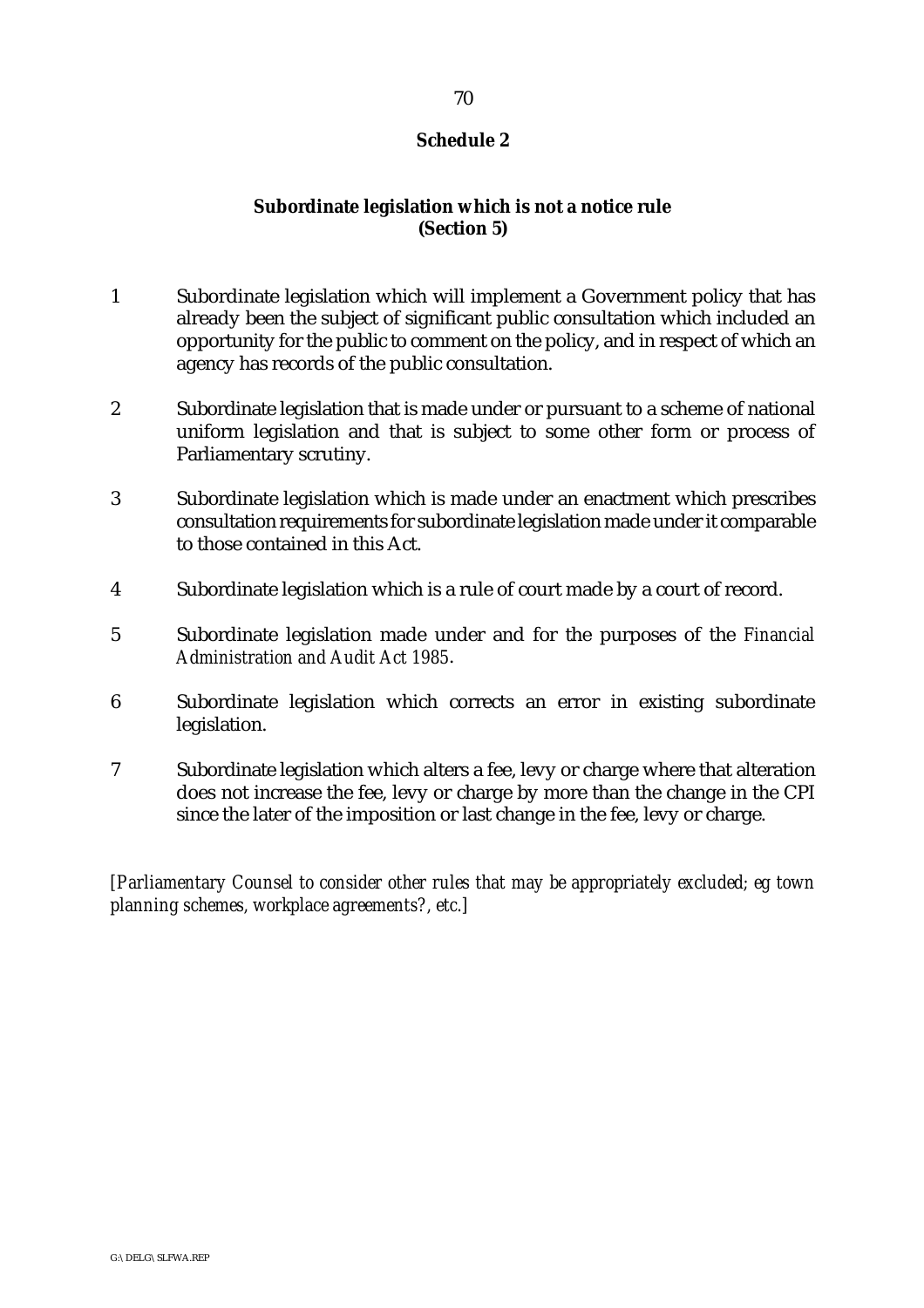# **Form 1**

Subordinate Legislation Act 199\* (Section 16)

Governor's Certificate of Exemption

*[Parliamentary Counsel to draft]*